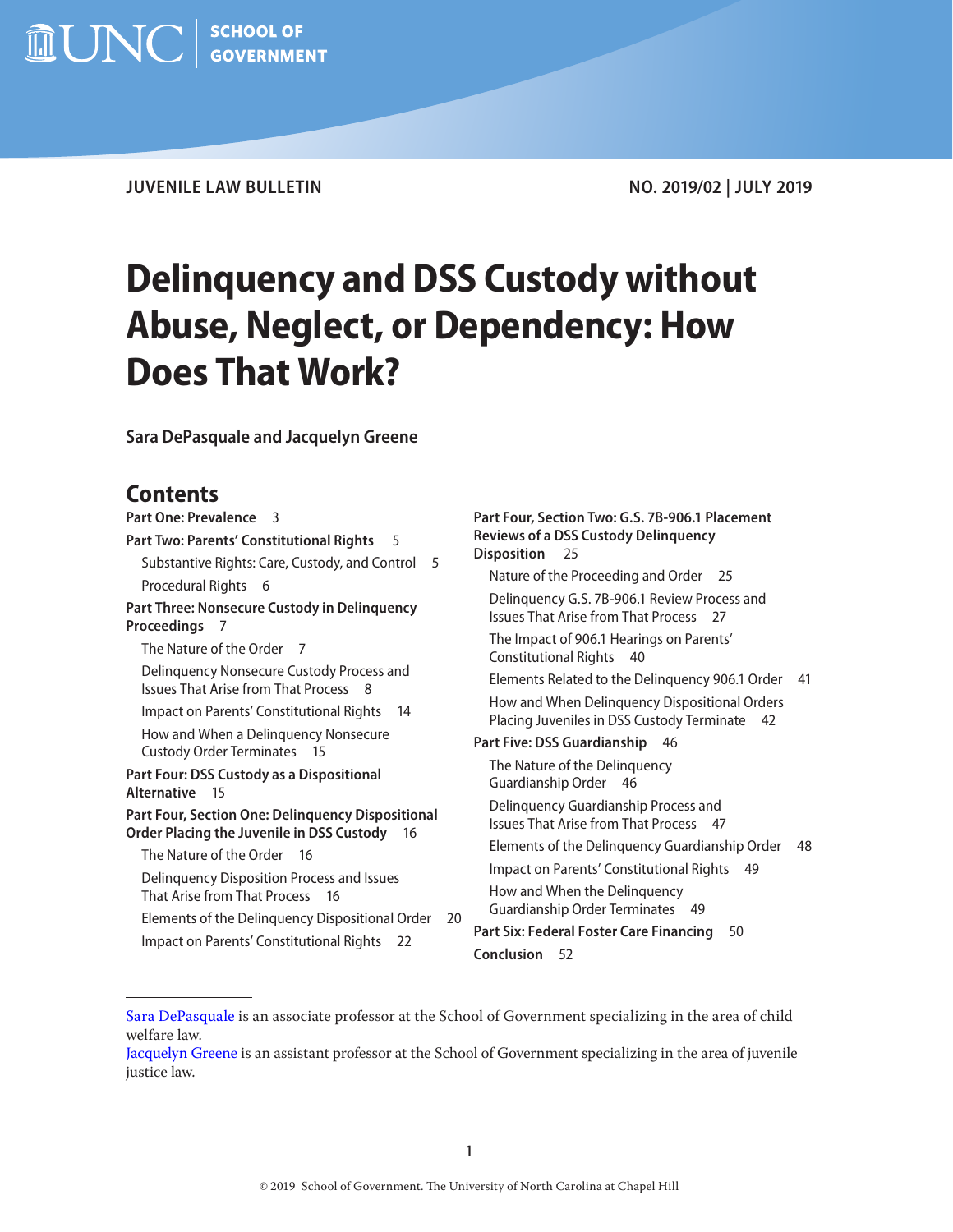In North Carolina, a juvenile<sup>1</sup> may be actively involved with both the state Division of Adult Correction and Juvenile Justice (DACJJ) and a county child welfare department, which is typically a department of social services (DSS). One of the ways a juvenile is involved with both DACJJ and DSS is when a juvenile is ordered to DSS custody in a delinquency action.2 The court in the delinquency action can direct that the juvenile be placed in DSS custody in one of three ways: (1) by ordering nonsecure custody, which can occur as early as the filing of the petition, $^3$  (2) by entering a dispositional order, which occurs only after the juvenile is adjudicated delinquent,<sup>4</sup> and (3) by entering a guardianship order, which can occur at any time in the action.5 The criteria and procedures that apply to each of these types of delinquency orders differ, yet they all share one common characteristic: the juvenile involved has not been alleged, substantiated, or adjudicated to be abused, neglected, or dependent, and there is/has been no corresponding abuse, neglect, or dependency court action. Instead, the juvenile involved has been placed in DSS custody or guardianship in an action that was commenced because of the juvenile's alleged delinquent behavior.

A delinquency action differs from an abuse, neglect, or dependency action in various and significant ways, including (1) the basis for initiating the particular type of action, (2) the purpose of the action, (3) the laws and procedures governing the action, (4) the parties to the action and their rights, and (5) the ultimate outcome. The purposes, laws, and procedures of the delinquency action are the core legal foundation for the cases described in this bulletin. Some laws applicable to abuse, neglect, or dependency actions are incorporated into the delinquency statutes when the juvenile is placed in DSS custody. However, those abuse, neglect, or dependency laws do not fit squarely into a delinquency action, creating a complicated and unclear process. When a juvenile is placed in DSS custody through a delinquency order, the lack of clarity about

<sup>1.</sup> Under the delinquency and abuse, neglect, or dependency statutes, "juvenile" is defined very specifically, and the meaning of the term can vary based on a young person's age. For purposes of this bulletin, "juvenile" is limited to the definition that applies to delinquency cases under Chapter 7B, Section 1501, Subsections (7) and (17) of the North Carolina General Statutes (hereinafter G.S.). Until December 1, 2019, a delinquent juvenile is a person who is at least 6 years old and less than 16 years old who is not emancipated, married, or a member of the Armed Forces. Effective December 1, 2019, the maximum age is raised to 18, which will result in an increased number of juveniles alleged and adjudicated delinquent. *Compare* G.S. 7B-101(14) ("juvenile" in an abuse, neglect, or dependency case is a person younger than 18 who is not emancipated, married, or a member of the Armed Forces).

<sup>2.</sup> Other ways a juvenile may be involved with both the juvenile justice and child welfare systems are when the juvenile is (1) the subject of an abuse, neglect, or dependency action and is subsequently the subject of a delinquency petition or (2) the subject of a delinquency action and, during that proceeding, there is cause to suspect that the juvenile is abused, neglected, or dependent, resulting in a mandated report to a county department of social services (DSS) and a subsequent abuse, neglect, or dependency case. This bulletin does not discuss the process for youth involved with both systems through one of these two pathways. Additionally, "undisciplined" youth may also be ordered into the custody of a county DSS through a nonsecure custody, disposition, or guardianship order. G.S. 7B-1903; -2503; -2001. This bulletin addresses DSS custody orders only in the context of delinquency proceedings.

<sup>3.</sup> G.S. 7B-1905(a).

<sup>4.</sup> G.S. 7B-2506(1)c.

<sup>5.</sup> G.S. 7B-2001.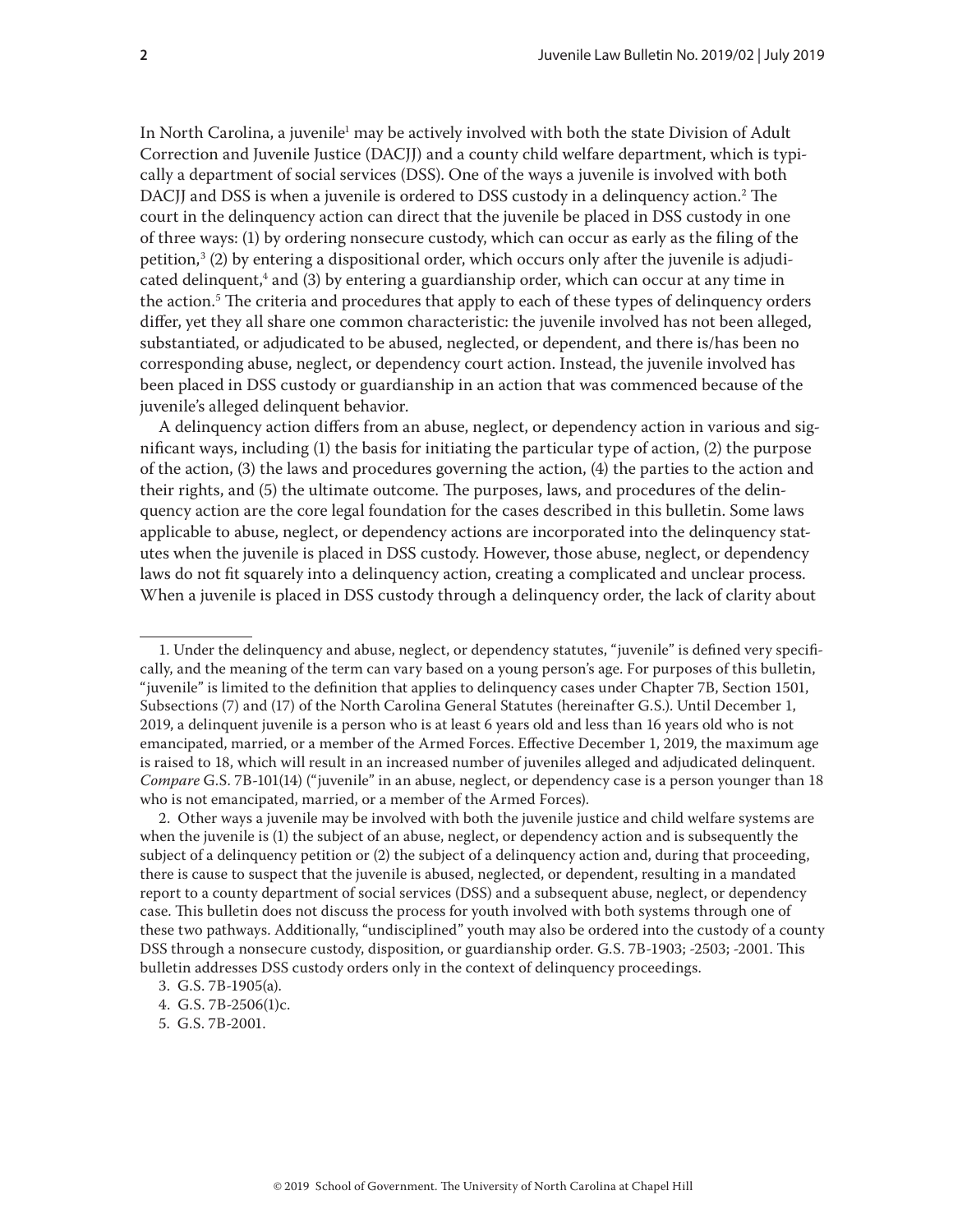<span id="page-2-0"></span>the process that results from a reading of laws, appellate opinions, and policies, and the absence of an underlying abuse, neglect, or dependency action, raises many questions. Those questions include (1) which procedures control, (2) what laws apply, and (3) what rights the parties have.

This bulletin explores the issues that arise when a juvenile has been placed in DSS custody through a delinquency order,<sup>6</sup> examining the laws that are current through the 2017–2018 session of the North Carolina General Assembly. It is organized as follows: Part One discusses the prevalence of these types of court orders, Part Two addresses parents' constitutional rights, Part Three covers delinquency nonsecure custody orders placing a juvenile in DSS custody, Part Four deals with delinquency dispositional orders placing a juvenile in DSS custody, Part Five focuses on DSS guardianship orders in delinquency proceedings, and Part Six emphasizes federal funding issues related to a juvenile's placement in foster care through a delinquency action.

Through the discussion of the different types of delinquency orders (nonsecure custody, dispositional, and guardianship, discussed in Parts Three through Five), the following questions are examined:

- What is the nature of the order?
- What process is required and what issues arise from that process because of gaps, uncertainties, and/or conflicts in the laws?
- What are the elements of the order?
- What ongoing process, if any, is required to review the order?
- What is the order's impact on parents' constitutional rights to the care, custody, and control of their child?
- When and how does the order terminate?

Recognizing that readers have different levels of experience and knowledge—ranging from novice to expert—related to the laws that apply in abuse, neglect, or dependency actions versus delinquency actions, the discussion in Parts Three through Five starts with an introductory overview of the particular type of order, the criteria applicable to it, and the governing process before moving on to the more complicated questions that arise when DSS becomes the guardian or custodian of a juvenile. When possible, answers to such questions will be provided; however, some of the issues raised in this bulletin remain unresolved.

# **Part One: Prevalence**

There are no reliable statistics on the question of how often juveniles in North Carolina are placed into DSS custody solely as the result of a delinquency proceeding. While DACJJ tracks the number of juveniles placed in its custody very closely, it does not collect data on the number of DSS placements made through a delinquency proceeding. These types of DSS placements fall within a landscape that differs from all other foster care placements. The vast majority of foster care placements are driven through the standard abuse, neglect, or dependency pathway, which in North Carolina involves a state-supervised, county-administered system made up of the 100 county DSS's and the state Department of Health and Human Services (DHHS). Although DHHS collects and maintains data from the state's 100 counties, it does not document the

<sup>6.</sup> The issue of whether a youth involved in a delinquency proceeding should be placed in DSS custody is beyond the scope of this bulletin.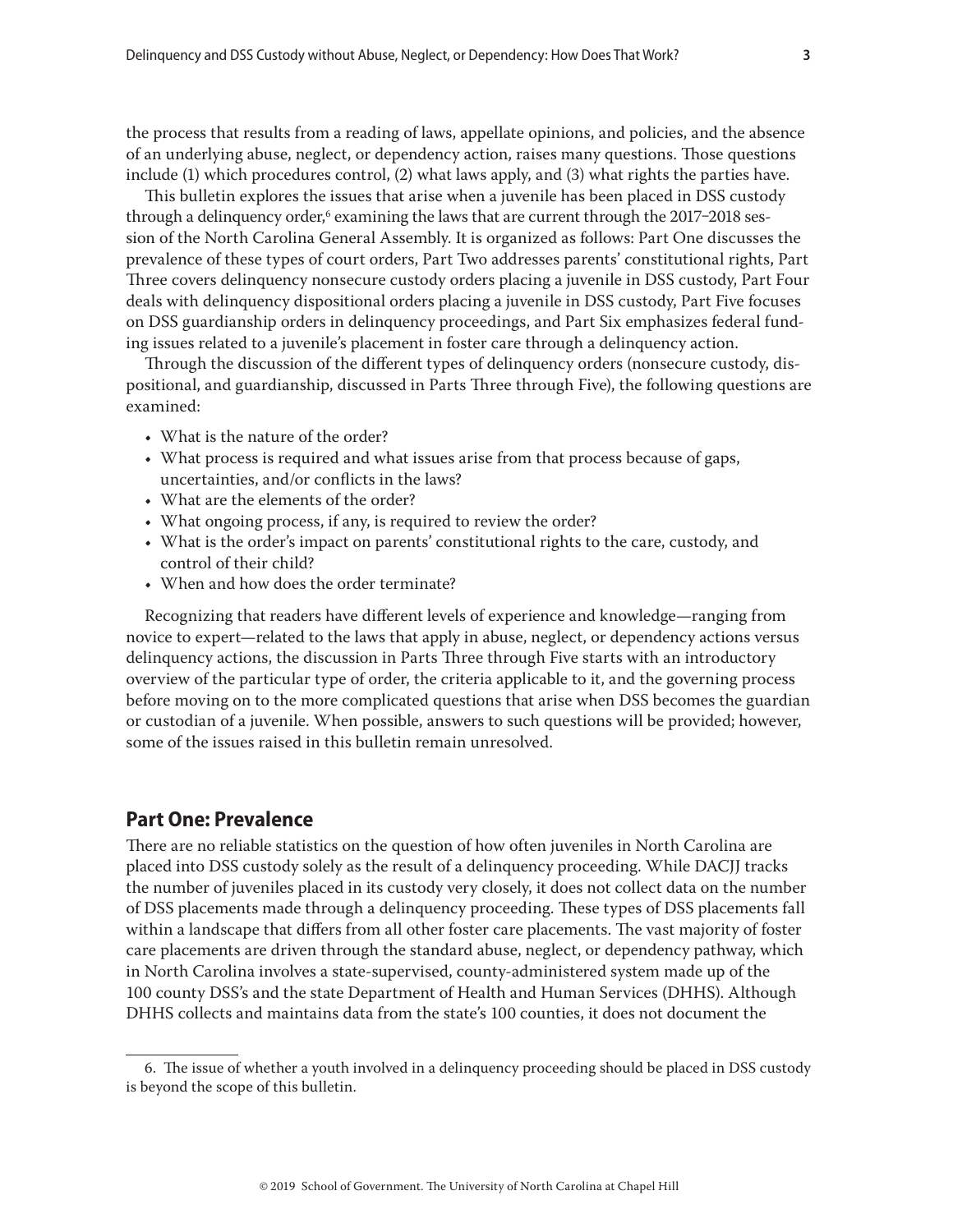number of juveniles who are placed in the custody of a county DSS through a court order in a delinquency proceeding. An individual county DSS might maintain this information, but there is not a central repository for the data. Although these placements involve a court order, the state's court case management system for juvenile proceedings, JWise, also does not capture the number of children who are ordered into DSS custody in a delinquency proceeding.

North Carolina does not appear to be alone regarding an absence of data collection specific to this population. Two national surveys, the Census of Juveniles in Residential Placement and the Juvenile Residential Facility Census, explicitly exclude facilities for dependent/neglected youth and foster homes from their counts.7 Data pertaining exclusively to juveniles placed into DSS custody as the result of a court order in a delinquency case is, therefore, difficult to identify both at the state and national level. Additionally, not all states permit the placement of juveniles in foster care through a delinquency action.<sup>8</sup>

While concrete data regarding prevalence is not available, it is possible that use of DSS custody in the context of a delinquency case may increase once the Juvenile Justice Reinvestment Act (JJRA)<sup>9</sup> takes full effect on December 1, 2019. The JJRA raises the age of juvenile court jurisdiction to include youth who allegedly commit offenses (that would be crimes were they adults) when they are 16 or 17 years old.<sup>10</sup> Currently (and until December 1, 2019), these youth are processed as adults in criminal court for any criminal charge. The criminal court does not have the authority to place a 16- or 17-year-old youth in DSS custody for either pretrial custody or sentencing after conviction. DSS custody therefore has never been available for cases in which the defendant is 16 or 17 years old at the time of the alleged offense.

Following JJRA implementation, the number of juvenile delinquency petitions filed is expected to increase substantially.<sup>11</sup> The use of nonsecure custody, guardianship, or a dispositional alternative placing a juvenile in DSS custody will now become available to the juvenile court in these cases involving older adolescents.<sup>12</sup> It is projected that there will be 3,465 new Level 1 and Level 2 dispositions following JJRA implementation.<sup>13</sup> Placement into DSS custody will be one of many dispositional options available to the court in these cases. Given the

 <sup>7.</sup> *See* Juvenile Justice Geography, Policy, Practice & Statistics (JJGPS), *Systems Integration*, "Reported Data," JJGPS.org, http://www.jjgps.org/systems-integration#reported-data (last visited Dec. 13, 2018), *and* Office of Juvenile Justice and Delinquency Prevention (OJJDP), *Compendium of National Juvenile Justice Datasets*, "Juvenile Residential Facility Census," OJJDP.gov, [https://www.ojjdp.gov/](https://www.ojjdp.gov/ojstatbb/compendium/asp/Compendium.asp?selData=9) [ojstatbb/compendium/asp/Compendium.asp?selData=9](https://www.ojjdp.gov/ojstatbb/compendium/asp/Compendium.asp?selData=9) (last visited Dec. 13, 2018). While the JJGPS's national data-collection efforts address systems integration measures, the JJGPS only collects data on the number of youth who are under the care of the state child welfare system and then transferred into the custody of the state juvenile justice system.

 <sup>8.</sup> There is no statutory authority for transferring into DSS custody a juvenile adjudicated delinquent in Alabama, Arizona, Arkansas, Delaware, Florida, Idaho, Louisiana, Maryland, New Mexico, Oklahoma, South Dakota, Utah, and Washington.

 <sup>9.</sup> S.L. 2017-57, §§ 16D.4.(a)–16D.4.(tt).

<sup>10.</sup> *Id.* § 16D.4.(a).

<sup>11.</sup> N.C. Dep't of Pub. Safety, DACJJ, Juvenile Jurisdiction Advisory Committee— Juvenile Age Interim Report 32 (Mar. 1, 2018), [https://www.ncdps.gov/documents/](https://www.ncdps.gov/documents/juvenile-jurisdiction-advisory-committee-juvenile-age-interim-report-march-2018) [juvenile-jurisdiction-advisory-committee-juvenile-age-interim-report-march-2018](https://www.ncdps.gov/documents/juvenile-jurisdiction-advisory-committee-juvenile-age-interim-report-march-2018).

<sup>12.</sup> The JJRA limits the court's ability to issue a delinquency dispositional order placing a juvenile in DSS custody to juveniles who are under the age of 18. *See* S.L. 2017-57, § 16D.4.(g).

<sup>13.</sup> *Id. See also* G.S. 7B-2508(c), (d) (Level 1 disposition is known as "Community Disposition" and Level 2 as "Intermediate Disposition").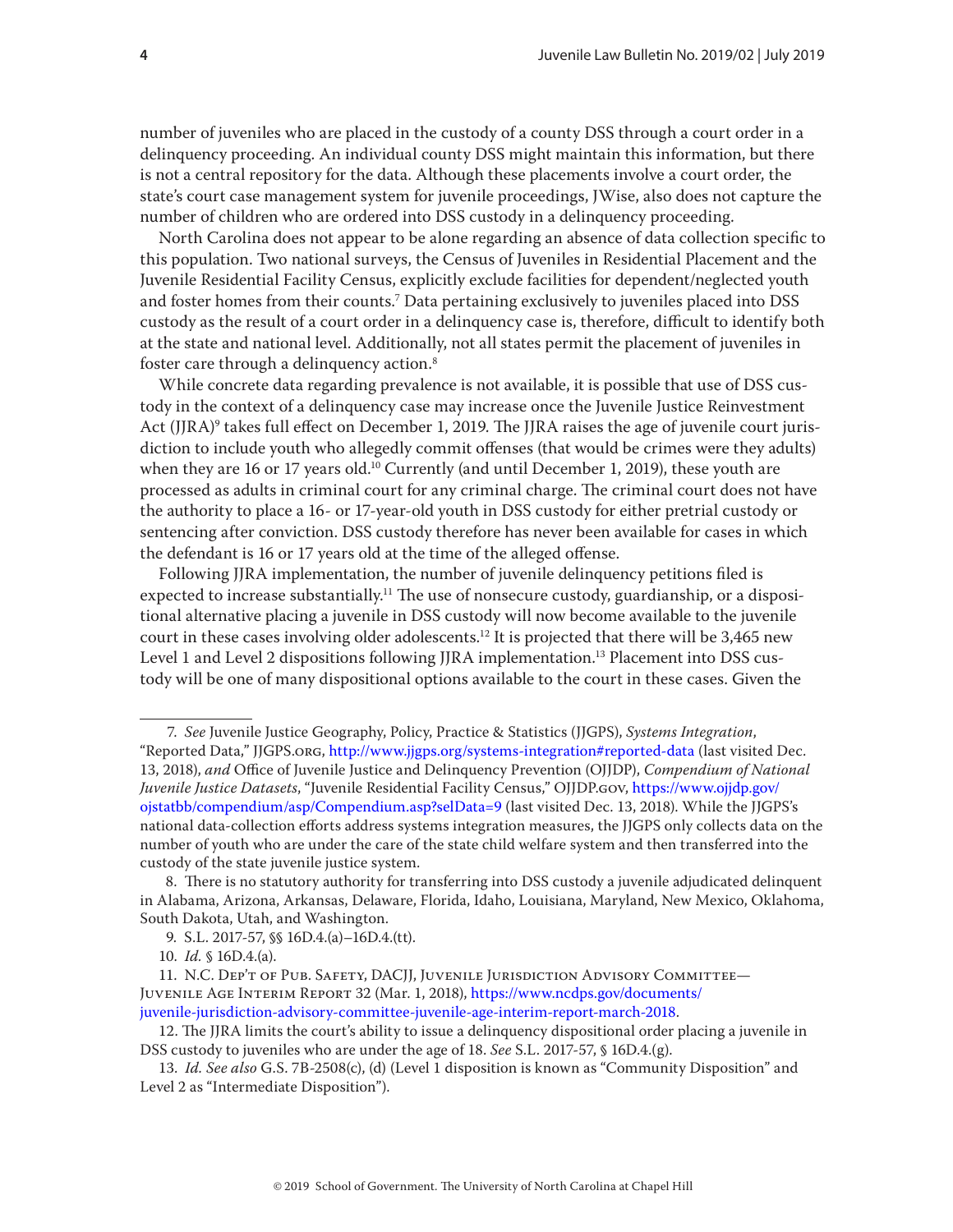<span id="page-4-0"></span>potential for increased use of DSS custody as a result of JJRA implementation, it is important to understand the complex legal structure that governs delinquency cases that result in DSS custody orders.

# **Part Two: Parents' Constitutional Rights**

Parents have a constitutional right to raise their children.<sup>14</sup> Given that the three types of delinquency orders that place a juvenile in DSS custody—nonsecure custody, dispositional, and guardianship—impact parents' rights, understanding parents' constitutional rights and the circumstances under which the state may interfere with those rights is crucial.

One stated purpose of the North Carolina Juvenile Code (G.S. Chapter 7B) as applied to delinquency cases is to "provide uniform procedures that assure fairness and equity [and] that protect the constitutional rights of juveniles, *parents*, and victims . . . ."15 A parent's substantive and procedural rights are affected in a delinquency action. This part of the bulletin sets forth the legal framework of those rights, as it shapes the discussion of how each of the different DSS custody orders addressed in Parts Three through Five of this bulletin impact a parent's constitutional rights.

#### **Substantive Rights: Care, Custody, and Control**

It is well-settled law that parents have the right to rear their children without state interference. The U.S. Supreme Court has long recognized that parents have a constitutional liberty interest in the companionship, custody, care, and control of their children.<sup>16</sup> This liberty interest arises from the Due Process Clause of the Fourteenth Amendment to the U.S. Constitution.17 The Supreme Court has also recognized that parents' rights are not absolute.<sup>18</sup> There is a presumption that parents act in their children's best interests, but when a parent is unfit, the state may intervene.<sup>19</sup>

Both the North Carolina Supreme Court and Court of Appeals have adopted the U.S. Supreme Court's holdings regarding parents' constitutional rights. The North Carolina appellate courts recognize parents' paramount constitutional liberty interest in the care, custody, and control of their children and limit a state's or third party's interference with those rights to when the parent is unfit, has neglected the child, or has acted inconsistently with his or her paramount constitutional rights as a parent.<sup>20</sup>

<sup>14.</sup> *See* Troxel v. Granville, 530 U.S. 57 (2000).

<sup>15.</sup> G.S. 7B-1500(4) (emphasis added).

<sup>16.</sup> *See, e.g., Troxel*, 530 U.S. at 65, and cases cited therein (stating that "[t]he liberty interest at issue in this case—the interest of parents in the care, custody, and control of their children—is perhaps the oldest of the fundamental liberty interests recognized by this Court;" declaring a non-parent visitation statute unconstitutional as applied where grandparents were awarded visitation rights based solely on the lower court's determination of the children's best interest, without a finding of parental unfitness or any special weight given to the parents' determination of the children's best interests).

<sup>17.</sup> *Troxel*, 530 U.S. 57.

<sup>18.</sup> *Id.*

<sup>19.</sup> *Id.*

<sup>20.</sup> *See, e.g*., Petersen v. Rogers, 337 N.C. 397 (1994); Price v. Howard, 346 N.C. 68 (1997); Adams v. Tessener, 354 N.C. 57 (2001); Owenby v. Young, 357 N.C. 142 (2003); Diehl v. Diehl, 177 N.C. App. 642 (2006); *In re* D.M., 211 N.C. App. 382 (2011).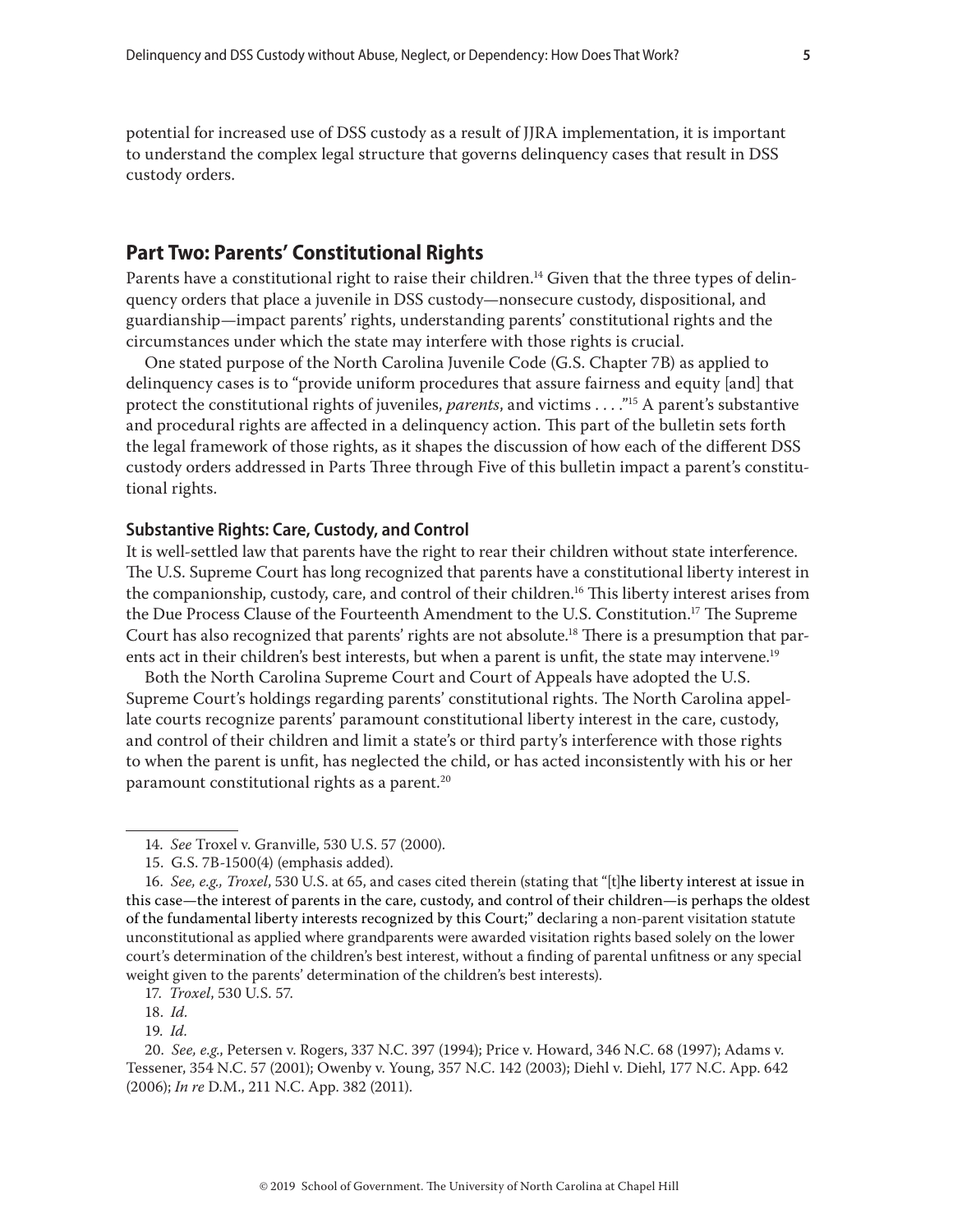<span id="page-5-0"></span>The general rule in a custody dispute between a parent and a non-parent is that the parent is entitled to custody unless clear and convincing evidence supports a determination that the parent is unfit, has neglected the child, or has acted inconsistently with the parent's protected status as a parent.<sup>21</sup> If the court determines that one of those circumstances exists by clear and convincing evidence, the court may apply a "best interest" determination when ordering custody between a parent and non-parent.<sup>22</sup> A parent may waive his or her right to the court finding that addresses the parent's constitutionally protected status when the parent does not raise the issue before the trial court and had an opportunity to do so. $23$ 

Abuse, neglect, and abandonment by a parent constitute conduct inconsistent with the parent's protected status; other conduct must be evaluated on a case-by-case basis to determine whether it is inconsistent with a parent's constitutionally protected rights.<sup>24</sup> There is no brightline test for determining if a parent has acted inconsistently with his or her parental rights.<sup>25</sup> The determination is not based on whether the conduct consisted of good or bad acts; instead, the court considers the voluntariness of the parent's actions and whether there has been a relinquishment of exclusive parental authority to a third person.<sup>26</sup> As part of its analysis, the court looks at the parent's intentions.<sup>27</sup> Additionally, "evidence of a parent's conduct should be viewed cumulatively."28

Although a delinquency action is not a traditional custody proceeding, as with a civil custody action or an abuse, neglect, or dependency action, a delinquency order that affects a parent's substantial rights—including the juvenile's custody—is explicitly acknowledged by the Juvenile Code.29 The delinquency statutes and appellate cases are silent about whether findings related to a parent's conduct and his or her paramount constitutional rights to care, custody, and control of the child are required when custody is removed from a parent and placed with DSS through a delinquency order.

# **Procedural Rights**

Both of a juvenile's parents are parties to a delinguency action.<sup>30</sup> As a party, each parent is entitled to procedural due process, including proper service of process, notice of proceedings, and fair procedures.<sup>31</sup> Some of those rights are recognized in the Juvenile Code. For example,

28. Owenby v. Young*,* 357 N.C. 142, 147 (2003).

30. G.S. 7B-1807.

<sup>21.</sup> See the cases cited *supra* note 20.

<sup>22.</sup> *Price,* 346 N.C. 68; *Owenby,* 357 N.C. 142.

<sup>23.</sup> *See In re* R.P., \_\_\_ N.C. App. \_\_\_, 798 S.E.2d 428 (2017) (holding father did not waive his right to the findings as there was not a proper hearing on the issue for the father to raise an objection on constitutional grounds); *In re* C.P., \_\_\_ N.C. App. \_\_\_, 812 S.E.2d 188 (2018) (mother failed to preserve the issue when she failed to raise it at permanency planning hearing resulting in guardianship order).

<sup>24.</sup> *Price*, 346 N.C. 68.

<sup>25.</sup> Boseman v. Jarrell, 364 N.C. 537 (2010); *In re* A.C., 247 N.C. App. 528 (2016).

<sup>26.</sup> Mason v. Dwinnell, 190 N.C. App. 209 (2008).

<sup>27.</sup> *Mason*, 190 N.C. App. 209; *A.C.,* 247 N.C. App. 528.

<sup>29.</sup> *See, e.g*., G.S. 7B-1805(b)(3)a. ("the court . . . will have jurisdiction to enter orders affecting substantial rights of the juvenile and of the parent . . . including orders that . . . [a]ffect the juvenile's custody").

<sup>31.</sup> *See* Santosky v. Kramer, 455 U.S. 745 (1982) (holding that a state must provide respondents with fundamentally fair procedures when it moves to destroy weakened familial bonds); *see also In re* H.D.F.,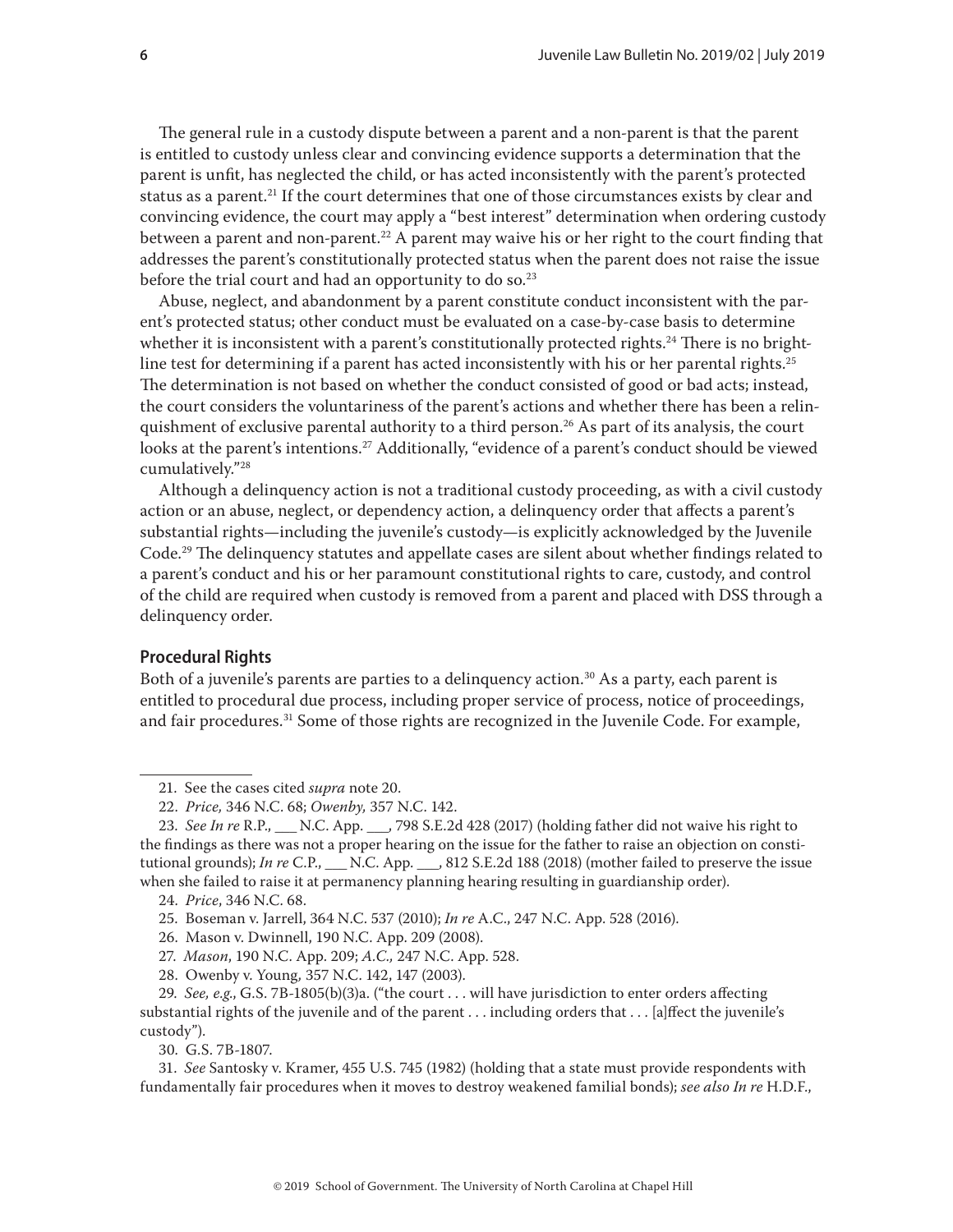<span id="page-6-0"></span>parents must be named in the petition;<sup>32</sup> be summonsed to appear in court;<sup>33</sup> receive notice of all scheduled hearings;<sup>34</sup> and have the right to introduce evidence, participate in hearings, and appeal certain orders.35 Although the juvenile court has jurisdiction over the juvenile's parents and may modify their custodial rights, parents do not have a statutory right to counsel, or to appointed counsel if indigent, in the delinguency action.<sup>36</sup> Unless parents retain their own attorneys, they will be unrepresented in the various hearings held in delinquency actions.

Substantively and procedurally, parents' rights are implicated by the three types of delinquency orders that place a juvenile in DSS custody—nonsecure custody, dispositional, and guardianship. How those rights are affected depends on the type of custody order at issue. These matters are addressed as part of the comprehensive discussion of each type of order examined in Parts Three through Five of this bulletin.

# **Part Three: Nonsecure Custody in Delinquency Proceedings**

In a delinquency proceeding, the court may order a juvenile into the custody of DSS through a nonsecure custody order pursuant to G.S. 7B-1903(a).

#### **The Nature of the Order**

Nonsecure custody can be used in a juvenile delinquency case (1) while an adjudication of a petition is pending and (2) after an adjudication when either the disposition or placement pursuant to a disposition is pending.<sup>37</sup> In this context, nonsecure custody offers the juvenile a residential setting outside of his or her home, as opposed to placing the juvenile in a more correctional, secure facility. The transfer of custody to DSS for nonsecure custody shifts the juvenile into a foster care setting. The court may opt for this setting if, for example, (1) the delinquency case involves victims who are in the home and the juvenile does not pose a broader risk to public safety or (2) the parents refuse to allow their child to return home during the pendency of a delinquency adjudication. This use of nonsecure custody is driven by reasons that are very different than those justifying a juvenile's placement in nonsecure custody in the context of an abuse, neglect, or dependency action.38 Yet, functionally, a youth in a delinquency case can be placed in the same nonsecure DSS custody setting as a youth who is alleged to be abused, neglected, or dependent.

36. Note that section 15 of proposed House Bill 301 (H. 301) of the 2019 Legislative Session of the General Assembly amends G.S. 7B-2506(1)c. and entitles indigent parents to court-appointed counsel in placement review hearings conducted pursuant to G.S. 7B-906.1 when a juvenile is ordered into DSS custody as a delinquency dispositional alternative. See Part Four of this bulletin for a discussion of those hearings. House Bill 301 appears to limit court-appointed attorney representation to those hearings only and does not address the dispositional hearing that takes place when the court is first considering DSS custody or hearings related to orders for nonsecure custody or guardianship with DSS.

37. *See* G.S. 7B-1902; -1903 (a)–(c).

38. *Compare* G.S. 7B-1903 (applying to delinquency) *with* 7B-503 (applying to abuse, neglect, or dependency).

<sup>197</sup> N.C. App. 480 (2009) (reversing a neglect adjudication when the required notice of key events in the proceeding was not given to the *pro se* respondent parent).

<sup>32.</sup> *See, e.g*., G.S. 7B-1802.

<sup>33.</sup> *See, e.g*., G.S. 7B-1805.

<sup>34.</sup> G.S. 7B-1807.

<sup>35.</sup> *See, e.g*., G.S. 7B-2405; -2501(b); -2604(a).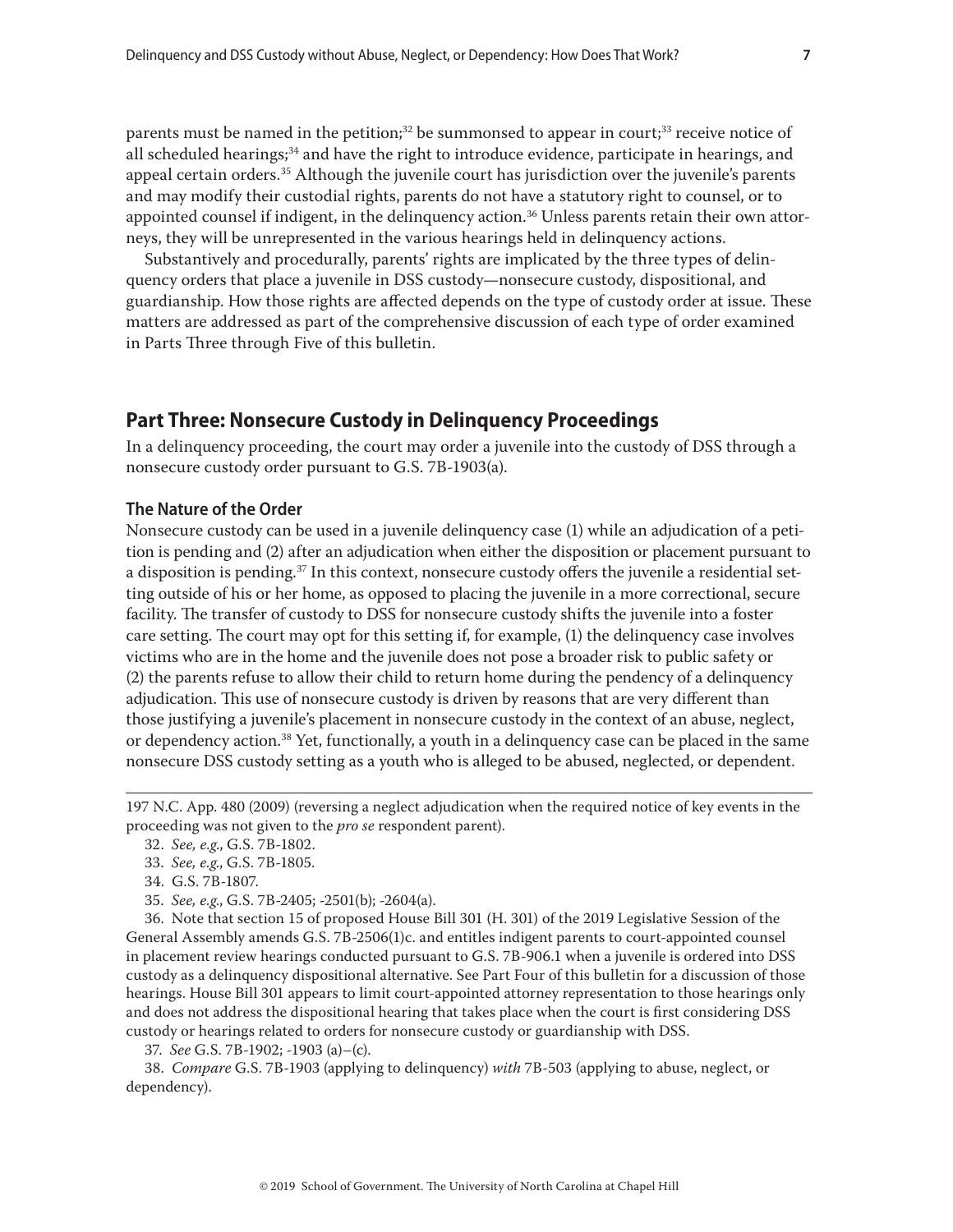<span id="page-7-0"></span>The Juvenile Code does not define the term "nonsecure custody". Although it involves the juvenile's placement in an out-of-home residential setting, it is unclear whether nonsecure custody includes physical custody, legal custody, or both. Regardless of the type of custody that is involved, the nonsecure custody setting is intended to last only as long as is needed to complete the adjudication process or obtain a longer-term dispositional placement.<sup>39</sup>

#### **Delinquency Nonsecure Custody Process and Issues That Arise from That Process**

#### *Initial Delinquency Nonsecure Custody Order Process*

Once the petition alleging that a juvenile is delinquent is filed and a request for nonsecure custody is made, the court has authority to place the juvenile into nonsecure custody.40 District court judges are authorized by statute to issue nonsecure custody orders, and chief district court judges are statutorily allowed to delegate this authority to the chief court counselor or the chief court counselor's counseling staff by administrative order.<sup>41</sup> It is therefore possible that a juvenile court counselor is unilaterally making the initial decision to place a juvenile into nonsecure custody outside of a hearing. It is also possible for a juvenile to be ordered into a nonsecure custody setting at any court appearance while adjudication, disposition, or placement is pending.

Placement into nonsecure custody can be ordered only if the statutory criteria provided in G.S. 7B-1903(a) are met. According to this criteria, nonsecure custody can be ordered only after the court considers releasing the juvenile to a parent, guardian, custodian, or other responsible adult.<sup>42</sup> Further, nonsecure custody cannot be ordered unless the criteria pictured in Figure 1, below, are met.<sup>43</sup> Before a court can issue a nonsecure custody order, the criteria required by boxes 1 through 3 in the figure must be found, including at least one of the criteria set out in boxes 2a through 2g.44

If the statutory criteria for nonsecure custody are met, custody can be given to DSS or to a person designated in the order for temporary residential placement.<sup>45</sup> Before placing the juvenile in nonsecure custody with DSS, the court must consider and give priority to placement with a fit and willing relative who is able to provide proper care and supervision to the juvenile.<sup>46</sup> If such placement is not available or is contrary to the juvenile's best interests, nonsecure custody can be ordered to DSS.<sup>47</sup> The Interstate Compact on the Placement of Children (ICPC) applies to out-of-state nonsecure custody placements.<sup>48</sup>

41. G.S. 7B-1902. The reader is advised to check with the office of the clerk of superior court to see if his or her local judicial district has such an order in place.

43. G.S. 7B-1903(a)(1) also allows for the use of nonsecure custody if the juvenile is a runaway and consents to nonsecure custody. While it is possible that a juvenile alleged to be delinquent might also run away, juveniles who run away fall into the category of "undisciplined" youth under G.S. 7B-1501(27)(a). This bulletin does not address the use of DSS custody in the context of undisciplined juvenile matters. Therefore, the use of nonsecure custody for youth who run away is not addressed here.

<sup>39.</sup> G.S.  $7B-1903(a)-(c)$ .

<sup>40.</sup> G.S. 7B-1902; -1903(a).

<sup>42.</sup> G.S. 7B-1903(a).

<sup>44.</sup> G.S. 7B-1903(a), (b).

<sup>45.</sup> G.S. 7B-1905(a).

<sup>46.</sup> *Id*.

<sup>47.</sup> *Id*.

<sup>48.</sup> *Id*. *See also* G.S. 7B-3800 (ICPC).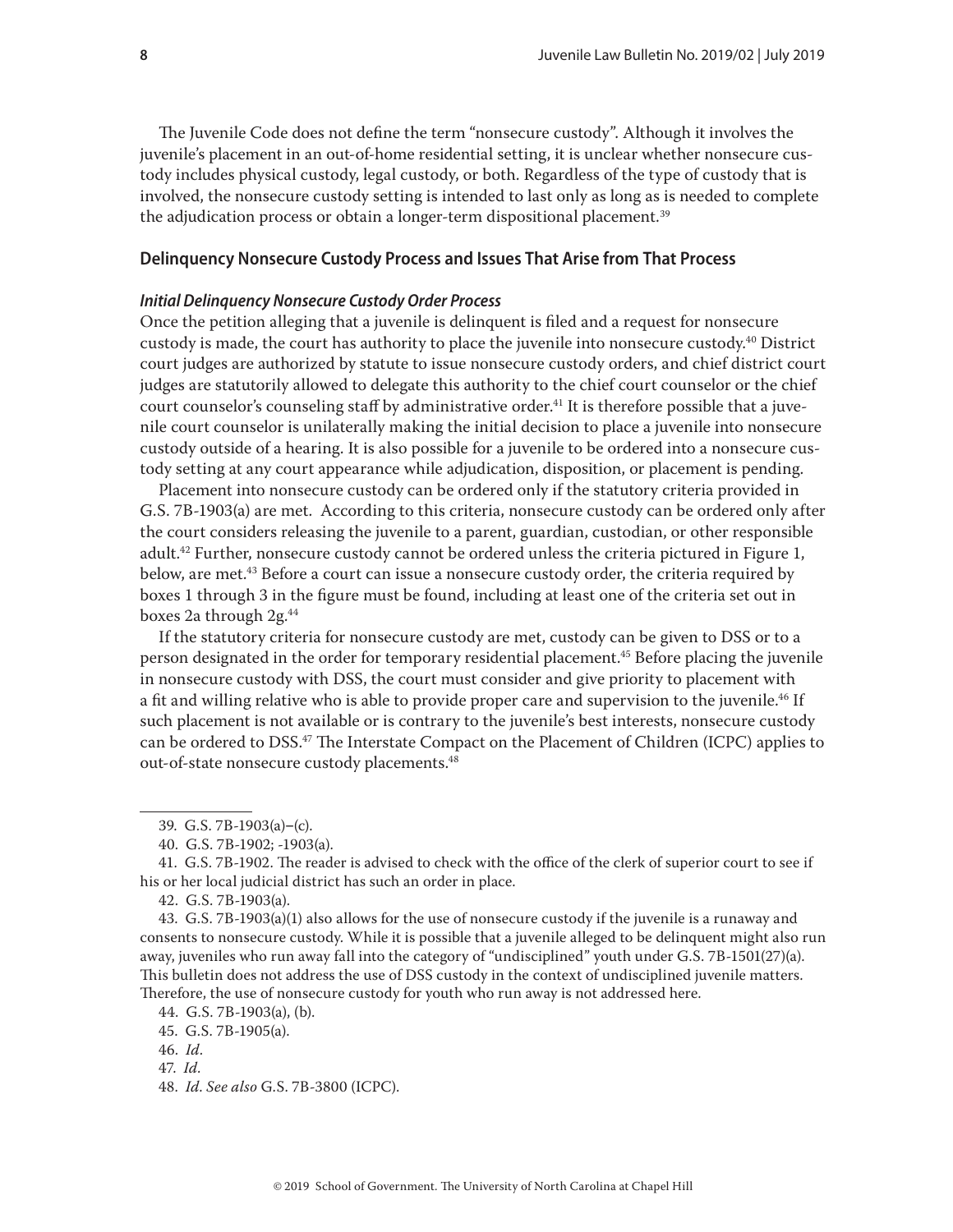#### **Figure 1. Criteria for Nonsecure Custody Order in Delinquency Action**

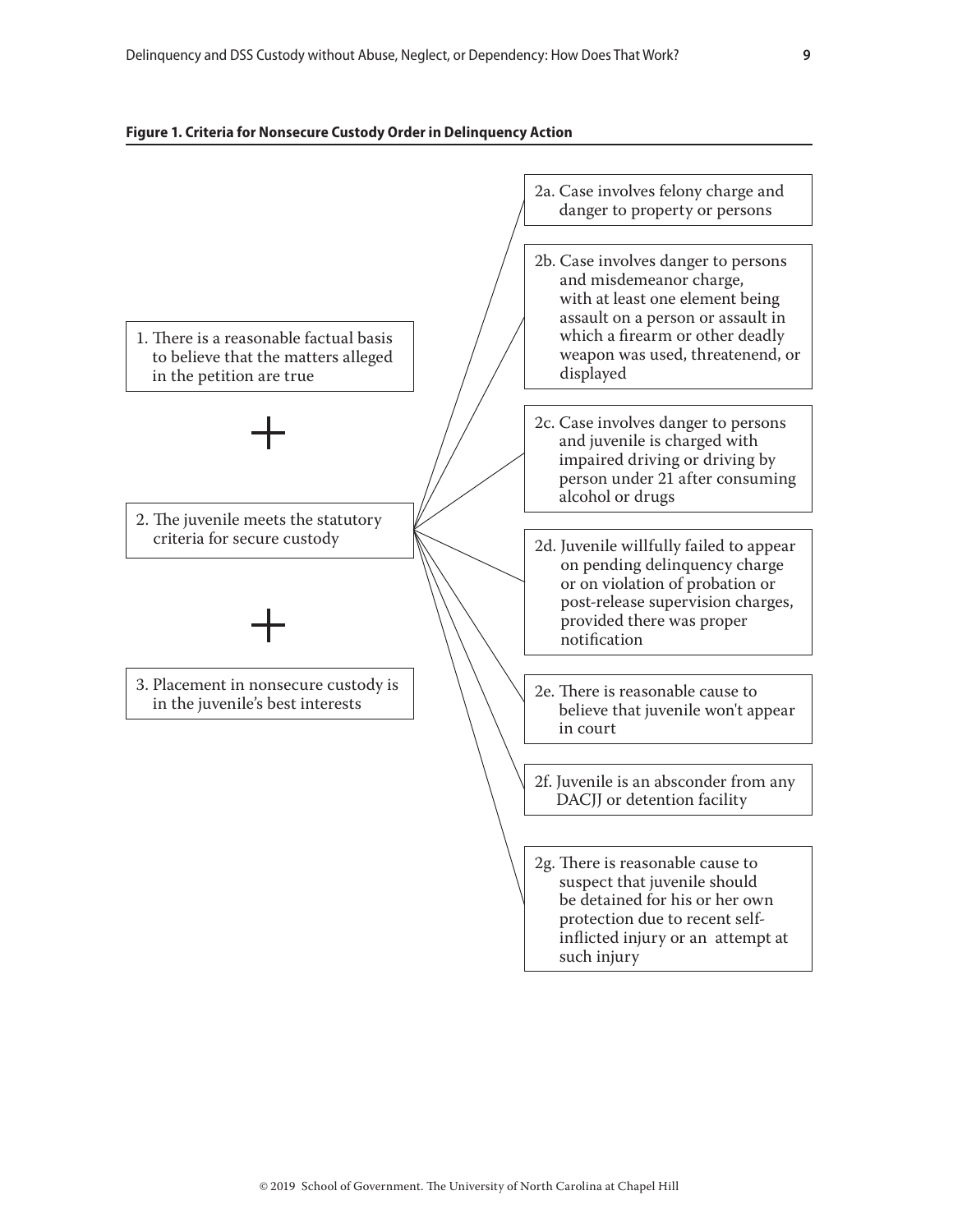Juveniles are not likely to be represented by counsel if the initial nonsecure custody order is made immediately following the filing of the delinquency petition. Those custody orders are often issued outside of a formal court hearing. The court counselor requests that the judge<sup>49</sup> sign the order or, if authorized by administrative order, the court counselor issues the initial order. A juvenile will begin to be represented by counsel once his or her case is formally scheduled for court.50

#### Role of DSS in Initial Delinquency Nonsecure Custody Orders

While nonsecure custody orders can place the juvenile in DSS custody, no Juvenile Code provision mandates that DSS receive notice or have an opportunity to be heard prior to the entry of the initial nonsecure custody order. The absence of DSS involvement in this initial process can create several gaps. The court is awarding physical and/or legal custody to an agency over which it has no personal jurisdiction. The court is not given an opportunity to hear the DSS perspective regarding placement or service availability, either through DSS or other options of which DSS may be aware. DSS also may have no familiarity with the juvenile and/or family prior to the entry of the order placing the juvenile in its nonsecure custody, making immediate arrangements for placement and/or services difficult. The ability to use federal Title IV-E funding to support the foster care placement of the child will also be compromised if DSS does not have the opportunity to be heard on the initial placement into foster care.<sup>51</sup> This requirement for the use of federal foster care funding is discussed in Part Six of this bulletin.

#### Elements of the Initial Delinquency Nonsecure Custody Order

The initial nonsecure custody order must be in writing.<sup>52</sup> It also must direct law enforcement or other authorized person to assume custody of the juvenile and make due return on the order.<sup>53</sup> A copy of the order must be provided to the parent, guardian, or custodian, and a copy of the delinquency petition and the order has to be provided to the person or agency with whom the

<sup>49.</sup> G.S. 7B-1804 provides that a magistrate has authority to accept the petition for filing in emergency situations when the office of the clerk is closed and the petition is required to obtain a secure or nonsecure custody order. However, there is no express statutory authority for a magistrate to issue a nonsecure custody order. G.S. 7B-1907 authorizes telephonic approval of a nonsecure custody order, and thus it is possible that the first nonsecure custody order in a delinquency case may be approved telephonically by the judge or the court counselor (if designated by administrative order). In this circumstance, the magistrate would sign the nonsecure custody order as the "person receiving telephonic approval" of that order. *See* LaToya Powell, *The Magistrate's Role in Filing Juvenile Delinquency and Undisciplined Petitions*, On the Civil Side: A UNC Sch. of Gov't Blog (Oct. 5, 2016), [https://civil.sog.unc.edu/](https://civil.sog.unc.edu/the-magistrates-role-in-filing-juvenile-petitions/) [the-magistrates-role-in-filing-juvenile-petitions/.](https://civil.sog.unc.edu/the-magistrates-role-in-filing-juvenile-petitions/)

<sup>50.</sup> G.S. 7B-1906(c).

<sup>51.</sup> Title 42, Chapter 7, Subchapter IV, Part E of the United States Code (referred to as Title IV-E of the Social Security Act), "Federal Payments for Foster Care and Adoption Assistance," outlines federal law with which a state must comply in order to receive federal funding for foster care and adoption assistance services within the state. *See also* N.C. DIV. of Soc. Servs., CHILD WELFARE SERVS., CHILD Welfare Funding Manual § 1500.II.B.2.D.1.D. (Apr. 2017) (hereinafter Child Welfare Funding Manual),<https://www2.ncdhhs.gov/info/olm/manuals/dss/csm-78/man/Section%201500.pdf>.

<sup>52.</sup> G.S. 7B-1904.

<sup>53.</sup> *Id*.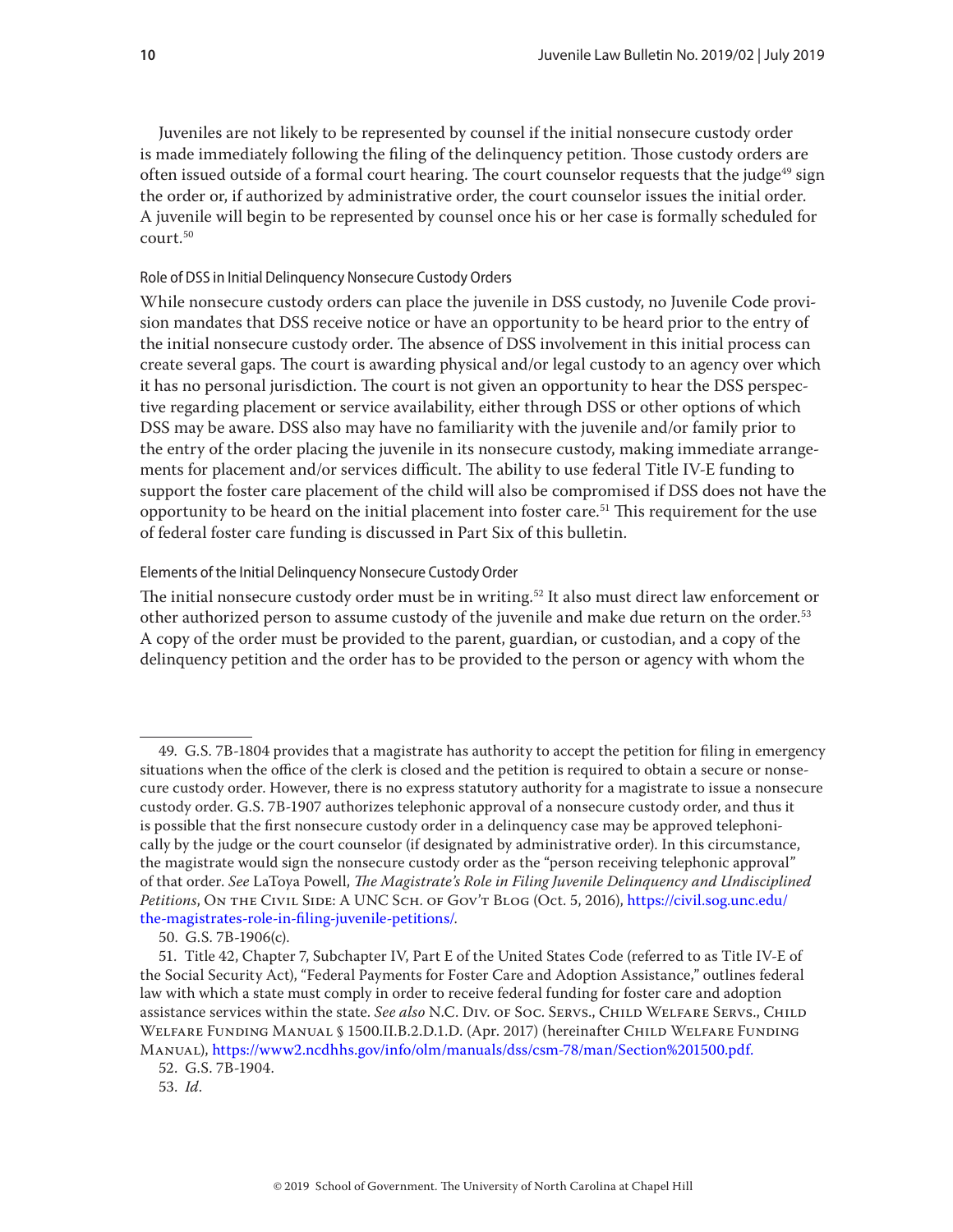juvenile is being placed.54 DSS should therefore receive a copy of the order if they are ordered to take nonsecure custody of the juvenile.

The North Carolina Administrative Office of the Courts (AOC) has developed a form order for nonsecure custody that is intended for use in delinquency matters,  $\text{AOC-I-441}.^\text{55}$  This form tracks many of the statutory requirements already identified in this section. Several additional findings are also included on the form order, including

- continuation in or return to the juvenile's own home would be contrary to the juvenile's best interest;
- DSS made reasonable efforts to prevent or eliminate the need for placement, with space to detail those efforts;
- efforts to prevent the need for placement were precluded by an immediate threat of harm to the juvenile, and placement in the absence of such efforts was reasonable, with space to detail the immediate threat of harm; and
- DSS did not make reasonable efforts to prevent or eliminate the need for placement and those efforts were not precluded by an immediate threat of harm to the juvenile.

These specific findings are not required by the Juvenile Code; however, they serve an important financial interest. These findings are present on the AOC form in order to preserve potential federal Title IV-E funding for the use of foster care placements in this context. See Part Six of this bulletin for further details.

#### *Delinquency Continued Nonsecure Custody Order Process*

Juveniles who are ordered into nonsecure custody are entitled to regular, ongoing hearings to make new determinations about the need for continued nonsecure custody. An initial hearing on the need to continue a nonsecure custody order must be held within seven calendar days of a juvenile's initial entry into nonsecure custody.<sup>56</sup> However, if the initial nonsecure custody order was issued by a juvenile court counselor, then a hearing on the need for continued custody must be held more quickly.<sup>57</sup> This first hearing on the need for continued nonsecure custody may not be continued or waived.<sup>58</sup> If a juvenile is continued in nonsecure custody at this initial hearing, a subsequent hearing on continued nonsecure custody must be held within seven business days.<sup>59</sup> Hearings then must be held at least every thirty days if nonsecure custody is continued.<sup>60</sup> These subsequent hearings on the need for nonsecure custody may be continued if the juvenile

58. *Id*.

<sup>54.</sup> *Id*.

<sup>55.</sup> N.C. Administrative Office of the Courts, Order for Nonsecure Custody (Undisciplined/Delinquent), AOC-J-441, [https://www.nccourts.gov/assets/documents/forms/j441-en.](https://www.nccourts.gov/assets/documents/forms/j441-en.pdf?ZMMIs0qF9x3G7oOMbdcm9V_aSsKb6cDN) [pdf?ZMMIs0qF9x3G7oOMbdcm9V\\_aSsKb6cDN.](https://www.nccourts.gov/assets/documents/forms/j441-en.pdf?ZMMIs0qF9x3G7oOMbdcm9V_aSsKb6cDN)

<sup>56.</sup> G.S. 7B-1906(a).

<sup>57.</sup> *Id*. (providing that, if the initial nonsecure custody order was issued by a juvenile court counselor, the first hearing on that order must be held on the day of the next regularly scheduled session of district court in the city or county where the order was entered. If the next regularly scheduled session of district court in that locality will not occur prior to the expiration of seven calendar days, then the hearing can be conducted at another regularly scheduled district court session in the same district).

<sup>59.</sup> G.S. 7B-1906(b).

<sup>60.</sup> *Id*.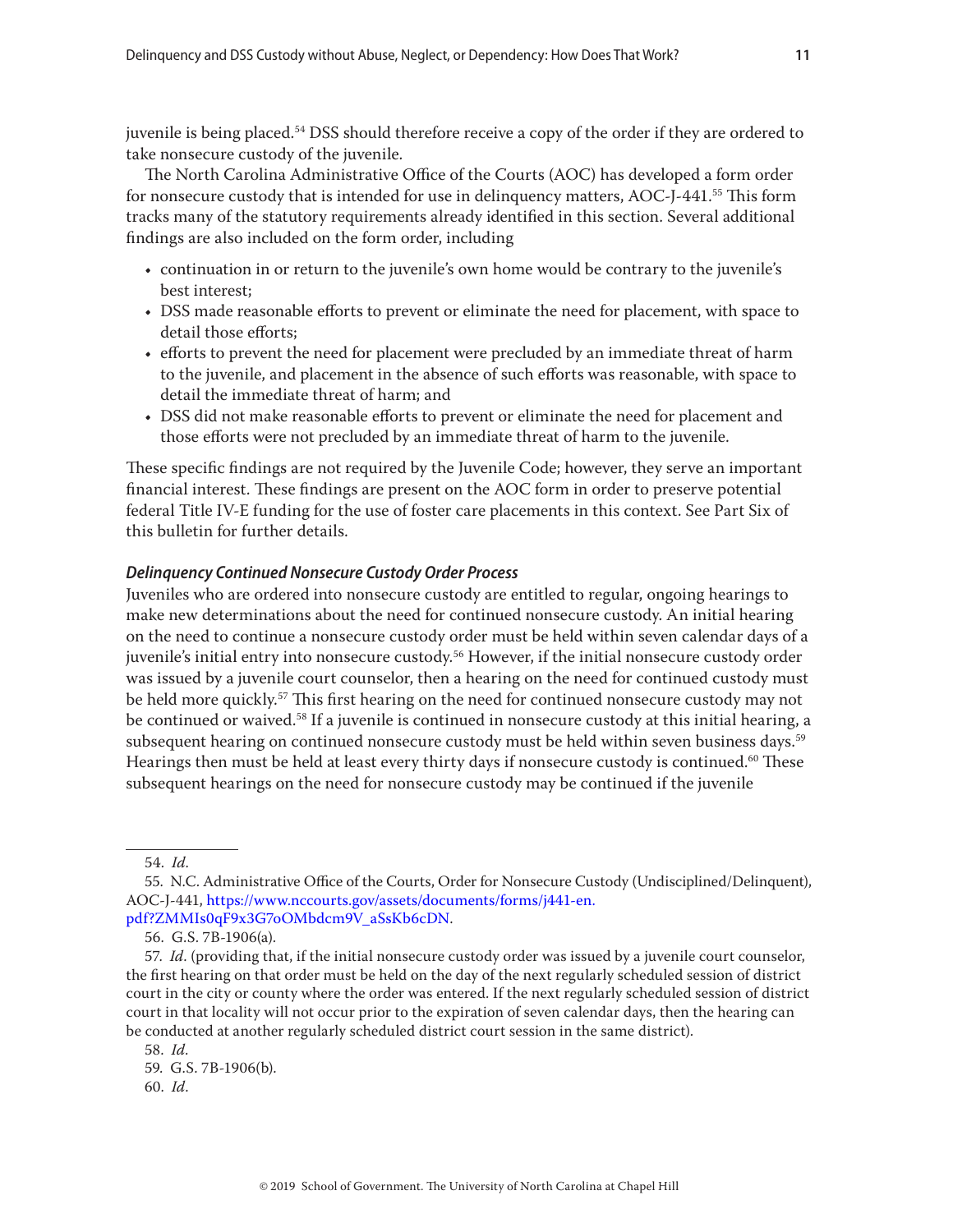consents through counsel.61 This hearing schedule remains the same anytime a juvenile is held in nonsecure custody, including following adjudication pending disposition and following disposition while awaiting placement.

The need for continued nonsecure custody pursuant to the criteria set out in G.S. 7B-1903 must be determined at each of these hearings (see Figure 1).<sup>62</sup> The court must receive testimony and allow the juvenile, the juvenile's parent, and any guardian $63$  or custodian $64$  an opportunity to introduce evidence and examine witnesses.<sup>65</sup> The usual rules of evidence do not apply.<sup>66</sup> The State bears the burden of proving, by clear and convincing evidence, that restraints on the juvenile's liberty are necessary and that there is no acceptable less intrusive alternative in order to extend the nonsecure custody order.<sup>67</sup> This structure is similar to the nonsecure custody structure in an abuse, neglect, or dependency action.<sup>68</sup> However, the fundamental criteria on which a decision to order nonsecure custody is made focus on elements related to the juvenile's behavior as it relates to the delinquency proceeding. This is substantially different than the criteria that govern nonsecure custody determinations in abuse, neglect, or dependency proceedings.<sup>69</sup>

#### Role of DSS in Subsequent Delinquency Nonsecure Custody Orders

One of the procedural issues that arises when a juvenile is placed in DSS nonsecure custody involves the role of DSS in the proceeding. If nonsecure custody includes legal custody, DSS becomes the juvenile's custodian.<sup>70</sup> Once DSS has been appointed custodian of the juvenile, DSS becomes a party to the proceeding.71 Therefore, DSS should receive notice of and be provided an opportunity to be heard at all nonsecure custody hearings that occur after the juvenile is

61. *Id*.

64. G.S. 7B-1501(6) (definition of "custodian").

65. G.S. 7B-1906(d).

66. *Id*.

67. *Id*.

70. *See* G.S. 7B-1501(6) ("custodian" is defined as "the person or agency that has been awarded legal custody of a juvenile by a court").

71. G.S. 7B-1807.

<sup>62.</sup> G.S. 7B-1906(e).

<sup>63.</sup> The juvenile may have a guardian of the person appointed (1) through the clerk of superior court pursuant to G.S. Chapter 35A, Article 6 if he or she has no natural guardian or (2) in the delinquency proceeding pursuant to G.S. 7B-2001. Although not discussed in this bulletin, if a juvenile is the subject of an abuse, neglect, or dependency action, he or she may have a guardian appointed in that action pursuant to G.S. 7B-600. There may also be a guardianship order entered by another state that is entitled to full faith and credit.

<sup>68.</sup> The designated time periods to conduct hearings on the need for continued nonsecure custody in a delinquency action mirror the time periods in an abuse, neglect, or dependency action. *See* G.S. 7B-506(a), (e), and (f), "Hearing to determine the need for continued nonsecure custody." However, in an abuse, neglect, or dependency proceeding, the first hearing on the need for nonsecure custody may be continued (but cannot be waived) for up to ten business days if the parent, guardian, custodian, or caretaker and the juvenile's guardian ad litem (if appointed) consent.

<sup>69.</sup> *Compare* G.S. 7B-1903 (applying to delinquency actions) *with* 7B-503 (applying to abuse, neglect, or dependency actions).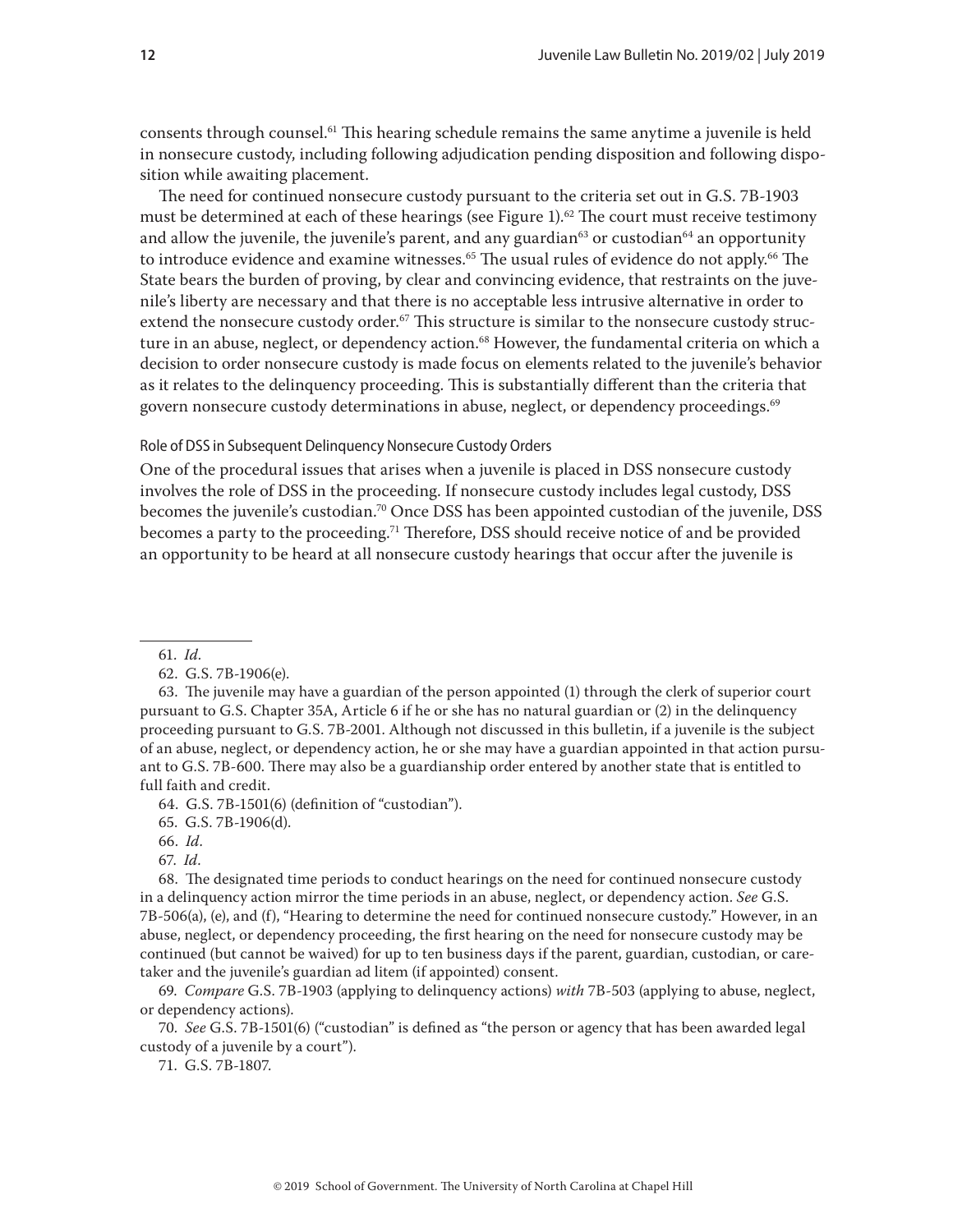initially placed in DSS custody. As custodian, DSS has the statutory right to introduce evidence, to be heard in their own behalf, and to examine witnesses at nonsecure custody hearings.<sup>72</sup>

However, if nonsecure custody solely transfers physical custody of the juvenile to DSS, DSS has placement responsibility for the juvenile but is not the juvenile's custodian.<sup>73</sup> There is nothing in the nonsecure custody statute that requires the participation of the person or agency who has physical custody or placement authority for the juvenile in the hearing on the need for continued nonsecure custody. DSS clearly has relevant information for the parties and the court regarding the juvenile's placement. To present that information, DSS could participate in the hearing on the need for continued nonsecure custody as a witness. Because delinquency cases are civil in nature,<sup>74</sup> it may be possible for DSS to file a motion to intervene under Rule 24 of the North Carolina Rules of Civil Procedure. However, the DSS interest in intervening related to nonsecure custody will be time-limited, lasting only as long as the juvenile is ordered into DSS nonsecure custody.

#### Elements of Delinquency Continued Nonsecure Custody Orders

Many of the requirements that attach to the initial nonsecure custody order attach to any continued nonsecure custody order as well. For example, every nonsecure custody order must be in writing.<sup>75</sup> Also, like the initial order, subsequent orders can only be issued if the juvenile meets the statutory criteria laid out in Figure  $1.76$  However, there is an elevated statutory standard for orders that continue nonsecure custody following the initial order. G.S. 7B-1906 explicitly requires that these continuation orders contain appropriate findings of fact that include the evidence relied on in deciding to continue nonsecure custody and the purposes of continued nonsecure custody.<sup>77</sup> Form AOC-J-441 can be used for all nonsecure custody orders.

#### *Can Delinquency Nonsecure Custody Orders Be Appealed?*

Only final orders are appealable in delinquency proceedings.<sup>78</sup> This includes (1) any order finding an absence of jurisdiction, (2) any order which in effect determines the action and prevents a judgment from which an appeal could be taken, (3) an order of disposition, and (4) an order modifying custodial rights.<sup>79</sup> While nonsecure custody orders modify custody by placing a juvenile into the custody of either DSS or another person, these orders are temporary in nature. It is therefore difficult to see how a nonsecure custody order could be considered final. There are no appellate cases that address the finality of an order of nonsecure custody in the context of a delinquency case.

While there does not appear to be a right to an appeal of a nonsecure custody order, it is possible that relief could be sought pursuant to a writ of certiorari. Rule 21 of the North Carolina Rules of Appellate Procedure allows for appellate review when no right of appeal from an

- 74. *In re* Bullabough, 89 N.C. App. 171 (1988).
- 75. G.S. 7B-1906(g).
- 76. G.S. 7B-1906(e).
- 77. G.S. 7B-1906(g).
- 78. G.S. 7B-2602.
- 79. *Id*.

<sup>72.</sup> G.S. 7B-1906(d).

<sup>73.</sup> *See supra* note 70.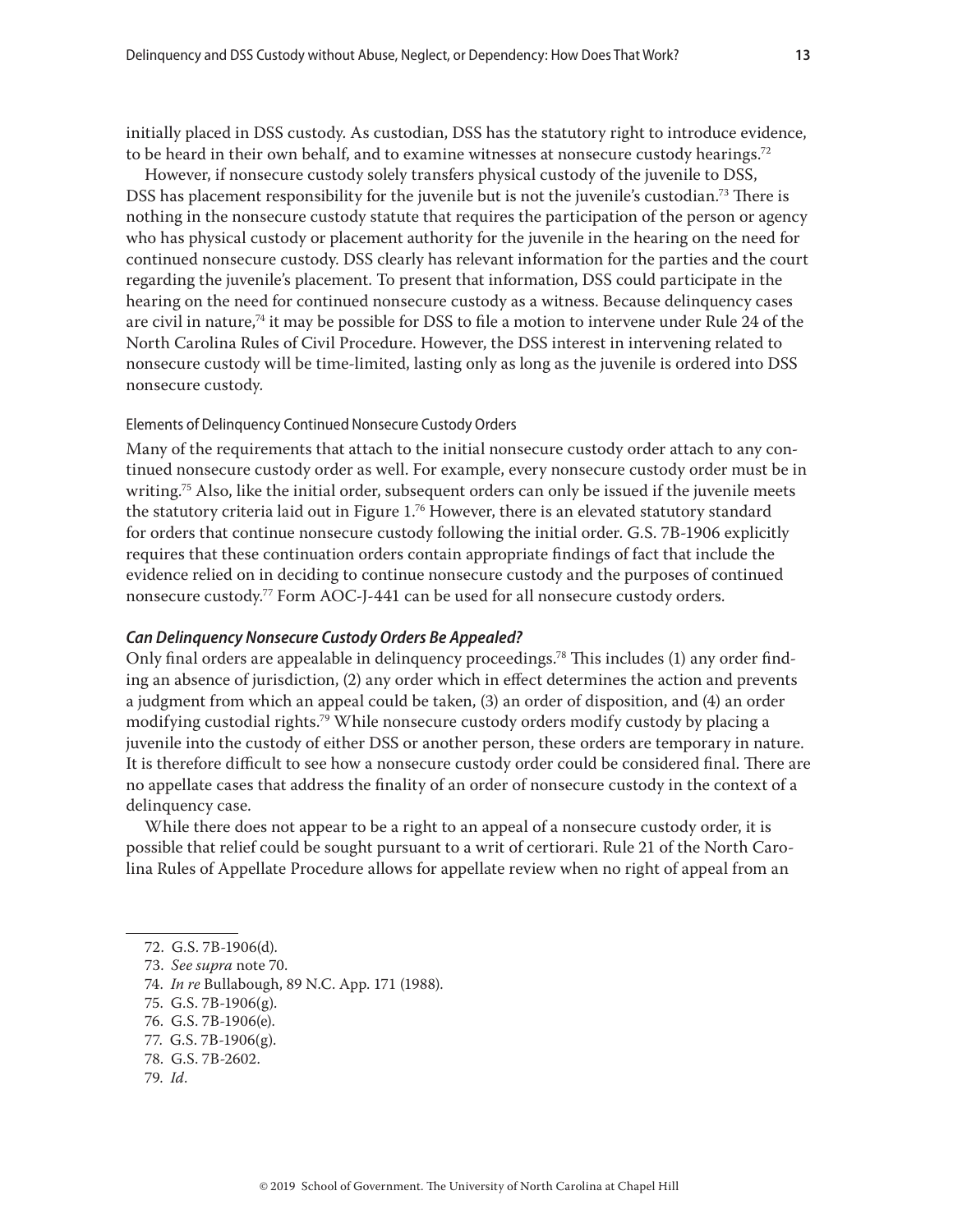<span id="page-13-0"></span>interlocutory order exists.<sup>80</sup> However, the absence of case law based on writs of certiorari filed in response to nonsecure custody orders suggests that this is not standard practice in North Carolina. This may be related, in part, to the very short-term nature of these orders.

#### **Impact on Parents' Constitutional Rights**

The Juvenile Code neither defines "nonsecure custody" nor addresses whether nonsecure custody involves legal custody, physical custody, or both. This is in stark contrast to the Juvenile Code's specificity when referencing "temporary custody"<sup>81</sup> before a delinquency petition is filed and commitment to a youth development center after an adjudication when a Level 3 disposi- $\frac{1}{2}$  (the maximum disposition level available to the court) is ordered. In both circumstances, custody of the juvenile is limited to physical custody.<sup>83</sup> The impact of a nonsecure custody order (whether initial or continued) on a parent's constitutional rights varies depending on the type of custody that is ordered—physical, legal, or both.

The Juvenile Code also does not define "legal custody" or "physical custody." North Carolina's appellate courts have described "legal custody" as referring "generally to the right and responsibility to make decisions with important long-term implications for a child's best interests and welfare."84 Types of decisions falling under this definition include those related to education, health care, religion, discipline, and people with whom the juvenile may associate.<sup>85</sup> Physical custody involves the physical care and supervision of the juvenile.<sup>86</sup> Physical custody includes making decisions that involve the child's daily routine and not matters with long-range consequences.87

A transfer of physical custody of the juvenile has less of an impact on parents' rights than a transfer of both legal and physical custody. If DSS is given only physical custody of a juvenile, the parents retain decision-making authority over the juvenile for issues that have long-range consequences, including educational, religious, and medical issues. So long as DSS does not place a juvenile with his or her parent, a transfer of physical custody of the juvenile to DSS through a nonsecure custody order results in the parent's loss of the right to have the child reside with him or her for the duration of the nonsecure custody order. The juvenile's removal from his or her parent's physical custody is based on the actions of the juvenile and the need to

<sup>80.</sup> N.C. R. App. P. 21(a)(1).

<sup>81.</sup> When the criteria of G.S. 7B-1900 and -1901 are met, a law enforcement officer may take physical custody of a juvenile without a court order and provide personal care and supervision to the juvenile until a secure or nonsecure custody order can be obtained. Temporary custody may only occur for a maximum of twelve hours, unless one of those hours falls on a weekend or legal holiday, in which case the maximum time period is twenty-four hours.

<sup>82.</sup> *See* G.S. 7B-2506(24); -2508(e); -2513.

<sup>83.</sup> G.S. 7B-1901 ("temporary custody means the taking of physical custody . . ."); -2513(g) ("Commitment of the juvenile to [DACJJ] for placement in a youth development center transfers only physical custody of the juvenile. Legal custody remains with the parent, guardian, custodian, agency, or institution in whom it was vested").

<sup>84.</sup> *In re* M.M., \_\_\_ N.C. App. \_\_\_, \_\_\_, 795 S.E.2d 222, 224 (2016) (quoting Peters v. Pennington, 210 N.C. App. 1, 17 (2011)).

<sup>85.</sup> *See, e.g.,* Diehl v. Diehl, 177 N.C. App. 642 (2006); Petersen v. Rogers, 337 N.C. 397 (1994).

<sup>86.</sup> *See* G.S. 50A-102(14) (definition of "physical custody" under the Uniform Child Custody Jurisdiction Enforcement Act); *see also id.* § 7B-1901 ("temporary custody means the taking of physical custody and providing personal care and supervision . . .").

<sup>87.</sup> *See Diehl*, 177 N.C. App. 642; *In re* H.S.F., 177 N.C. App. 193 (2006).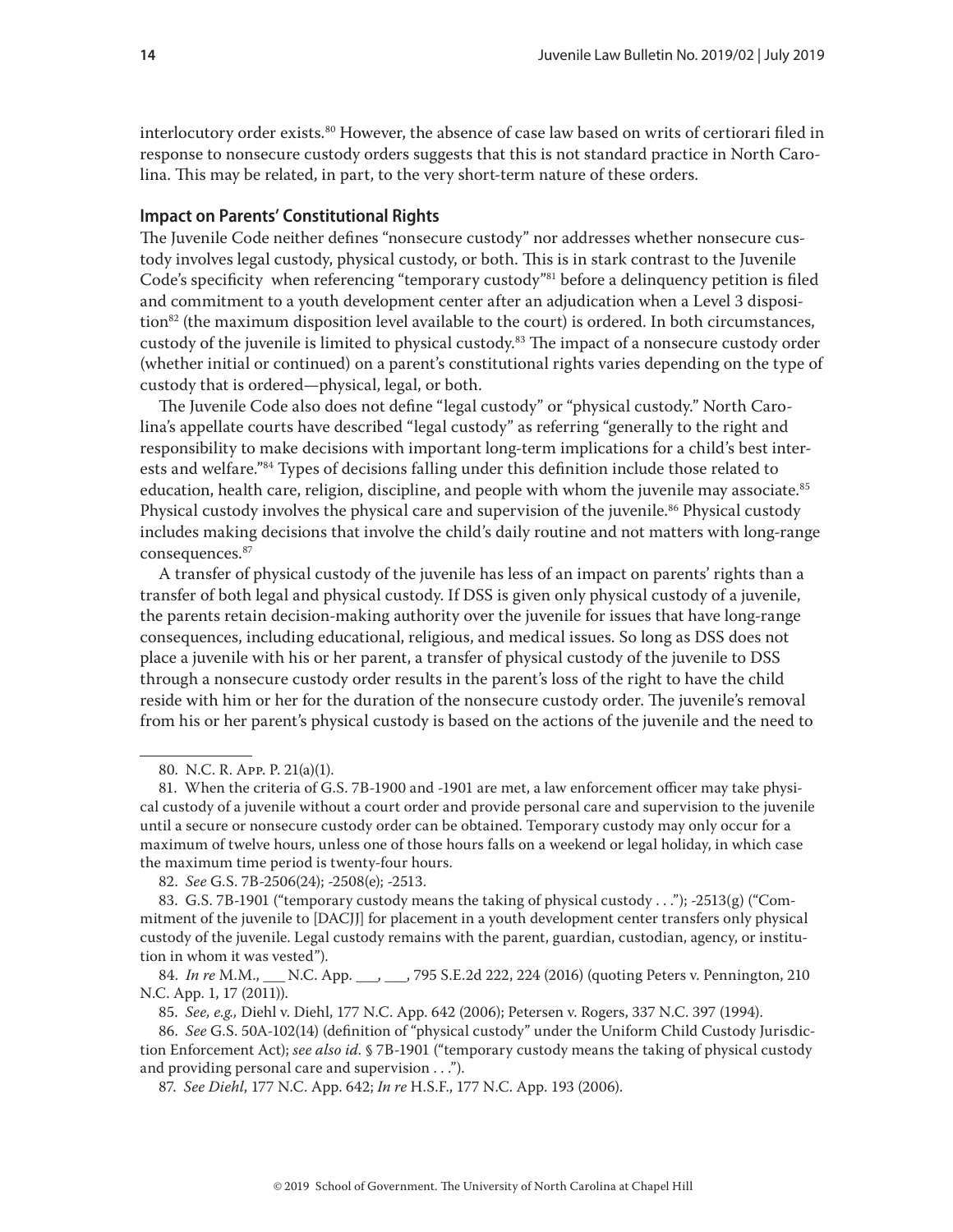<span id="page-14-0"></span>protect the public from the juvenile's behavior. A nonsecure custody order placing the juvenile in the physical custody of DSS has no less of an impact on a parent's rights than the juvenile's placement in secure custody, which is a more restrictive placement that involves a restraint on the juvenile's liberty when he or she is placed in a locked facility.<sup>88</sup>

A change in legal custody from a parent to DSS has a significant impact on the parent's constitutional rights. The parent no longer retains the right to make decisions that have a longterm impact on his or her child. It is an open question as to whether the Juvenile Code intended to and authorizes this transfer of legal rights at nonsecure custody when a nonsecure custody order is meant to be temporary in nature. In addition, the order is based on the juvenile's alleged behavior and not the parent's conduct.

The absence of a statutory definition of "custody" gives the court latitude in designing the nonsecure custody order.<sup>89</sup> The North Carolina Court of Appeals has suggested that courts and attorneys use precision when fashioning custody orders, so as to avoid later confusion and/or litigation.<sup>90</sup> This may include specifying whether the nonsecure custody order is for physical custody, legal custody, or both. When specifying the nonsecure custody terms, the court in the delinquency proceeding should be mindful of parents' constitutional rights as well as the purpose of nonsecure custody as provided for in the Juvenile Code.

#### **How and When a Delinquency Nonsecure Custody Order Terminates**

The requirement that the court assess the basis for nonsecure custody, make written findings, and issue a new order at each nonsecure custody hearing means that every nonsecure custody order should last only until the next hearing date. A juvenile is either released from custody at the hearing or a new order for continued nonsecure custody is entered. As described above, continued nonsecure custody hearings are required seven and fourteen days after the initial order is entered.<sup>91</sup> They are then required every thirty days.<sup>92</sup>

# **Part Four: DSS Custody as a Dispositional Alternative**

In a delinquency proceeding, the court may order a juvenile into the custody of DSS through an order of disposition pursuant to G.S. 7B-2506(1)c. Unlike most delinquency dispositional alternatives, a disposition placing a juvenile in DSS custody requires a two-step process: (1) the hearing and resulting delinquency dispositional order that places the juvenile in DSS custody initially and (2) regular periodic placement review hearings and resulting orders conducted pursuant to G.S. 7B-906.1, a statute that applies to abuse, neglect, or dependency actions. The process and orders for each step differ and are analyzed and discussed in this Part through two separate sections:

- Section 1: Delinquency Dispositional Order Placing the Juvenile in DSS Custody
- [Section 2: G.S. 7B-906.1 Placement Reviews of a DSS Custody Delinquency Disposition](#page-24-1)

<sup>88.</sup> *See* G.S. 7B-1906(g); -1905(b), (c); *see also id.* §§ 7B-1501(8) (definition of "detention"), -1501(9) (definition of "detention facility").

<sup>89.</sup> *See* Patterson v. Taylor, 140 N.C. App. 91 (2000) (interpreting "joint custody" as applied in a G.S. Chapter 50 action).

<sup>90.</sup> *Id*.; Carpenter v. Carpenter, 225 N.C. App. 269 (2013).

<sup>91.</sup> G.S. 7B-1906 (a), (b).

<sup>92.</sup> G.S. 7B-1906(b).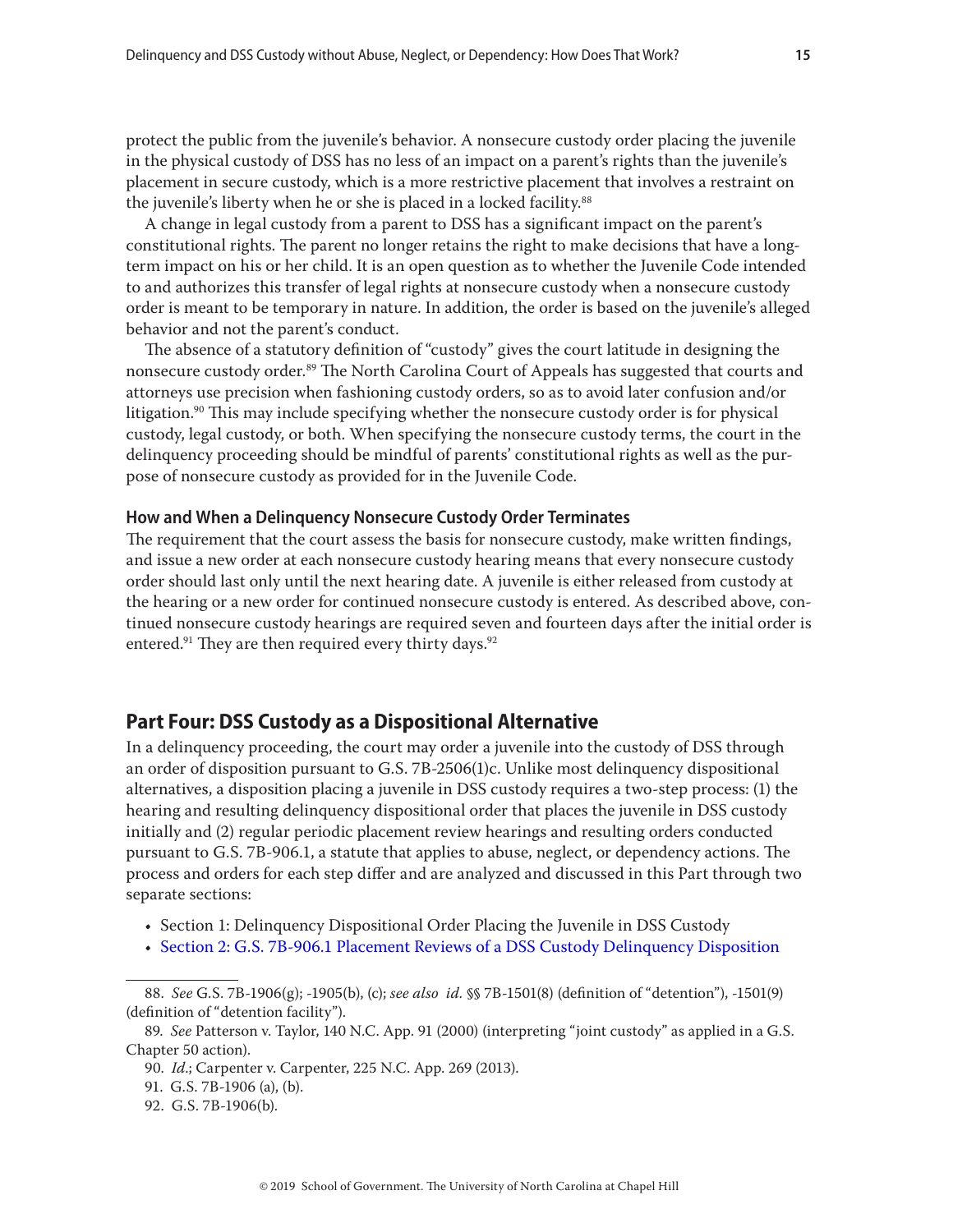# <span id="page-15-0"></span>**Part Four, Section One: Delinquency Dispositional Order Placing the Juvenile in DSS Custody**

## **The Nature of the Order**

If a juvenile is found responsible for an act of delinquency during the adjudication stage of the delinquency case, the case moves to disposition. At disposition the court determines the consequences for the adjudication of delinquency. DSS custody and placement is one of the available dispositional alternatives in many cases and can result in a juvenile entering foster care as a result of a delinquency adjudication.<sup>93</sup> Designating DSS as the custodian of a juvenile in this context authorizes DSS to make various decisions related to the juvenile that may include placement and other decisions usually made by a child's custodian, including medical and educational decisions.<sup>94</sup> The Juvenile Code does not define "custody" and does not specify whether custody includes physical custody, legal custody, or both. DSS decision-making authority will depend on the type of custody that is ordered.

The purpose of disposition in a delinquency proceeding is to design an appropriate plan to meet the needs of the juvenile and to achieve the objectives of the State, including public protection.95 The Juvenile Code requires that dispositions

- promote public safety;
- emphasize accountability and responsibility for the juvenile's conduct by the juvenile and his or her parent, guardian, or custodian; and
- provide consequences, treatment, training, and rehabilitation to move the juvenile to a place of nonoffending, responsible, and productive community membership.<sup>96</sup>

# **Delinquency Disposition Process and Issues That Arise from That Process**

#### *Parties*

Parties at the dispositional hearing include the juvenile prosecutor and the juvenile. The juvenile has a right to an attorney, who advocates for the expressed interests of the juvenile.<sup>97</sup> In addition, unless excused by the court, the parent, guardian, or custodian who receives notice of the hearing is required to attend.<sup>98</sup> Willful failure of a parent, guardian, or custodian to attend the hearing after receiving notice is grounds for contempt.<sup>99</sup> Unlike the juvenile, there is no statutory right to counsel for parents, guardians, or custodians, so unless they retain their own attorneys,

<sup>93.</sup> For limitations on the use of DSS custody as a dispositional alternative, see G.S. 7B-2508(e) (allowing only commitment in a youth development center for Level 3 delinquency dispositions) and S.L. 2017-57, § 16D.4.(g) (limiting the court's capacity to order DSS custody as a delinquency dispositional option to youth who are under the age of 18).

<sup>94.</sup> *See* G.S. 7B-903.1.

<sup>95.</sup> G.S. 7B-2500.

<sup>96.</sup> *Id*.

<sup>97.</sup> G.S. 7B-2000. *See also* N.C. Comm'n on Indigent Def. Servs., Performance Guidelines for Appointed Counsel in Juvenile Delinquency Proceedings at the Trial Level, Guideline 2.1(a) (2007) (hereinafter IDS PERFORMANCE GUIDELINES), [http://www.ncids.org/Rules%20&%20Procedures/](http://www.ncids.org/Rules%20&%20Procedures/Performance%20Guidelines/Juv_Del_perf_guides_1-08.pdf) [Performance%20Guidelines/Juv\\_Del\\_perf\\_guides\\_1-08.pdf.](http://www.ncids.org/Rules%20&%20Procedures/Performance%20Guidelines/Juv_Del_perf_guides_1-08.pdf)

<sup>98.</sup> G.S. 7B-1807; -2700.

<sup>99.</sup> G.S. 7B-2700.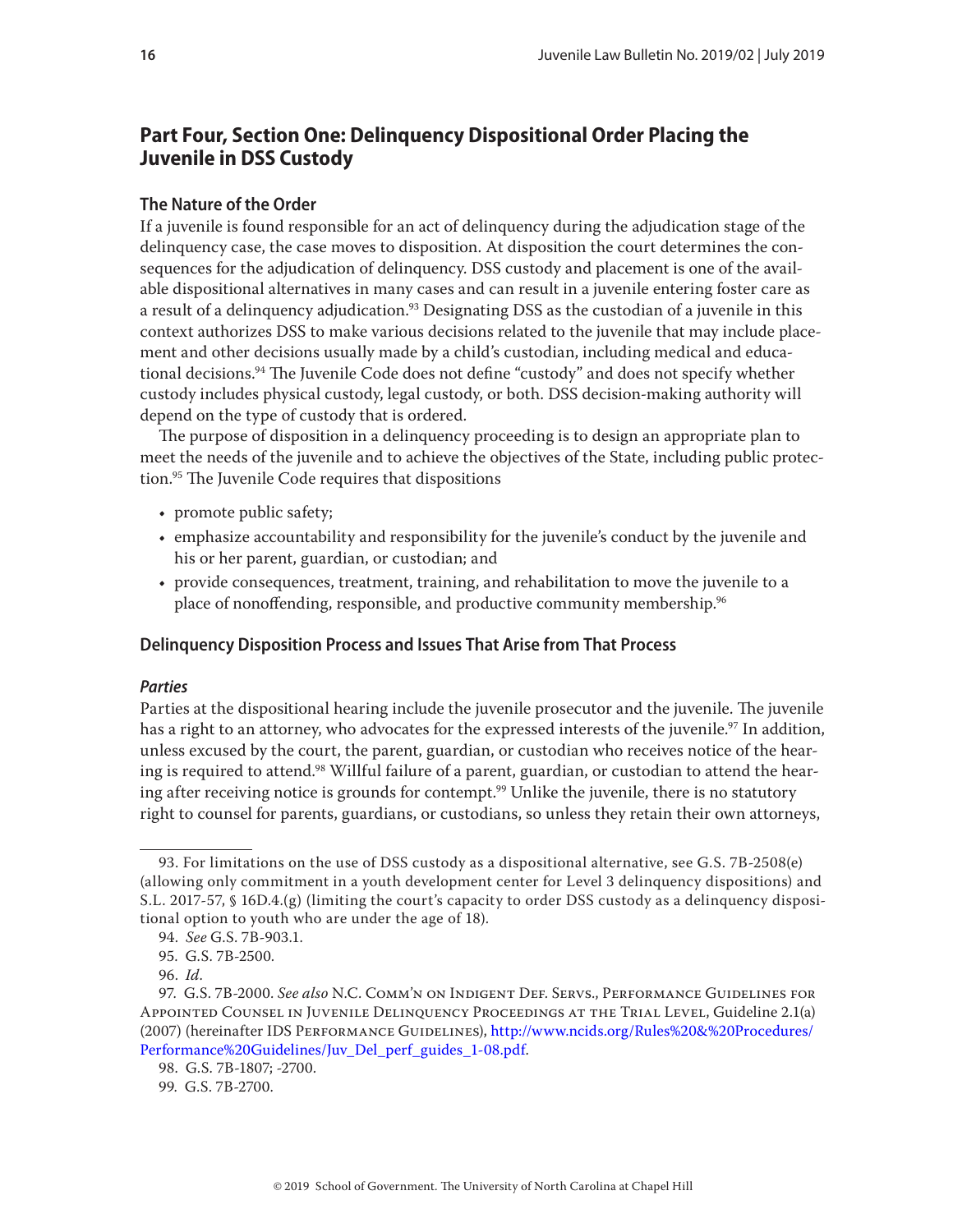they will represent themselves at the dispositional hearing. Both the juvenile and his or her parent, guardian, or custodian have a statutory right to present evidence, and they are allowed to advise the court regarding what they think will be in the juvenile's best interest.<sup>100</sup>

#### *Considerations*

Placement in the custody of DSS is a dispositional alternative that is available for juveniles who meet the criteria for Level 1 or Level 2 dispositions.101 Courts are free to combine a disposition that includes DSS custody with any of the other dispositional alternatives available for each Level.<sup>102</sup> For example, a court may order a juvenile to a term of probation supervision and to placement in DSS custody.

Dispositional hearings in delinquency matters are allowed to be informal and the court can consider any evidence, including hearsay evidence, that is relevant, reliable, and necessary to determine the juvenile's needs and the most appropriate disposition.<sup>103</sup> Courts are required to design dispositions that protect the public and meet the needs and best interests of the juvenile based on the following five factors:

- 1. the seriousness of the offense,
- 2. the need to hold the juvenile accountable,
- 3. the importance of protecting public safety,
- 4. the degree of culpability, and
- 5. the rehabilitation and treatment needs of the juvenile.<sup>104</sup>

The dispositional alternatives statute, G.S. 7B-2506, provides a little more guidance as to the appropriate circumstances for selecting DSS custody, stating that DSS custody may be ordered "[i]n the case of any juvenile who needs more adequate care or supervision or who needs placement."105 The North Carolina Court of Appeals has ruled that a finding of the need for more adequate care or supervision is required in the abuse, neglect, or dependency context prior to the selection of DSS custody as a dispositional alternative.106 However, whether

102. *See, e.g*., *In re* K.L.D., 210 N.C. App. 747, (2011) (upholding a disposition that included the following four dispositional alternatives: participation in a wilderness program, confinement for 14 days at an approved detention facility, 50 hours of community service, and supervised probation for a period of 12 months).

<sup>100.</sup> G.S. 7B-2501(b).

<sup>101.</sup> Dispositional options in delinquency proceedings are guided by a statutorily prescribed level system that is grounded in (1) classification of offenses as minor, serious, or violent and (2) the delinquency history level of the juvenile. G.S. 7B-2508(f). The range of dispositional alternatives available in Level 1 and Level 2 dispositions include DSS custody. *Id.* §§ 7B-2508(c), (d). Following implementation of the JJRA on December 1, 2019, courts will only be allowed to order DSS custody as a term of a delinquency disposition for juveniles who are under age 18. S.L. 2017-57, § 16D.4.(g).

 <sup>103.</sup> G.S. 7B-2501(a).

<sup>104.</sup> G.S. 7B-2501(c).

<sup>105.</sup> G.S. 7B-2506(1). This language also applies when the court is ordering supervision of the juvenile in their own home or custody to a parent, guardian, custodian, relative private agency, or some other suitable person.

<sup>106.</sup> *In re* S.H., 217 N.C. App. 140 (2011). Note that the abuse, neglect, or dependency dispositional statute, G.S. 7B-903, was amended by S.L. 2015-136, § 10, removing the language, "In the case of any juvenile who needs more adequate care or supervision or who needs placement."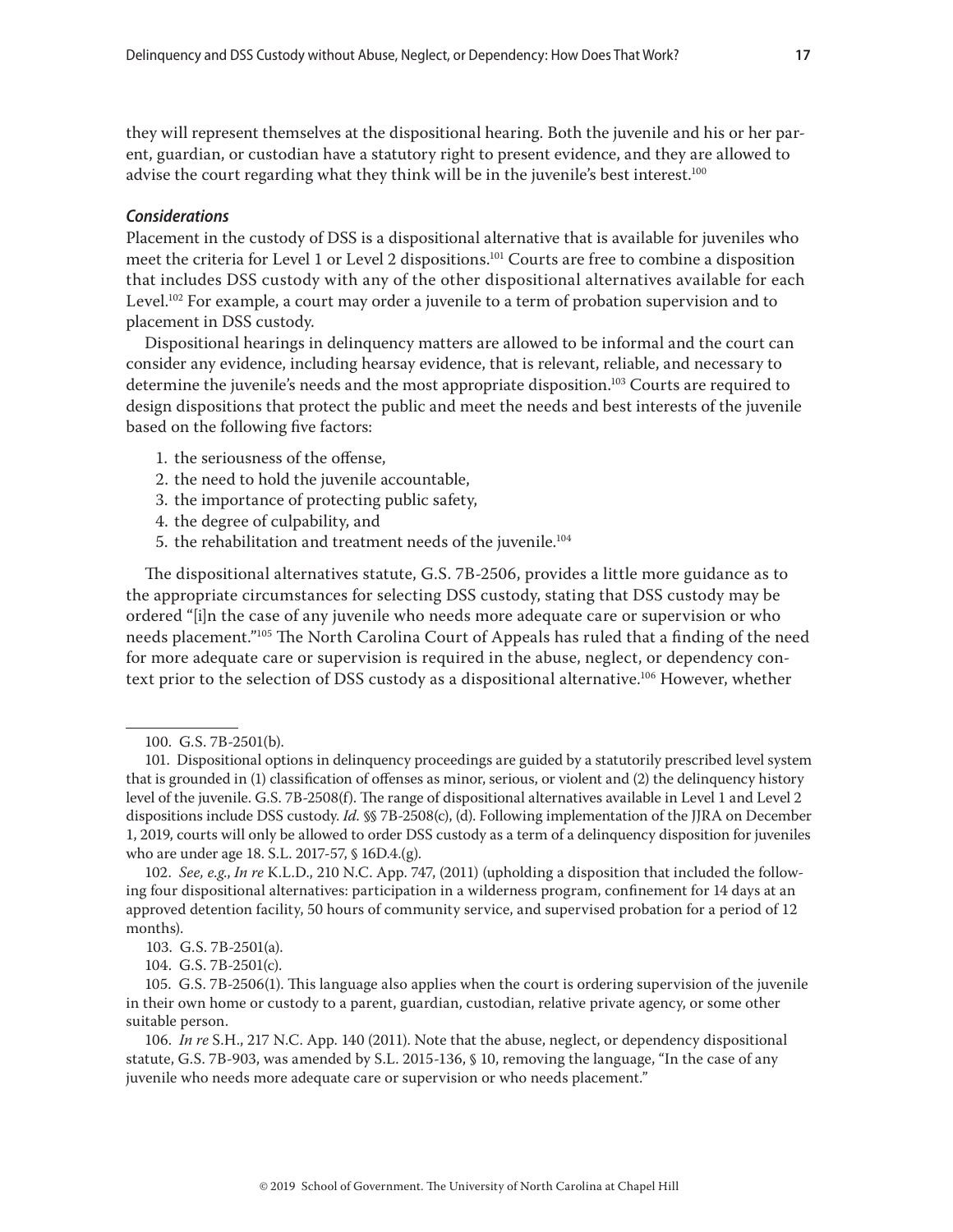explicit findings are required and what circumstances constitute a need for more adequate care or supervision of a juvenile adjudicated delinquent has not been established in statute or by the courts.

There is a small body of case law that illustrates the use of DSS custody as a dispositional alternative in delinquency matters. For example, in *In re K.T.L.*, 107 an 8-year-old child was adjudicated delinquent for involuntary manslaughter. The trial court found that the juvenile was in need of placement in a twenty-four-hour monitoring facility for further evaluation and that the juvenile's parents were not willing to authorize such a placement.108 The court ordered the juvenile into DSS custody so that DSS could authorize and consent to placement in a Level III or IV residential treatment facility for up to 90 days for evaluation.<sup>109</sup> A need for services was also the rationale for use of DSS placement in *In re M.B.*,<sup>110</sup> an unpublished decision. The risk and needs assessment revealed that M.B. had high needs due to a learning disability, ADHD, explosive mood disorder, a behavioral emotional disorder, and substantiated abuse by a caregiver.<sup>111</sup> The trial court chose to order that the juvenile be placed in DSS custody in the Yadkin County Group Home so that he could access appropriate counseling and spend weekends with his family.<sup>112</sup>

In *In re E.M.*,<sup>113</sup> a juvenile was committed to the physical custody of a youth development center  $(YDC)^{114}$  and was also placed in the legal custody of the Mecklenburg County Department of Social Services. While the court's opinion does not explain why the decision was made to send the youth to a YDC and to place him in the legal custody of DSS, the use of both placement mechanisms suggests that the youth may not have had a viable custodial arrangement to return to once the YDC commitment period ended or that he lacked an available parent, guardian, or custodian to make decisions regarding his care. This case illustrates that courts may turn to DSS custody for a youth who is adjudicated delinquent when that juvenile does not have a willing or adequate caregiver, even if the youth is initially committed to a YDC.

Two decisions from the early 1980s set some limits on how courts can use DSS placements, preventing courts from ordering the development of new treatment/service programs and setting some boundaries regarding the use of costly out-of-state programs. In *In re Wharton*, <sup>115</sup> the North Carolina Supreme Court held that district courts do not have the authority to require counties to spend large sums of money to create such programs. The juvenile in this case was adjudicated delinquent for attempted breaking and entering with the intent to commit murder

109. *Id.* Note that the levels referred to here are based on classifications within the mental health system and are separate and distinct from the dispositional levels that apply in delinquency actions.

112. *Id.*

113. \_\_\_ N.C. App. \_\_\_, 823 S.E.2d 674 (2019). *E.M.* has been temporarily stayed by the North Carolina Supreme Court at the time of the writing of this bulletin. While the holding in the case is therefore subject to change, the fact that DSS custody was used as a disposition by the district court will not change. See the supreme court's docket sheet for this case at [https://appellate.nccourts.org/dockets](https://appellate.nccourts.org/dockets.php?court=1&docket=1-2019-0046-001&pdf=1&a=0&dev=1)  [.php?court=1&docket=1-2019-0046-001&pdf=1&a=0&dev=1](https://appellate.nccourts.org/dockets.php?court=1&docket=1-2019-0046-001&pdf=1&a=0&dev=1).

114. G.S. 7B-2513(g) (when a juvenile is committed to a youth development center, only physical custody transfers; "[l]egal custody remains with the parent, guardian, custodian, agency, or institution in whom it was vested").

115. 305 N.C. 565 (1982).

<sup>107. 177</sup> N.C. App. 365 (2006).

<sup>108.</sup> *Id.*

<sup>110. 175</sup> N.C. App. 793 (2006) (unpublished).

<sup>111.</sup> *Id.*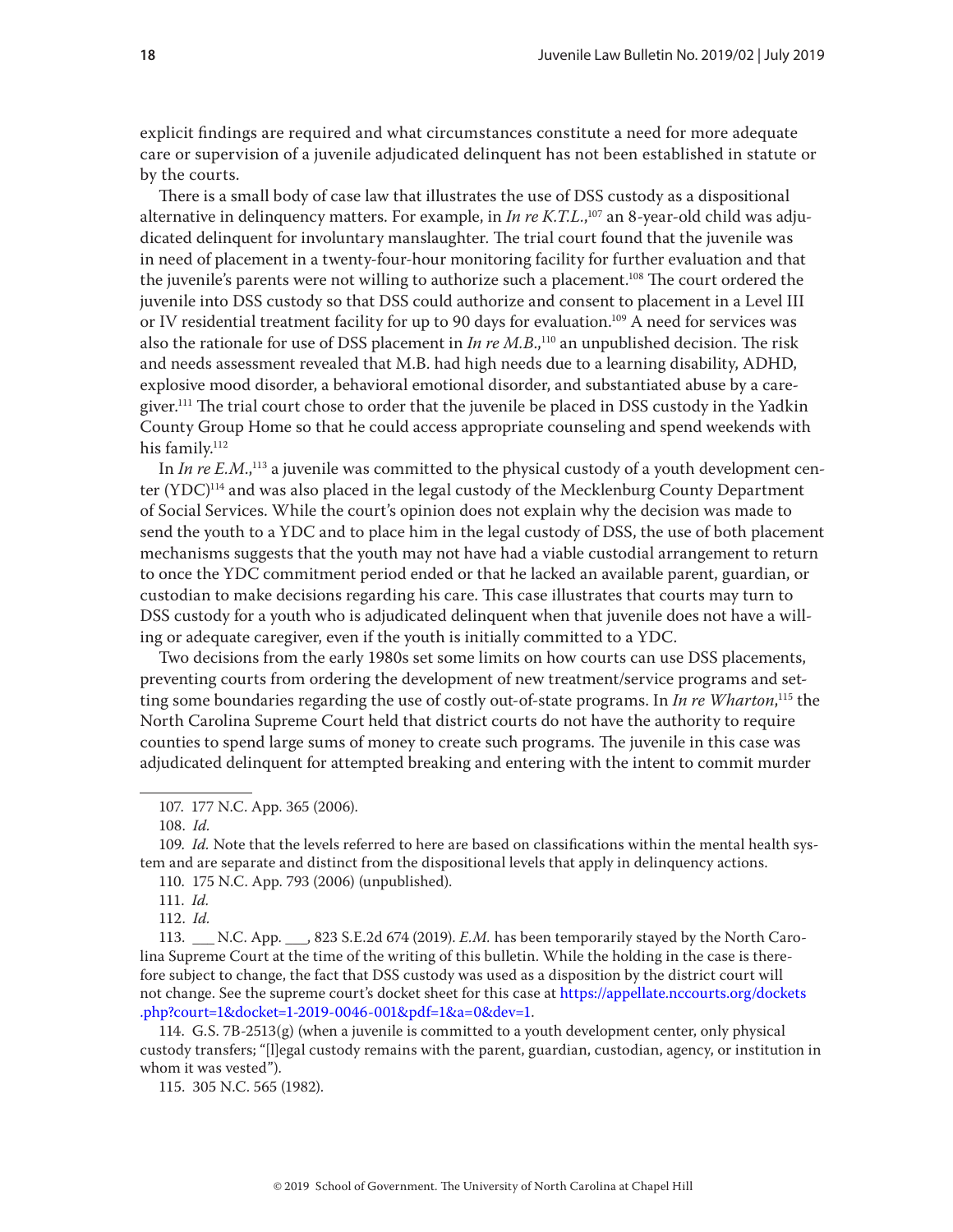therein. He presented with significant mental health needs and was diagnosed with moderate intellectual disability. The trial court ordered the Guilford County Department of Social Services to create a foster home, in conjunction with the "Mental Health, Mental Retardation and Substance Abuse Authority," to provide treatment and services to meet the needs of this and other similarly situated juveniles.<sup>116</sup> The supreme court found this to be beyond the district court's authority, noting that "there is a limit to what the court can do by fiat."<sup>117</sup> The state high court also found that ordering a juvenile adjudicated delinquent into DSS custody for placement at a costly out-of-state school was beyond the district court's authority in *In re Brownlee*. 118 While the district court found that the juvenile had a history of both repeated hospitalizations and custody placements with the Department of Human Resources, Division of Youth Services (then the juvenile justice authority in North Carolina), and that the Brown School in Texas was the only placement that could meet the juvenile's emotional and educational needs, the supreme court found that the disposition was contrary to the community-based emphasis in the delinquency dispositional alternatives in the Juvenile Code and to "the best interest of the state in the utilization of its resources and those of its inferior components."<sup>119</sup> While the use of DSS placement as a disposition in a delinquency proceeding can be helpful in accessing certain kinds of services for juveniles, it is also clear that there are limits on what a district court can require of DSS and county resources.

# *Role of DSS in Delinquency Dispositional Orders Placing Juveniles in DSS Custody*

A local DSS is not a party in a delinquency proceeding if it has not been named custodian or guardian of the juvenile. If DSS is not a party in the proceeding, it would usually not be provided notice of an initial dispositional hearing in a delinquency matter. However, unlike the nonsecure custody statute, the dispositional alternatives statute, G.S. 7B-2506, requires that the local DSS be given notice and an opportunity to be heard before the court can order a juvenile into DSS custody as a delinquency disposition.<sup>120</sup> This structure guarantees that the DSS perspective will be heard by the court prior to the entry of a dispositional order that includes placing the juvenile in DSS custody. The notice also gives DSS the opportunity to become familiar with the juvenile, his or her family, and the issues that are present and to consider what services are appropriate and available, within the community and/or through a DSS placement. DSS capacity to examine these factors will be impacted by the length of notice it receives. The information DSS gathers can be presented to the court at the dispositional hearing. The capacity for DSS to be heard on placement prior to the issuance of the court order placing the juvenile in DSS custody is also necessary to access federal Title IV-E funding to support the foster care placement of the juvenile, as discussed in Part Six of this bulletin.

<sup>116.</sup> *Id*. at 567.

<sup>117.</sup> *Id.* at 574*.*

<sup>118. 301</sup> N.C. 532 (1981).

<sup>119.</sup> *Id*. at 554–55.

<sup>120.</sup> G.S. 7B-2506(1)c.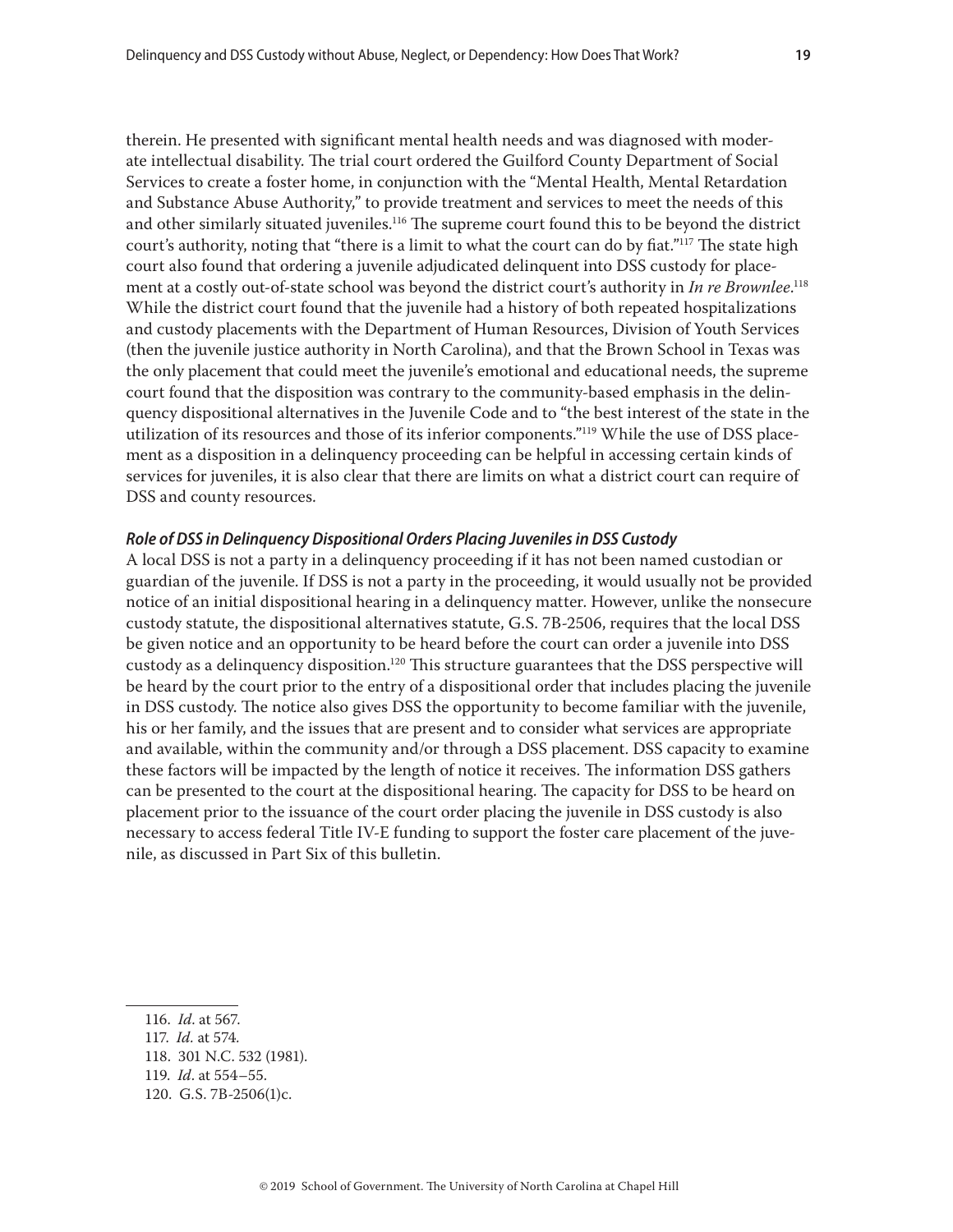#### <span id="page-19-0"></span>**Elements of the Delinquency Dispositional Order**

All dispositional orders in delinquency cases must contain written findings of fact and conclusions of law.<sup>121</sup> They must also contain the precise terms of the disposition, including the kind and duration of the disposition, the person responsible for carrying it out, and the person or agency in whom custody is vested.<sup>122</sup> The North Carolina Court of Appeals also recently clarified that orders of disposition in delinquency cases must address each of the five G.S. 7B-2501(c) factors that must be considered by the court in designing the disposition.<sup>123</sup>

Dispositional orders that place juveniles in the custody of DSS are also required to contain a finding that continuation in the juvenile's own home would be contrary to the juvenile's best interest.<sup>124</sup> This requirement is necessary for the juvenile's placement in foster care to be eligible for federal Title IV-E funding, as discussed in Part Six of this bulletin. As with the Administrative Office of the Courts' (AOC) form order for nonsecure custody, the AOC form orders for delinquency Level 1 and Level 2 dispositions contain additional findings that are not required by the statute but are necessary to access IV-E funding.<sup>125</sup>

District courts have the authority to issue orders that apply to a juvenile's parents as part of a delinquency disposition. The trial court may require parents<sup>126</sup> to

- attend parental responsibility classes if available in the judicial district in which they reside;<sup>127</sup>
- pay the cost of court-ordered medical, surgical, psychiatric, psychological, or other evaluation or treatment of the juvenile; $128$
- participate in the court-ordered medical, psychiatric, psychological, or other evaluation or treatment of the juvenile;<sup>129</sup>

123. *In re* I.W.P., \_\_\_ N.C. App. \_\_\_, 815 S.E.2d 696 (2018). For more information, see Jacquelyn Greene, *[Getting Beyond the Checkboxes: Delinquency Dispositional Orders](https://civil.sog.unc.edu/getting-beyond-the-checkboxes-delinquency-dispositional-orders/)*, On the Civil Side: A UNC Sch. of Gov't Blog (Nov. 28, 2018), [https://civil.sog.unc.edu/](https://civil.sog.unc.edu/getting-beyond-the-checkboxes-delinquency-dispositional-orders/) [getting-beyond-the-checkboxes-delinquency-dispositional-orders/.](https://civil.sog.unc.edu/getting-beyond-the-checkboxes-delinquency-dispositional-orders/)

124. G.S. 7B-2506(1)c.

125. *See* N.C. Administrative Office of the Courts, Juvenile Level 1 Disposition Order (Delinquent), AOC-J-461, [https://www.nccourts.gov/assets/documents/forms/j461-en.pdf?YdNB53aaW1Qw](https://www.nccourts.gov/assets/documents/forms/j461-en.pdf?YdNB53aaW1QwEoeDZnLm2xaF4CfSACrE) [EoeDZnLm2xaF4CfSACrE,](https://www.nccourts.gov/assets/documents/forms/j461-en.pdf?YdNB53aaW1QwEoeDZnLm2xaF4CfSACrE) and Juvenile Level 2 Disposition Order (Delinquent), AOC-J-475, [https://](https://www.nccourts.gov/assets/documents/forms/j475-en.pdf?Weish9NvTcZSe0sEZ0TJsKEHE0j6_xrU) [www.nccourts.gov/assets/documents/forms/j475-en.pdf?Weish9NvTcZSe0sEZ0TJsKEHE0j6\\_xrU](https://www.nccourts.gov/assets/documents/forms/j475-en.pdf?Weish9NvTcZSe0sEZ0TJsKEHE0j6_xrU) (including potential findings that efforts to prevent the need for placement were precluded by an immediate threat of harm and that placement in the absence of efforts was reasonable, that reasonable efforts were made to prevent the need for placement, or that there was opportunity for reasonable efforts to prevent the need for placement but those efforts were not made).

126. Orders relating to parental responsibility classes (G.S. 7B-2701) and to compliance and assistance with the juvenile's compliance with court orders (G.S. 7B-2703) can also be applied to the juvenile's custodian or guardian.

127. G.S. 7B-2701. 128. G.S. 7B-2702(a). 129. G.S. 7B-2702(b).

<sup>121.</sup> G.S. 7B-2512(a).

<sup>122.</sup> *Id*.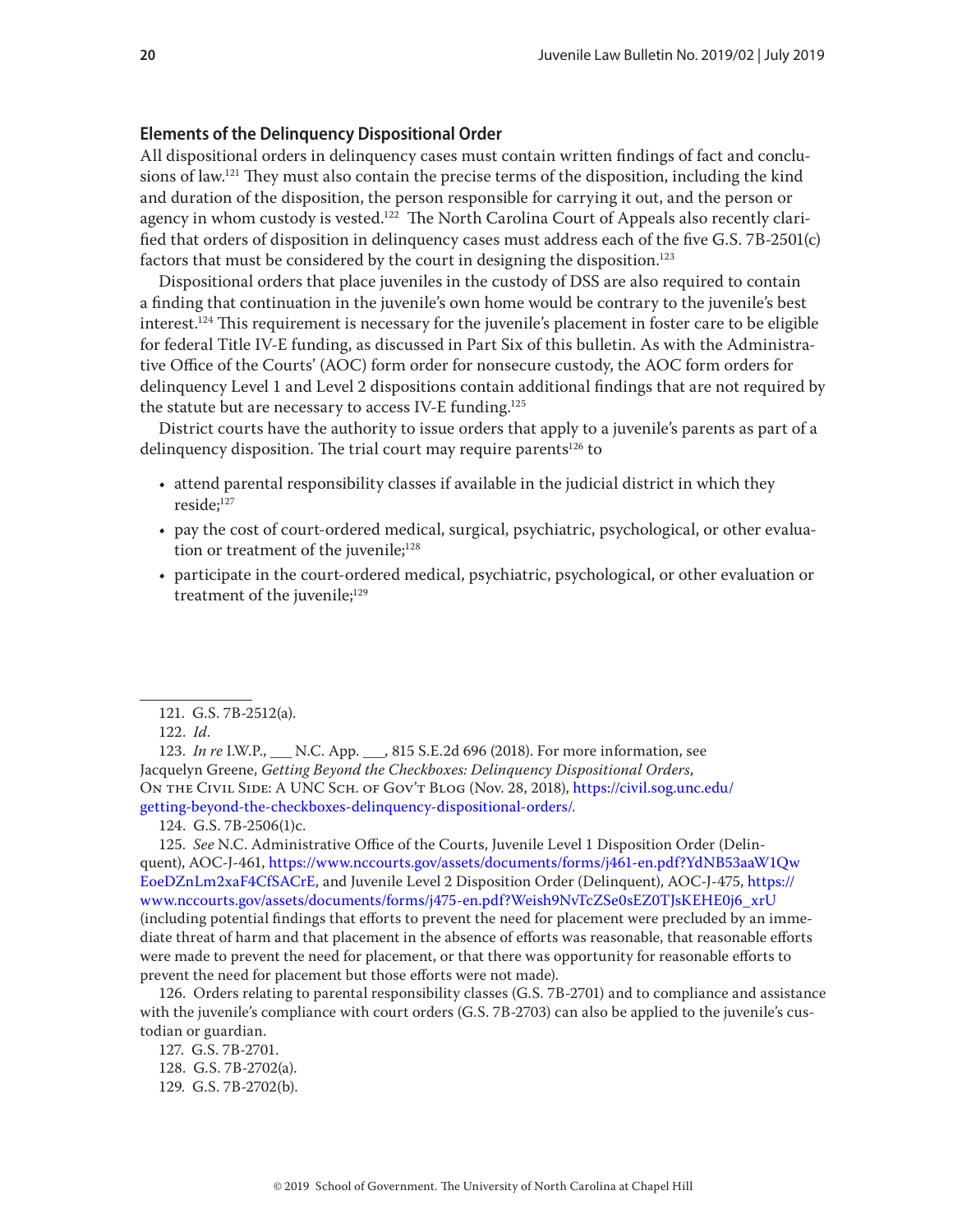- undergo psychiatric, psychological, or other evaluation, treatment, or counseling directed toward remedying behaviors or conditions that led to or contributed to the juvenile's adjudication or the removal of custody from the parent;<sup>130</sup>
- comply with a plan of evaluation or treatment approved by the court;<sup>131</sup>
- pay the cost of the parents' evaluation or treatment or receive evaluation and treatment from the area mental health program;<sup>132</sup>
- provide transportation for the juvenile to keep an appointment with a juvenile court counselor or to comply with other court orders;<sup>133</sup>
- provide cooperation and assistance to the juvenile in complying with the terms and conditions of probation or other court orders;<sup>134</sup> or
- pay for the support of the juvenile and for the juvenile's probation supervision fees and appointed attorneys' fees, or assign private insurance to cover medical costs for the juvenile while in out-of-home placement.<sup>135</sup>

The Juvenile Code explicitly provides that if a juvenile is placed in DSS custody and the court finds that the parent is not able to pay the cost of supporting the juvenile, the county with custody of the juvenile is responsible for the cost of care in any setting other than an institution owned or operated by the State or federal government.136 As discussed in Part Six, these costs are borne by the usual foster care funding streams.

### *Can Delinquency Dispositional Orders Be Appealed?*

Orders of disposition in delinquency matters are final orders and can therefore be appealed if notice of appeal is given in open court or in writing within ten days after entry of the order.<sup>137</sup> Parties who are allowed to appeal include the juvenile; the parent, guardian, or custodian of the juvenile; a county; or the State.<sup>138</sup>

Both the State and its counties are limited to certain criteria for appeals. The State may only appeal an order that (1) finds a state statute unconstitutional, (2) terminates the prosecution by upholding a defense of double jeopardy, (3) holds that a cause of action is not stated under a statute, or (4) grants a motion to suppress.<sup>139</sup> A county is only allowed to appeal orders in which the county has been ordered to pay for the medical, surgical, psychiatric, psychological, or other evaluation or treatment of a juvenile or the medical, psychiatric, psychological, or other evaluation or treatment of a parent.<sup>140</sup> There are no such limits on appeals for juveniles or their parents, guardians, or custodians. DSS, if awarded legal custody of a juvenile, becomes a

134. G.S. 7B-2703(b).

135. G.S. 7B-2704. *See also* N.C. Administrative Office of the Courts, Supplemental Order to Parent, Guardian, or Custodian of Undisciplined or Delinquent Juvenile, AOC-J-463, [https://www.nccourts.gov/](https://www.nccourts.gov/assets/documents/forms/j463-en.pdf?uA4xZZcbJtGYb5WK8wAcRKWpXfPgVAcP) [assets/documents/forms/j463-en.pdf?uA4xZZcbJtGYb5WK8wAcRKWpXfPgVAcP.](https://www.nccourts.gov/assets/documents/forms/j463-en.pdf?uA4xZZcbJtGYb5WK8wAcRKWpXfPgVAcP)

- 137. G.S. 7B-2602.
- 138. G.S. 7B-2604(a).
- 139. G.S. 7B-2604(b).
- 140. G.S. 7B-2604(c).

<sup>130.</sup> G.S. 7B-2702(c).

<sup>131.</sup> *Id*.

<sup>132.</sup> G.S. 7B-2702(d).

<sup>133.</sup> G.S. 7B-2703(a).

<sup>136.</sup> G.S. 7B-2704.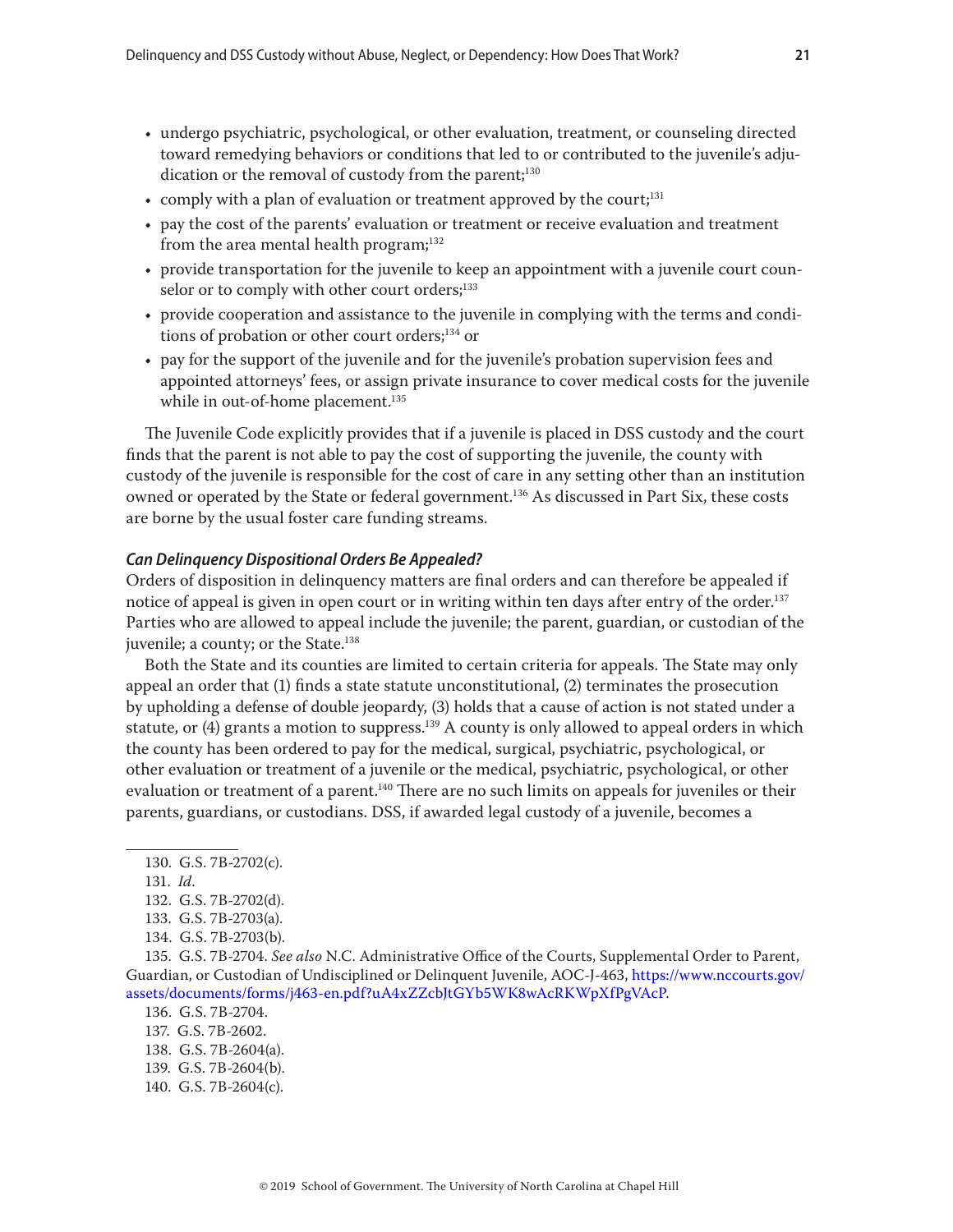<span id="page-21-0"></span>custodian and would, therefore, have standing to appeal any dispositional order that places a juvenile who has been adjudicated delinquent into its legal custody. If, however, only physical custody is awarded to DSS, it is not a custodian and, as such, its right to appeal would be limited to the issues permitted by statute.<sup>141</sup>

#### **Impact on Parents' Constitutional Rights**

The impact on a parent's constitutional rights will depend on the type of custody that is awarded to DSS—physical custody, legal custody, or both. The delinquency dispositional statute, G.S. 7B-2506, does not refer to "legal custody" but instead uses the terms "custody" and "physical custody," neither of which are defined.142 The distinction in the law between "custody" and "physical custody" is based on whether a juvenile has a legal residence in North Carolina.<sup>143</sup> "Custody" (as opposed to "physical custody") is used in connection with any juvenile with a legal residence in North Carolina. The use of the general term "custody" appears to authorize the district court to order physical and/or legal custody of a juvenile from North Carolina to DSS.

North Carolina appellate courts have interpreted the terms "physical custody" and "legal custody." "Physical custody" involves the physical care and supervision of the juvenile and includes making decisions regarding the child's daily routine rather than on matters with long-range consequences.144 "Legal custody" refers "generally to the right and responsibility to make decisions with important long-term implications for a child's best interests and welfare,"145 such as on issues related to education, health care, religion, discipline, and people with whom the juvenile may associate.146

A transfer of physical custody of a juvenile has less of an impact on parents' rights than a transfer of both legal and physical custody. The parents retain decision-making authority over the juvenile for issues that have long-range consequences. The parents lose the right to have the child reside with them and to decide where the child lives during the period DSS has physical custody of him or her. However, a juvenile's placement in the physical custody of DSS has no less of an impact on parents' rights than the juvenile's commitment to a youth development center  $(YDC)$ , which is the most restrictive placement available to the court as a Level 3 disposition.<sup>147</sup>

143. G.S. 7B-2506(1)c.

<sup>141.</sup> *See id*.

<sup>142.</sup> *See* G.S. 7B-2506(1)c. (establishing that juveniles with legal residency outside of North Carolina may be ordered into the "physical custody" of the DSS in the county where the juvenile is found so that the DSS can return the juvenile to responsible authorities in his or her home state. Juveniles with residency in a North Carolina county may be placed in the "custody" of that county DSS). *See also In re*  Leonard, 77 N.C. App. 439 (1985) (interpreting "found" in the termination of parental rights statute to mean where the juvenile is actually present); *In re* J.L.K., 165 N.C. App. 311 (2004).

<sup>144.</sup> *See* Diehl v. Diehl, 177 N.C. App. 642 (2006); *In re* H.S.F., 177 N.C. App. 193 (2006); *see also* G.S. 50A-102(14) (definition of "physical custody" under the Uniform Child Custody Jurisdiction Enforcement Act).

<sup>145.</sup> *In re* M.M., \_\_\_ N.C. App. \_\_\_, \_\_\_, 795 S.E.2d 222, 224 (2016) (quoting Peters v. Pennington, 210 N.C. App. 1, 17 (2011)).

<sup>146.</sup> *See, e.g., Diehl*, 177 N.C. App. 642; Petersen v. Rogers, 337 N.C. 397 (1994).

<sup>147.</sup> G.S. 7B-2513(g) (commitment to a YDC transfers physical custody only; legal custody remains with the parent, guardian, custodian, or agency in whom it was vested). *See also id.* §§ 7B-2506(24) (dispositional alternative that commits the juvenile to the Division of Juvenile Justice for placement in a YDC; "custody" is not referred to in this subsection); -2508(e) ("Level 3 – Commitment").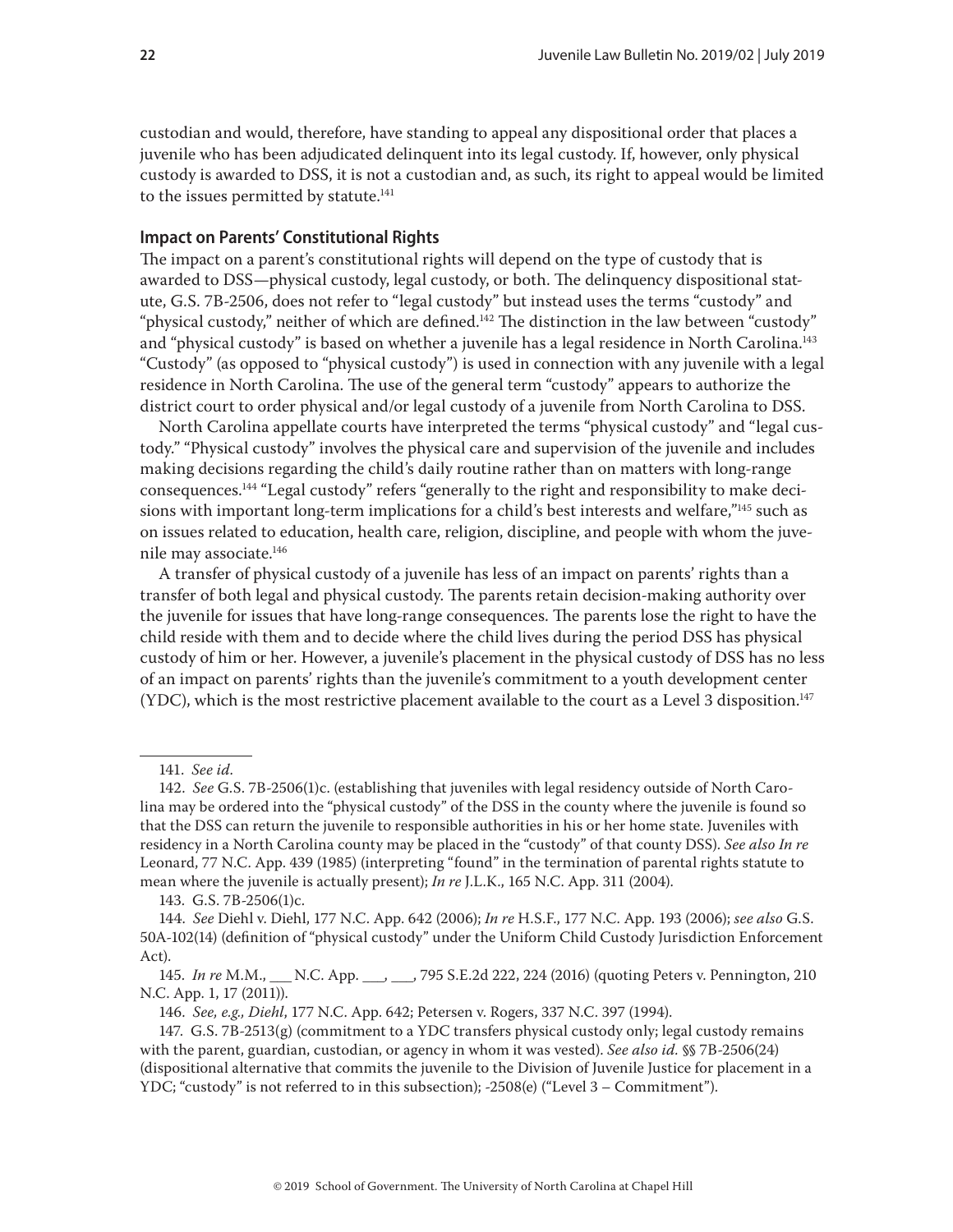A change in legal custody from a parent to DSS has a significant impact on that parent's constitutional rights to the care, custody, and control of his or her child. The parent no longer retains the right to make decisions that have a long-term impact on the child. As discussed in Part Two of this bulletin, the State may not interfere with parents' paramount constitutional rights to the care, custody, and control of their children absent parental unfitness or actions that are inconsistent with parental rights.<sup>148</sup> There is no requirement in the Juvenile Code that the court must find by clear and convincing evidence that a parent is unfit, has neglected his or her child, or has otherwise acted inconsistently with his or her constitutional rights before awarding custody to a third party. It is an open question as to whether such a finding is required in the context of a delinquency proceeding before the juvenile may be ordered to DSS "custody."

When DSS is awarded custody of a juvenile, it obtains certain rights to and obligations toward that juvenile. Those rights and obligations are not specified in the delinquency statutes, but there are some references to the decision-making authority of DSS with custody of a juvenile in an abuse, neglect, or dependency case. Under G.S. 7B-903.1(a), DSS has the authority "to make decisions about matters . . . that are generally made by a juvenile's custodian, including but not limited to, educational decisions and consenting to the sharing of the juvenile's information" unless otherwise prohibited by federal law. However, "[t]he court may delegate any part of this authority to the juvenile's parent, foster parent, or another individual."<sup>149</sup> As a result, the court may order that the parent retain certain decision-making rights, similar to how a parent automatically retains his or her legal custodial rights when a juvenile is committed to a  $YDC<sup>150</sup>$  A placement provider (e.g., a foster parent) also has authority to grant or deny permission for a juvenile to participate in "normal childhood activities" without first seeking court or DSS approval.<sup>151</sup> But the court may determine that the statutory authority provided to a placement provider is not in the juvenile's best interest and enter an order that establishes different parameters for the approval of a child's participation in such activities, $152$  such as (1) requiring the approval of the court, DSS, or the juvenile's court counselor or (2) keeping that decision with the juvenile's parent(s). DSS also has the statutory authority to arrange for, and to consent to, routine or emergency medical care and testing and evaluation in exigent circumstances for a juvenile who is placed in its custody.153 Authorization for care, treatment, or evaluation that is not routine or that does not involve an emergency is vested in the juvenile's parent, guardian, or custodian, unless the parent, guardian, or custodian authorizes DSS to provide consent for such care, treatment, or evaluation or unless, after a hearing, the court finds by clear and convincing evidence that the care, treatment, or evaluation is in the juvenile's best interests.154

The absence of a statutory definition of "custody" gives the court latitude in designing the custody order for the delinquent juvenile.<sup>155</sup> The North Carolina Court of Appeals has suggested that courts and attorneys use precision when fashioning a custody order, including defining "legal custody" and "physical custody," so as to avoid later confusion and/or

154. *Id.*

155. *See* Patterson v. Taylor, 140 N.C. App. 91 (2000) (interpreting "joint custody" as applied in a G.S. Chapter 50 action).

<sup>148.</sup> *See, e.g.,* Adams v. Tessener, 354 N.C. 57 (2001).

<sup>149.</sup> G.S. 7B-903.1(a).

<sup>150.</sup> *See* G.S. 7B-2513(g).

<sup>151.</sup> G.S. 7B-903.1(b).

<sup>152.</sup> *Id.*

<sup>153.</sup> G.S. 7B-505.1 (incorporated by reference into G.S. 7B-903.1(e)).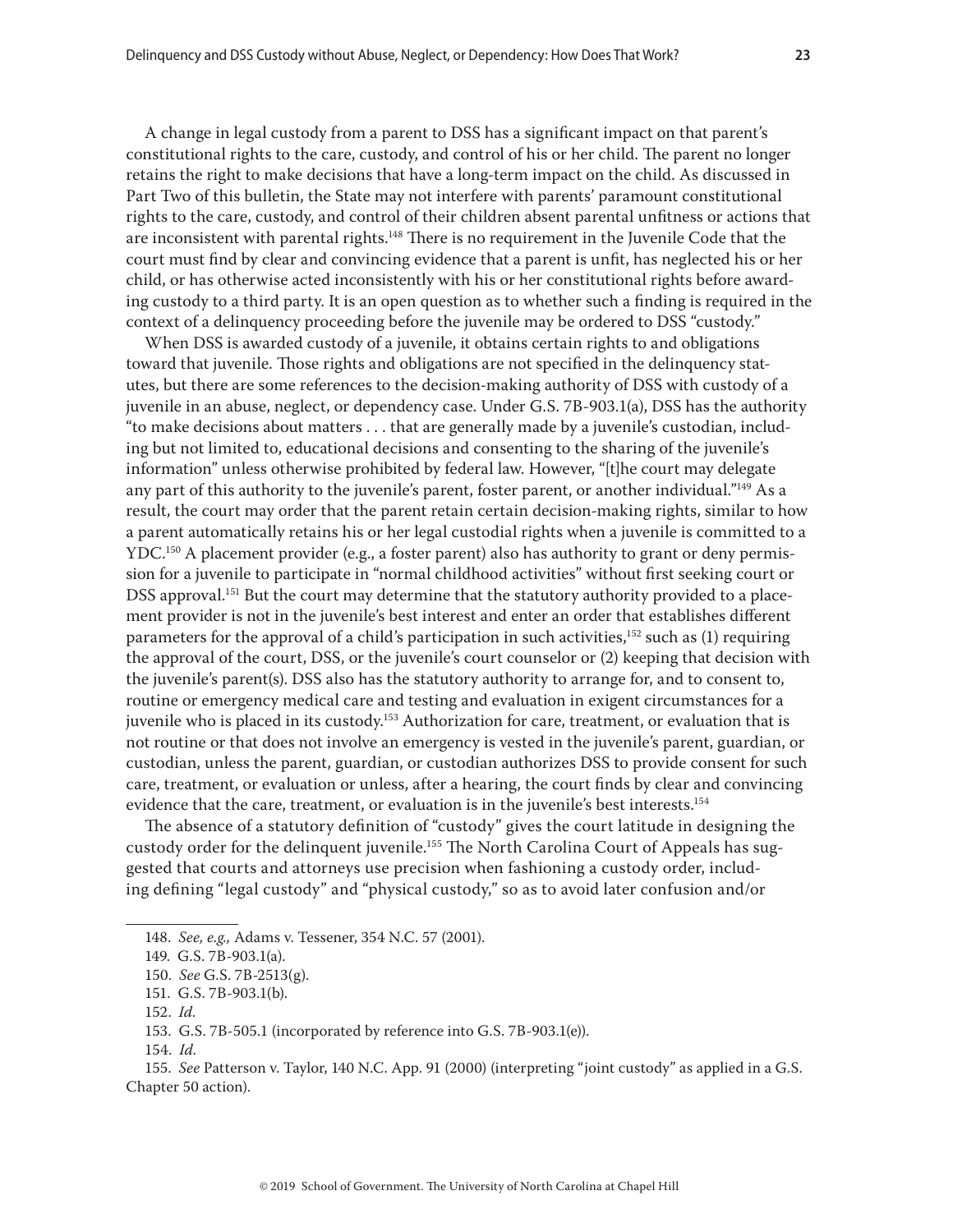litigation.<sup>156</sup> For clarity, the court in the delinquency proceeding should designate whether DSS has physical custody, legal custody, or both and also specify whether DSS has placement authority for the juvenile. Presumably, an order that places a juvenile in DSS custody but designates a specific placement (e.g., "the home of X") does not give DSS placement authority. The order may also address the specific rights that remain with the parents. When specifying the custody terms and accompanying responsibilities in the delinquency dispositional order, the court should be mindful of the parents' constitutional rights, as well as of limitations provided for in the Juvenile Code.

Procedurally, parents do not have a statutory right to counsel at the delinquency dispositional hearing even though their custodial rights may be affected by an order placing the juvenile in DSS custody. Therefore, most parents will appear without counsel. In contrast, in an abuse, neglect, or dependency action, parents have a statutory right to counsel and, when indigent, to court-appointed counsel absent a knowing and voluntary waiver of that right.<sup>157</sup> Also, in an abuse, neglect, or dependency action, the North Carolina Office of Indigent Defense Services (IDS) has a policy (Appointment of Counsel for Non-Parent Respondents in Abuse, Neglect, and Dependency Proceedings) that recognizes the procedural due process rights of the parties in the action.158 Regarding non-parent respondents who do not have a statutory right to counsel in an abuse, neglect, or dependency action, the IDS policy looks to whether the court determined as a matter of law that constitutional due process under the *Matthews v. Eldridge*159 three-prong balancing test<sup>160</sup> requires the appointment of counsel. If so, IDS will pay for the representation pursuant to G.S. 7A-498.3(a)(1).<sup>161</sup> There is no similar IDS policy addressing a parent's constitutional due process rights and attorney representation in a delinquency dispositional hearing where custody of the juvenile to DSS is an issue. It is possible that a court may determine in a particular case that a parent who is indigent has constitutional due process rights that require the appointment of an attorney for the dispositional hearing, but it is not known if IDS will approve payment for that attorney.

<sup>156.</sup> *Id*.; Carpenter v. Carpenter, 225 N.C. App. 269 (2013).

<sup>157.</sup> G.S. 7B-602(a), (a1); *see In re* J.R., \_\_\_ N.C. App. \_\_\_, \_\_\_, 791 S.E.2d 922 (2016) (holding that a parent does not have a statutory or constitutional right to self-representation in an abuse, neglect, or dependency action).

<sup>158.</sup> Office of Indigent Def. Servs., Appointment of Counsel for Non-Parent Respondents in Abuse, Neglect, and Dependency Proceedings (hereinafter IDS Policy) (effective July 2, 2008), [http://www.ncids.org/Rules%20&%20Procedures/Policies%20By%20Case%20Type/AND-TPR/](http://www.ncids.org/Rules%20&%20Procedures/Policies%20By%20Case%20Type/AND-TPR/AppointmentsCounselNon-parentRespondents.pdf) [AppointmentsCounselNon-parentRespondents.pdf](http://www.ncids.org/Rules%20&%20Procedures/Policies%20By%20Case%20Type/AND-TPR/AppointmentsCounselNon-parentRespondents.pdf) (last visited Mar. 13, 2019).

<sup>159. 424</sup> U.S. 319 (1976).

<sup>160.</sup> The IDS Policy states the three prongs are "1) the nature of the private interest at stake; 2) the nature of the government's interest, including the cost to the State of providing a particular form of process; and 3) the likelihood of error if that form of process is not provided."

<sup>161.</sup> IDS Policy.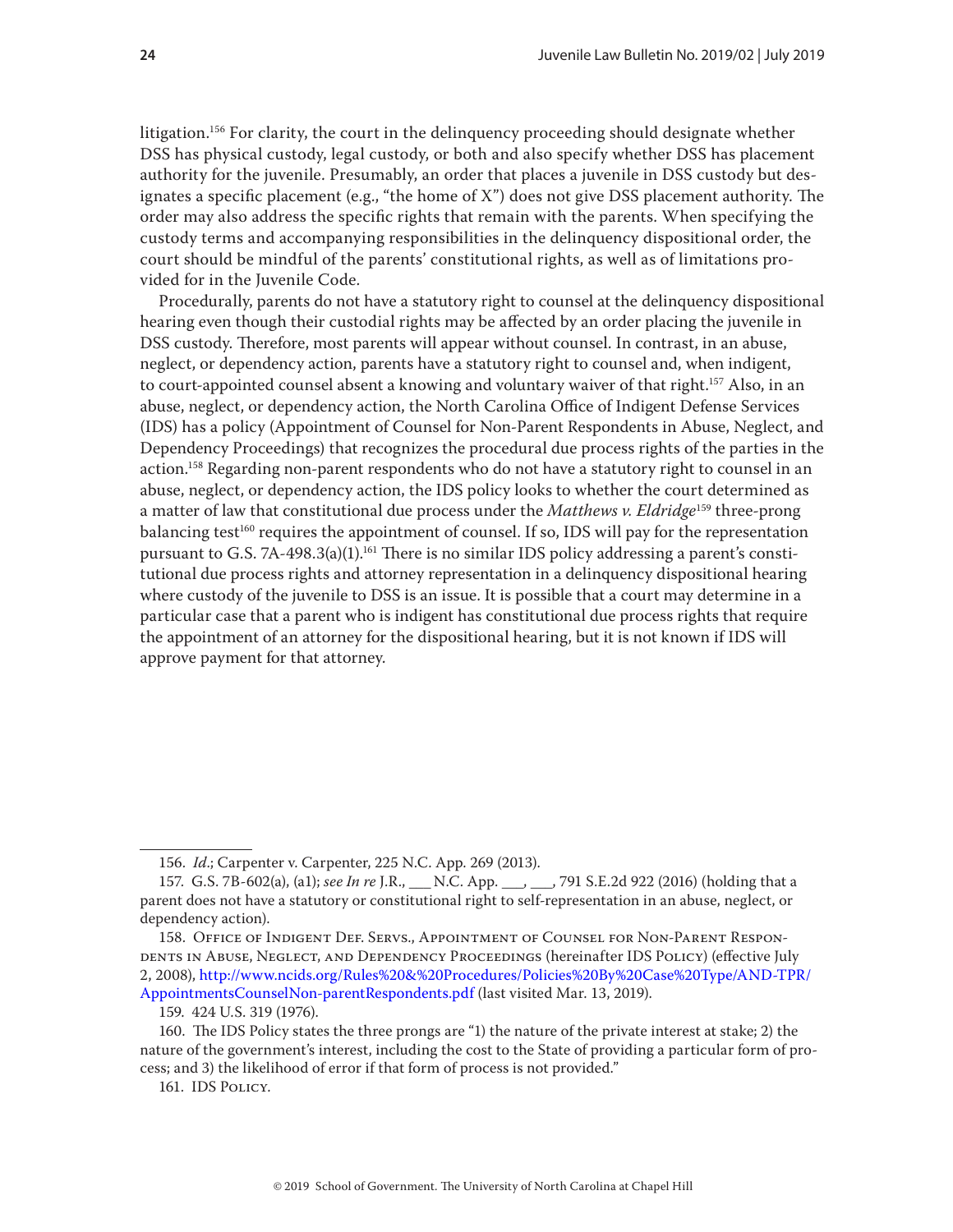# <span id="page-24-1"></span><span id="page-24-0"></span>**Part Four, Section Two: G.S. 7B-906.1 Placement Reviews of a DSS Custody Delinquency Disposition**

The statute that governs dispositions in delinquency cases provides that placements into DSS custody in the context of a delinquency disposition are to be reviewed pursuant to G.S. 7B-906.1, the review and permanency planning hearings statute applicable to abuse, neglect, and dependency actions.<sup>162</sup> These regular periodic review hearings are not required for other delinquency dispositions and involve a second procedural step that is unique to delinquency dispositions placing a juvenile in DSS custody.

As a delinquency action, the review proceeding is governed by the relevant delinquency statutes found in the Juvenile Code as well as by G.S. 7B-906.1. The delinquency statutes and 7B-906.1 do not fit neatly together. There are differences between the two types of actions that raise questions as to how to apply G.S. 7B-906.1 in the delinquency action as the parties, representation, timing, remedies, and purposes differ. Additionally, the hearing under 7B-906.1 is not a discrete proceeding but is, instead, part of one continuous case with several interrelated stages<sup>163</sup> and does not exist in isolation. Other abuse, neglect, or dependency statutes are explicitly referred to or are implicated. Because this is a delinquency—and not an abuse, neglect, or dependency—action, it is unclear as to whether those other abuse, neglect, or dependency statutes apply. Little to no guidance is provided in law, policy, or appellate opinions. Yet it is critically important to understand how the abuse, neglect, or dependency statute applies to these DSS custody orders in delinquency cases.

#### **Nature of the Proceeding and Order**

#### *Delinquency Is Separate and Distinct from Abuse, Neglect, or Dependency*

The court's authority to act in delinquency cases is limited by the Juvenile Code. The court's subject matter jurisdiction exists through the delinquency action, which commenced with the filing of a verified petition alleging the juvenile's delinquency.<sup>164</sup> The basis of the juvenile's placement in DSS custody is a dispositional order entered as a result of an adjudication of delinquency.165 The orders that are entered in the delinquency action after a G.S. 7B-906.1 hearing are part of the delinquency disposition.

The application of G.S. 7B-906.1 does not convert a delinquency action into an abuse, neglect, or dependency action. There is no mechanism anywhere in the Juvenile Code to authorize converting a delinquency action into an abuse, neglect, or dependency action upon the entry of a dispositional order that awards custody of a juvenile to a county DSS.166

166. In contrast, see G.S. 7B-911, which allows for an abuse, neglect, or dependency action to be transferred to a G.S. Chapter 50 civil custody action after the court (1) makes certain findings, (2) determines that state intervention through a juvenile court proceeding is no longer necessary, and (3) orders the termination of its jurisdiction in the abuse, neglect, or dependency proceeding.

<sup>162.</sup> G.S. 7B-2506(1)c. (effective before and after Dec. 1, 2019).

<sup>163.</sup> *See In re* T.R.P., 360 N.C. 588 (2006).

<sup>164.</sup> G.S. 7B-1804. *See also id.* §§ 7B-1802; -1803.

<sup>165.</sup> *See* G.S. 7B-2506 ("[t]he court exercising jurisdiction over a juvenile who has been adjudicated delinquent may use the following alternatives . . ."). *See also id.* §§ 7B-2405 ("The adjudicatory hearing shall be a judicial process designed to determine whether the juvenile is undisciplined or delinquent."); -2409 ("The allegations of a petition alleging the juvenile is delinquent shall be proved beyond a reasonable doubt.").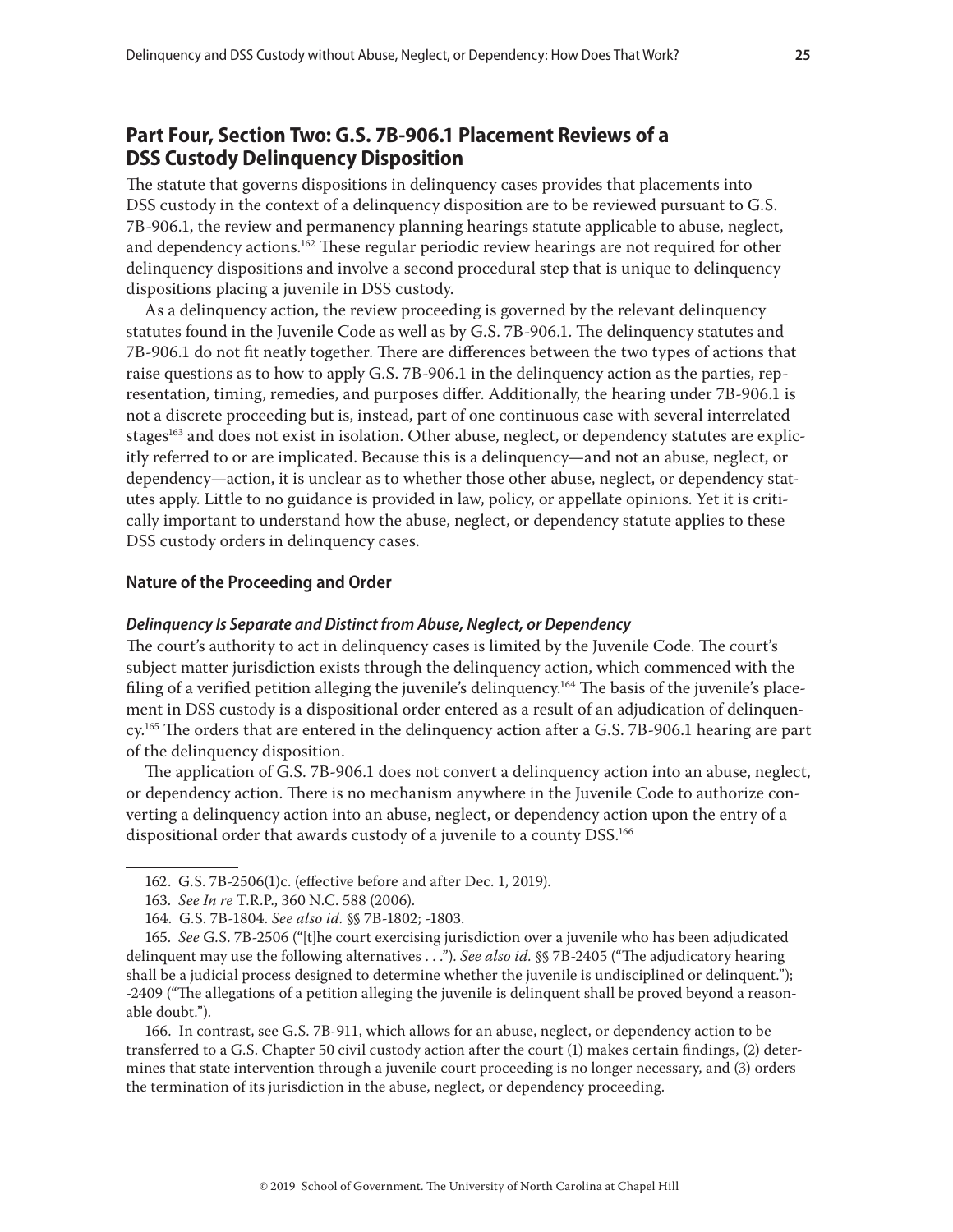A delinquency dispositional order does not result from an allegation, substantiation, or conclusion that the juvenile is abused, neglected, or dependent; instead, it results from an adjudication of delinquency and is based on the factors found in G.S. 7B-2501(c). The court lacks authority to adjudicate a juvenile abused, neglected, and/or dependent in a delinquency action because the necessary statutory procedures for such an adjudication have not been followed.<sup>167</sup> An abuse, neglect, or dependency action is a separate action that occurs only after a county DSS files a verified petition containing appropriate allegations in the district court.<sup>168</sup> DSS has not taken this step when the court orders the juvenile into DSS custody as a delinquency disposition.

If the court, court counselor, DSS worker, or any other individual or institution has cause to suspect that the juvenile is abused, neglected, or dependent (in addition to being delinquent), that individual or institution is mandated to make a report to the county DSS where the juvenile resides or is found.169 There is no exception to the reporting mandate for a child who is currently placed in DSS custody.<sup>170</sup> Upon receipt of such a report, the county DSS determines whether an assessment is warranted and, if so, whether protective services and/or a petition alleging abuse, neglect, or dependency are required.<sup>171</sup> Any court action initiated by DSS filing a petition alleging a juvenile's abuse, neglect, or dependency proceeds as a separate action from the delinquency action.<sup>172</sup>

#### *Placement Review*

The language of G.S. 7B-2506(1)c., the delinquency dispositional statute that places a juvenile in DSS custody, states "[t]his placement shall be reviewed in accordance with G.S. 7B-906.1." However, there are two different types of hearings that are designated in G.S. 7B-906.1: a review hearing and a permanency planning hearing. In both types of hearings, the court reviews the child's placement and plan, including whether progress has been made on the plan, to determine if the juvenile's needs and best interests are being met.<sup>173</sup> Permanency planning hearings have an additional purpose, which focuses on the child achieving a safe, permanent home within a reasonable period of time.<sup>174</sup> To achieve that ultimate purpose, the court must identify and order

168. G.S. 7B-401.1(a) through -405; *T.R.P*., 360 N.C. 588.

<sup>167.</sup> *See T.R.P*., 360 N.C. 588 (affirming court of appeals decision vacating custody review order and dismissing neglect action for lack of subject matter jurisdiction because there was not a properly verified petition; the filing of a properly verified petition making appropriate allegations of abuse, neglect, or dependency establishes the court's subject matter jurisdiction); *In re* S.D.A., 170 N.C. App. 354 (2005) (vacating adjudication and disposition orders and remanding for dismissal; trial court lacked subject matter jurisdiction when the procedures of G.S. 7B-302 were not followed, as there was no substantiation of abuse or neglect).

<sup>169.</sup> G.S. 7B-301; -1700.1. *See id.* §§ 7B-101(1) ("abused juvenile[]"), (9) ("dependent juvenile"), (15) ("neglected juvenile").

<sup>170.</sup> *See* G.S. 7B-310.

<sup>171.</sup> G.S. 7B-302(a), (c), (d); -403; Title 10A, Chapter 70A, Section .0105(g) of the North Carolina Administrative Code; *see S.D.A.,* 170 N.C. App. 354.

<sup>172.</sup> For more information about the separate abuse, neglect, or dependency process and whether delinquent acts equate to abuse, neglect, or dependency, see Sara DePasquale, *When Does Delinquency Result in Abuse, Neglect, or Dependency?*, posted on the following blogs: On THE CIVIL SIDE: A UNC Sch. of Gov't Blog (May 28, 2019), [https://civil.sog.unc.edu/when-does-delinquency-result-in-abuse](https://civil.sog.unc.edu/when-does-delinquency-result-in-abuse-neglect-or-dependency/)[neglect-or-dependency/;](https://civil.sog.unc.edu/when-does-delinquency-result-in-abuse-neglect-or-dependency/) N.C. Crim. L.: A UNC Sch. of Gov't Blog, [https://nccriminallaw.sog.unc.edu/](https://nccriminallaw.sog.unc.edu/when-does-delinquency-result-in-abuse-neglect-or-dependency/#more-11109) [when-does-delinquency-result-in-abuse-neglect-or-dependency/#more-11109.](https://nccriminallaw.sog.unc.edu/when-does-delinquency-result-in-abuse-neglect-or-dependency/#more-11109)

<sup>173.</sup> *See* G.S. 7B-100; -900; -906.1(a), (c)‒(e).

<sup>174.</sup> G.S. 7B-100(5); -906.1(g); -906.2(b), (c).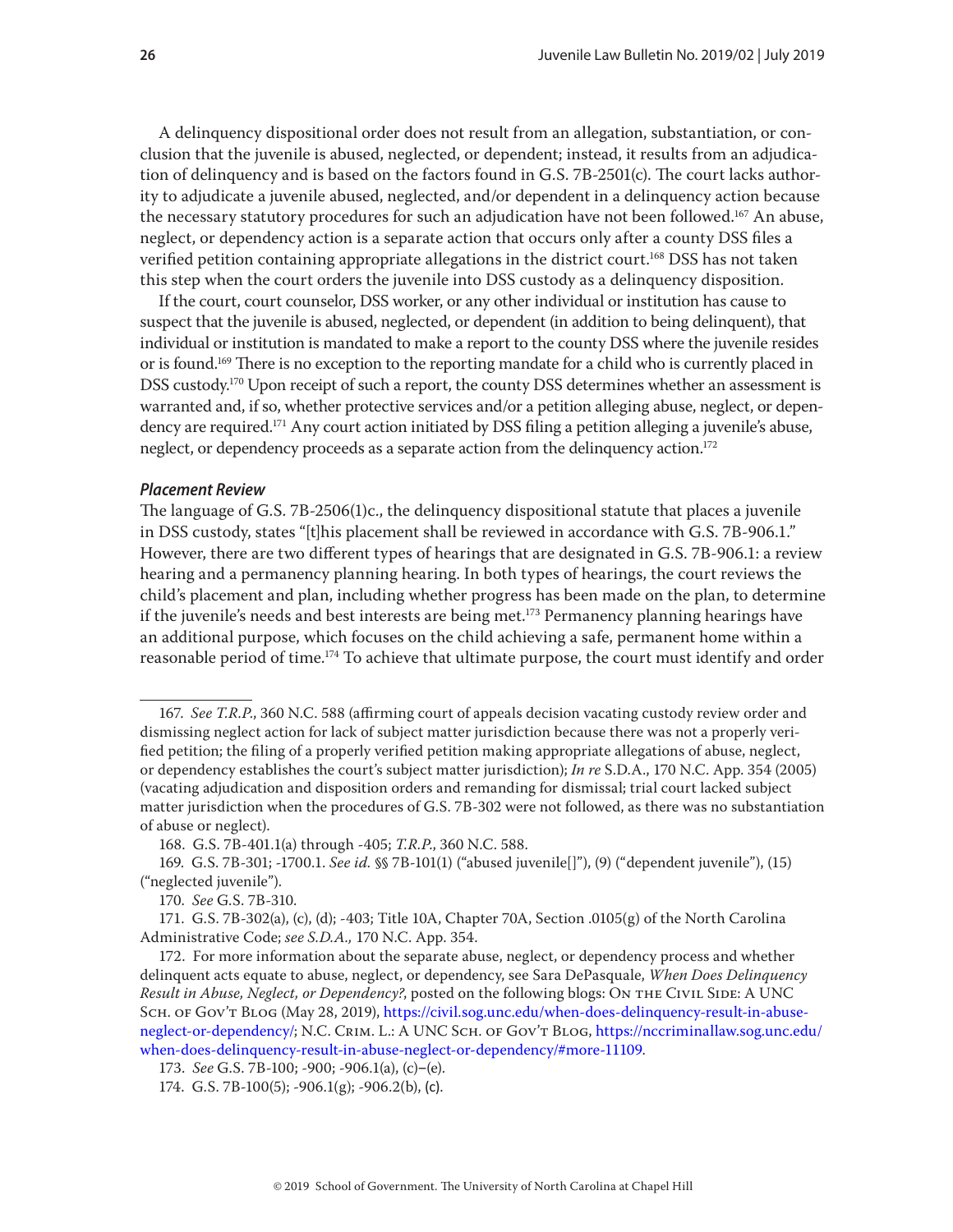<span id="page-26-0"></span>concurrent permanent plans for the child, review the progress made in finalizing a permanent plan, and, when necessary, make a new permanent plan for the juvenile.<sup>175</sup> Permanent plans can range from reunification with a parent to the child's adoption, which severs the parent's legal relationship and rights to his or her child.<sup>176</sup>

The purposes of a delinquency disposition focus on protecting the public and emphasize accountability and rehabilitation so that the juvenile can become a productive community member.<sup>177</sup> The delinquency dispositional statute makes no reference to permanency planning or achieving a safe, permanent home for the juvenile. It is, therefore, unclear whether the placement review required by G.S. 7B-2506(1)c. in the delinquency action occurs solely as review hearings or whether permanency planning hearings must also be conducted. The differences in those hearings and resulting orders are significant.

The limiting language of "this placement shall be reviewed" found in G.S. 7B-2506(1)c. appears to conflict with the statute's general reference to G.S. 7B-906.1. This apparent conflict could be a result of 2013 statutory amendments. Prior to October 1, 2013, review and permanency planning hearings were codified in two different statutes: G.S. 7B-906 ("review of custody order") and 7B-907 ("permanency planning hearing"). The delinquency dispositional statute at that time required that the placement of a juvenile in DSS custody be reviewed in accordance with the "review-of-custody-order" statute, G.S. 7B-906. Permanency planning was not incorporated into the delinquency disposition. Both G.S. 7B-906 and the permanency planning hearing statute, G.S. 7B-907, were repealed effective October 1, 2013.178 The two separate statutes were replaced with one combined "[r]eview and permanency planning hearings" statute, G.S. 7B-906.1, where different subsections apply to the different types of hearings.<sup>179</sup> The delinquency dispositional statute placing the juvenile in DSS custody was also amended to refer to the new G.S. 7B-906.1, without any references to specific subsections, for the court's review of the juvenile's placement in DSS custody.<sup>180</sup> No other amendments were made to the language of G.S. 7B-2506(1)c., and there are no explicit references in the delinquency statutes to permanency planning.

#### **Delinquency G.S. 7B-906.1 Review Process and Issues That Arise from That Process**

Because the delinquency dispositional statute placing a juvenile in DSS custody incorporates G.S. 7B-906.1 for regular placement reviews, both types of hearings designated in 7B-906.1 review and permanency planning (hereinafter collectively referred to as "906.1 hearing")—are discussed in this bulletin. The different issues that arise when conducting a review or permanency planning hearing under 7B-906.1 in the delinquency action are highlighted below.

#### *Parties and Representation in the 906.1 Hearing*

The State is a party in the delinquency matter. It is represented by a prosecutor in all contested delinquency hearings, including dispositional hearings.<sup>181</sup> Because it is unknown whether any issue the court must consider at the 906.1 hearing will be contested by one of the parties, the

<sup>175.</sup> G.S. 7B-906.1(a); -906.2; *see id.* § 7B-100(5).

<sup>176.</sup> *See* G.S. 7B-906.2(a); 48-1-106(c).

<sup>177.</sup> *See* G.S. 7B-2500.

<sup>178.</sup> S.L. 2013-129, § 25.

<sup>179.</sup> *Id.* § 26. *Compare* G.S. 7B-906.1 subsection (d) ("at each hearing") *with* subsection (e) ("at any permanency planning hearing").

<sup>180.</sup> S.L. 2013-129, § 40 (amending G.S. 7B-2506(1)c.).

<sup>181.</sup> G.S. 7B-2404(a).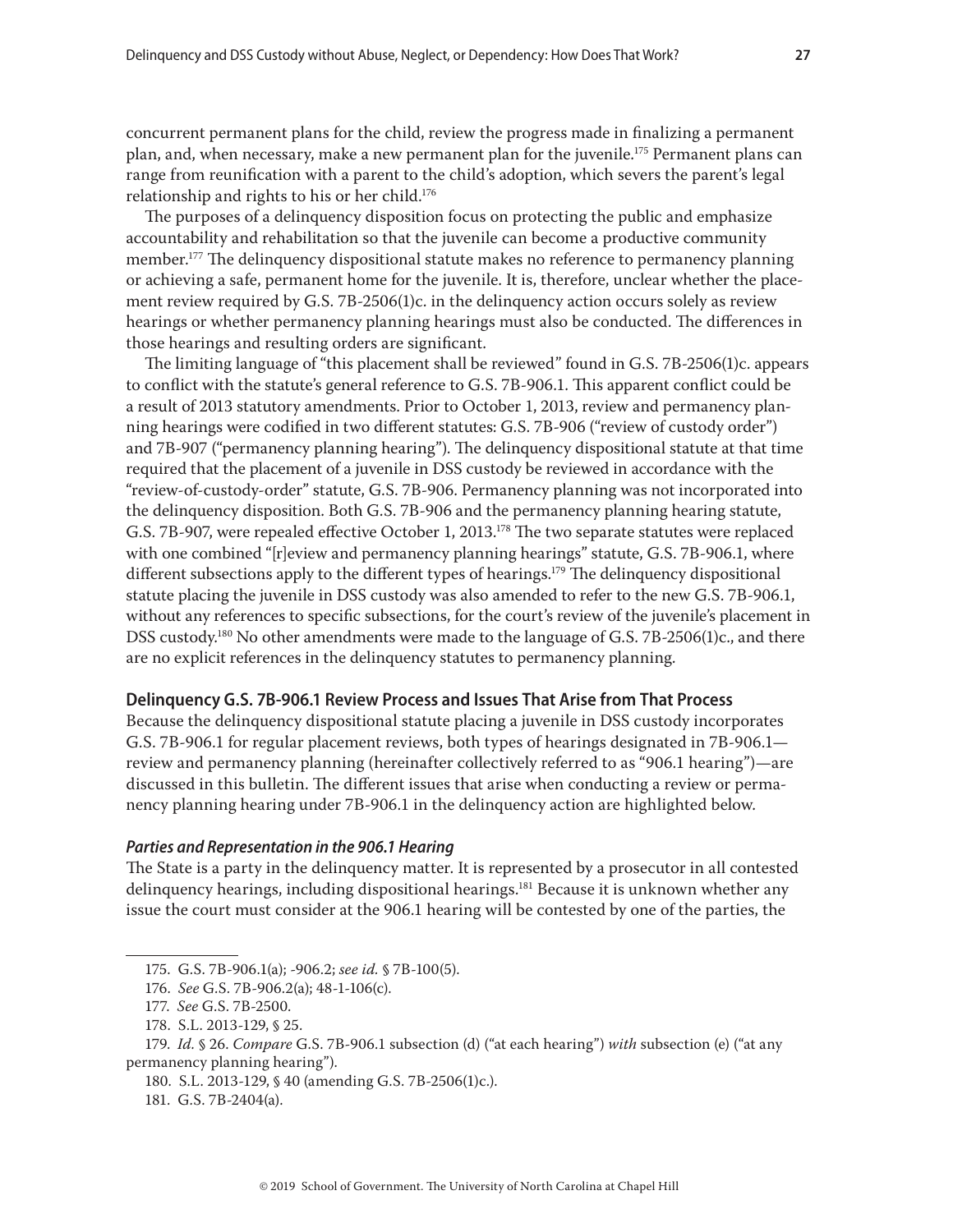State should be represented by the prosecutor at that hearing. A juvenile court counselor, who is an employee of the state Division of Adult Correction and Juvenile Justice, may also appear to provide the court with evidence regarding compliance and progress related to any court-ordered supervision.

As the subject of the delinguency action, the juvenile is a party.<sup>182</sup> The juvenile is summonsed to appear and receives notice of all scheduled hearings.<sup>183</sup> The juvenile is, therefore, expected to appear at each scheduled hearing in the delinquency action. This differs from an abuse, neglect, or dependency action where the juvenile is a party but is not served with a summons and is only entitled to receive notice of certain hearings when he or she is age 12 or older.<sup>184</sup>

Additionally, in a delinquency action, the juvenile is entitled to court-appointed counsel, is presumed to be indigent, and does not have the right to self-representation.<sup>185</sup> The juvenile should be represented by his or her appointed (or privately retained) counsel in all proceedings.186 The 906.1 hearing that reviews the juvenile's dispositional placement is a proceeding in the delinquency action and, as such, the juvenile's attorney should appear and represent the juvenile. The representation provided by an attorney appointed in the delinquency action differs from the representation a juvenile receives in an abuse, neglect, or dependency action, where a 906.1 hearing is most frequently held. In an abuse or neglect action, the juvenile is *always* represented by a G.S. 7B-601 guardian ad litem (GAL), while in a dependency action, the juvenile *may be* represented by a 7B-601 GAL.<sup>187</sup> The duties of a 7B-601 GAL include investigating facts, the juvenile's needs, and community and family resources; exploring dispositional options; reporting to the court when the juvenile's needs are not being met; and protecting and promoting the juvenile's best interests and legal rights.188 In contrast, a juvenile defense attorney represents the juvenile's expressed preference while also protecting the juvenile's due process rights.<sup>189</sup> Expressed preferences and best interests do not always align and, in fact, may sometimes directly conflict. Although the court may want to appoint a 7B-601 GAL for purposes of the 906.1 hearing, the court's authority to make such an appointment is limited to situations when a petition alleging a juvenile is abused, neglected, or dependent is filed and when certain criteria are met in a termination of parental rights action.<sup>190</sup> The court is without statutory authority to appoint a 7B-601 GAL in a delinquency proceeding.

Both of a juvenile's parents are parties to the delinguency action.<sup>191</sup> Although the court has jurisdiction over the juvenile's parents and may modify their custodial rights, parents do not have a statutory right to counsel, or to appointed counsel if indigent, in the delinquency action.<sup>192</sup> In contrast, parents are entitled to counsel, and when indigent to court-appointed

184. G.S. 7B-406(a) (issuance of summons excludes juvenile); -906.1(b)(ii) (notice of hearing).

<sup>182.</sup> *See, e.g*., G.S. 7B-1802; -1805.

<sup>183.</sup> G.S. 7B-1805 (issuance of summons); -1806 (service of summons); -1807 (notice of hearings).

<sup>185.</sup> G.S. 7B-2000; -2405(2), (6).

<sup>186.</sup> G.S. 7B-2000(a).

<sup>187.</sup> G.S. 7B-601(a). *See In re* J.H.K., 365 N.C. 171 (2011) (in each case, the GAL program works as a team that consists of the attorney advocate, a GAL volunteer, and local GAL program staff).

<sup>188.</sup> G.S. 7B-601(a)*.*

<sup>189.</sup> IDS Performance Guidelines, Guideline 2.1(a) (see note 97, *supra*).

<sup>190.</sup> G.S. 7B-601(a); -1108(b) (appointment of a GAL in termination of parental rights proceedings). 191. G.S. 7B-1807.

<sup>192.</sup> See note 36, *supra*, explaining proposed House Bill 301 of the 2019 Legislative Session of the General Assembly, which would amend G.S. 7B-2506(1)c. to entitle indigent parents to court-appointed counsel in G.S. 7B-906.1 hearings held in delinquency actions.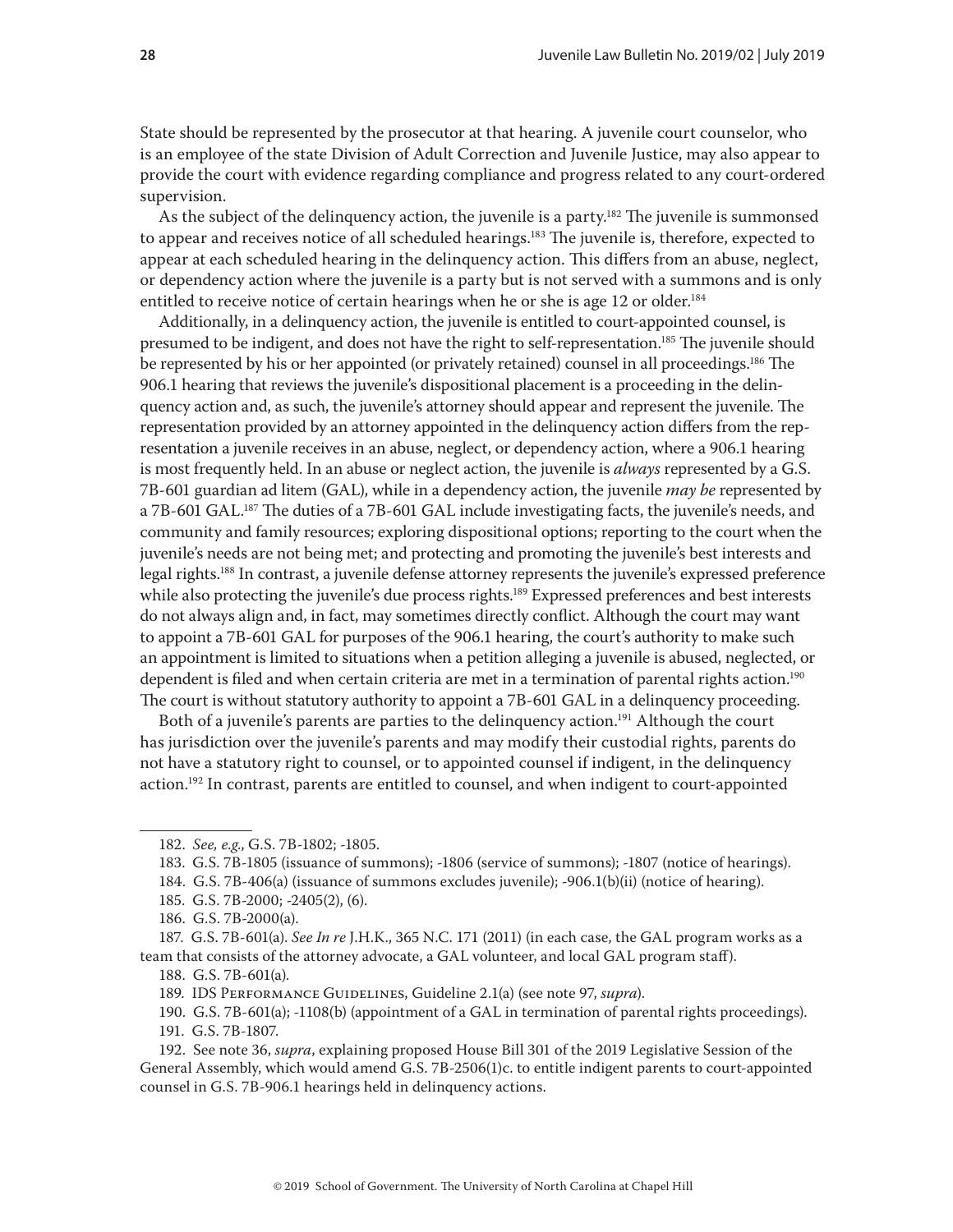counsel, in an abuse, neglect, or dependency action.<sup>193</sup> Unless a parent retains his or her own attorney, he or she will be unrepresented in the 906.1 hearing held as a result of a delinquency dispositional order.<sup>194</sup>

|                                                                                                                                                        | Delinquency                            | Abuse, Neglect, Dependency                                                                                                |  |
|--------------------------------------------------------------------------------------------------------------------------------------------------------|----------------------------------------|---------------------------------------------------------------------------------------------------------------------------|--|
| <b>Parties</b>                                                                                                                                         | • State (represented by<br>Prosecutor) | • County DSS (Petitioner)                                                                                                 |  |
|                                                                                                                                                        | • Juvenile                             | • Juvenile                                                                                                                |  |
|                                                                                                                                                        | • Parents                              | • Parents                                                                                                                 |  |
|                                                                                                                                                        | • Guardian                             | • Guardian (if in place when petition is<br>filed or if named in child's permanent<br>plan)                               |  |
|                                                                                                                                                        | $\bullet$ Custodian                    | • Custodian (if in place when petition is<br>filed or if named in child's permanent<br>plan)                              |  |
|                                                                                                                                                        |                                        | • Caretaker (under certain<br>circumstances)                                                                              |  |
| Court-appointed counsel;<br>Representation<br>for Juvenile<br>presumption of indigency; counsel<br>represents the express interests of<br>the juvenile |                                        | 7B-601 GAL team, which must include<br>an attorney advocate; represents the<br>child's best interests                     |  |
| <b>Parents Have</b><br>No <sup>a</sup><br><b>Right to</b><br>Counsel?                                                                                  |                                        | Yes                                                                                                                       |  |
| Custodian<br>or Guardian<br><b>Have Right to</b><br>Counsel?                                                                                           | No                                     | Payment for counsel may be made<br>by IDS pursuant to policy addressing<br>constitutional due process rights <sup>b</sup> |  |

| Table 1. Comparison of Parties and Representation in Abuse, Neglect, Dependency |  |
|---------------------------------------------------------------------------------|--|
| <b>vs. Delinguency Actions</b>                                                  |  |

a. See note 36, *supra*, discussing proposed House Bill 301, which would entitle indigent parents to court-appointed counsel in delinquency 906.1 hearings resulting from a juvenile's delinquency disposition in DSS custody.

b. *See* IDS Policy (discussed in more detail in notes 158, 160, and 161, *supra*).

<sup>193.</sup> G.S. 7B-602; *see In re* J.R., \_\_\_ N.C. App. \_\_\_, 791 S.E.2d 922 (2016) (holding that a parent does not have a statutory or constitutional right to self-representation in an abuse, neglect, or dependency action).

<sup>194.</sup> This might change, however, if House Bill 301, discussed in notes 36 and 192, *supra*, becomes law.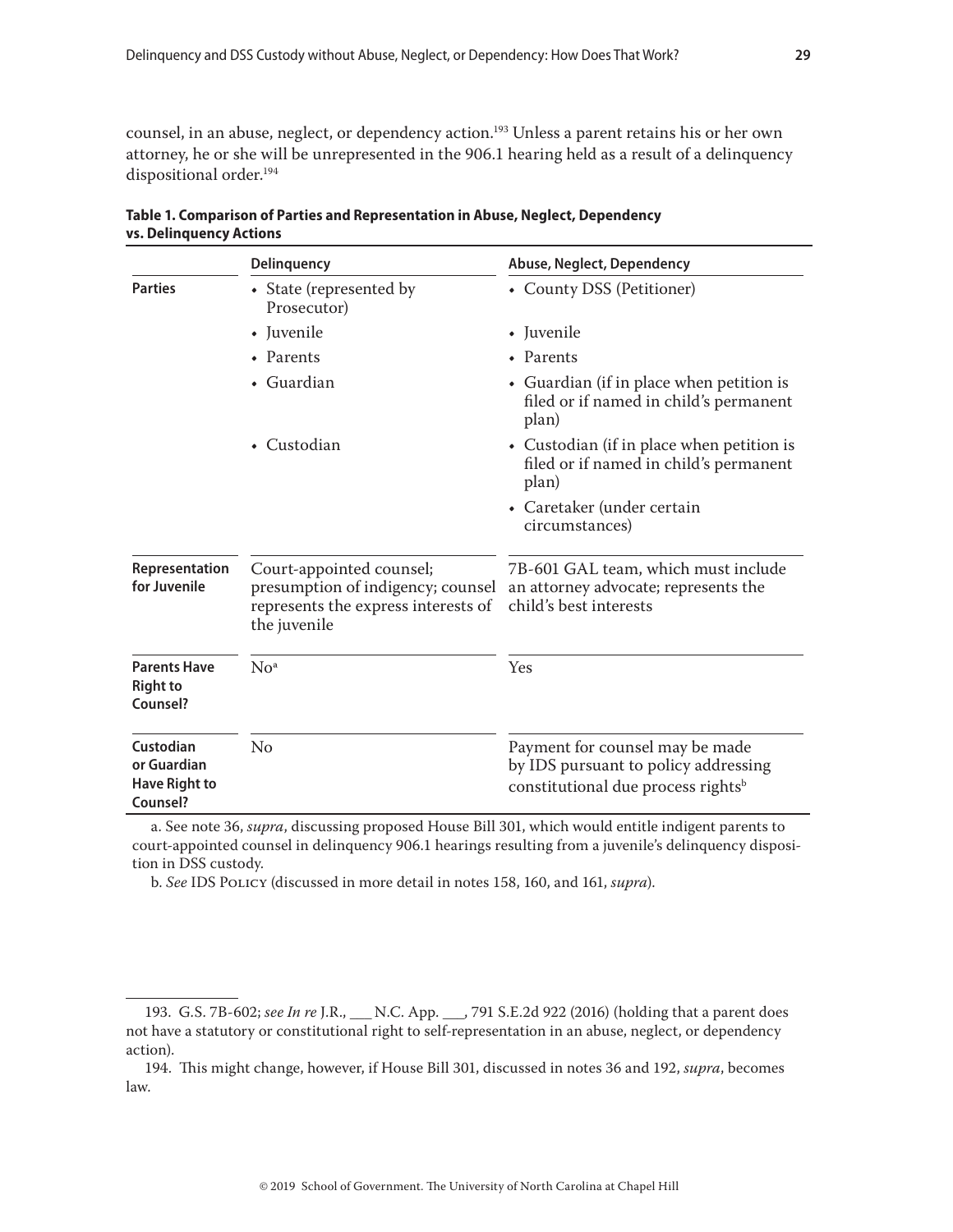If a juvenile has a guardian or legal custodian, that guardian or legal custodian is also a party to the delinquency action and is involved in the same way that the juvenile's parents are involved.<sup>195</sup> A guardian or legal custodian has no statutory right to counsel, or to courtappointed counsel in the case of indigency, in either the delinquency or the abuse, neglect, or dependency action. (See Table 1, above.)

#### *The Role of DSS in the 906.1 Hearings*

Although DSS is neither named in the petition nor served with the summons when a delinquency action is initiated, DSS becomes the juvenile's legal custodian upon the entry of the dispositional order placing the juvenile in the legal custody of DSS.<sup>196</sup> As the juvenile's custodian, DSS is a party to the delinquency action and has a right to present evidence and advise the court of what it believes is in the juvenile's best interests.<sup>197</sup> The county DSS is represented by its own attorney. A DSS director, social worker, or other employee may also appear at the hearing to provide evidence to the court.

If DSS is awarded physical—but not legal—custody of the juvenile, it is not a custodian and, therefore, is not a party. However, G.S. 7B-906.1 addresses DSS's role in the 906.1 hearing, which includes requesting that the hearing be calendared, receiving notice, and providing evidence to the court.<sup>198</sup>

#### *Timing and Notice of 906.1 Hearings*

Under G.S. 7B-906.1, the court must conduct regular periodic reviews within specified statutory time periods. Review hearings are held within ninety days of the dispositional hearing and after that in intervals of at least every six months.199 Within twelve months of the initial order that removes custody of the juvenile, the court review must be a permanency planning hearing.<sup>200</sup> Every review hearing under 7B-906.1 that is scheduled after the first permanency planning hearing must be designated as a permanency planning hearing rather than as a review hearing.201 Like review hearings, permanency planning hearings must be held at least every six months or earlier.<sup>202</sup> These time periods represent the maximum time limits for when review and permanency planning hearings must occur. This allows the court and/or the parties flexibility to schedule hearings sooner than the designated maximum time limits. In some circumstances, the court may require written reports in place of the hearings, waive the hearings, or

202. *Id*.

<sup>195.</sup> G.S. 7B-1807; *see, e.g*., *id.* §§ 7B-1802; -1805; -2405.

<sup>196.</sup> G.S. 7B-1501(6) (definition of "custodian"). Note that if DSS was awarded legal custody of the juvenile through a nonsecure custody order prior to the entry of the dispositional order, DSS became the juvenile's legal custodian at that time.

<sup>197.</sup> *See* G.S. 7B-2501(b); *see also id.* § 7B-906.1(c).

<sup>198.</sup> G.S. 7B-906.1(b), (c).

<sup>199.</sup> G.S. 7B-906.1(a) (note that the time period for the first review hearing refers to the initial dispositional hearing held pursuant to G.S. 7B-901, which occurs in an abuse, neglect, or dependency proceeding).

<sup>200.</sup> *Id*.

<sup>201.</sup> *Id.*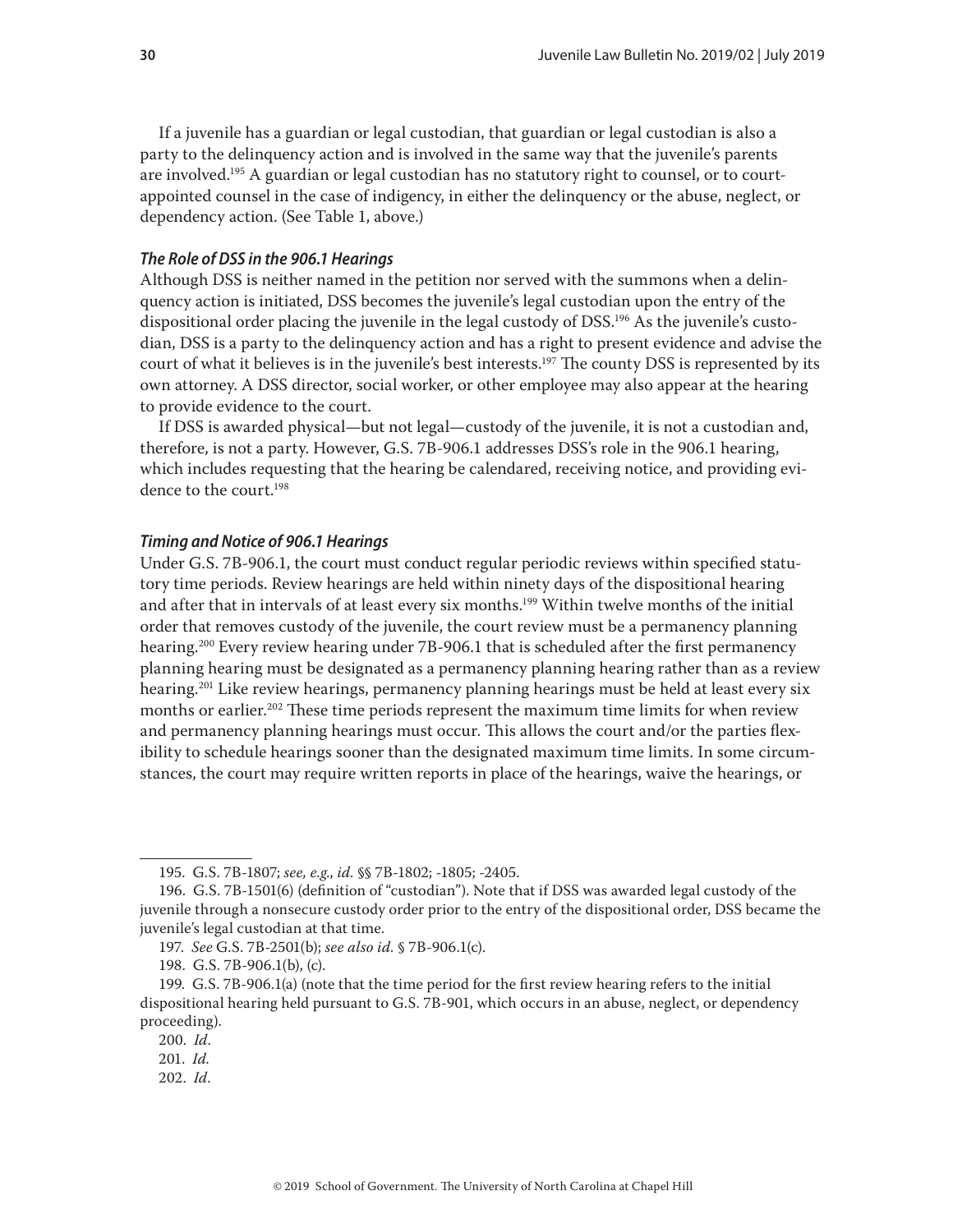schedule the hearings at longer intervals than within every six months; $2^{03}$  however, those circumstances are not likely to occur in a delinquency proceeding.

By law, the DSS director (or an authorized representative) must request that the clerk of superior court calendar each review or permanency planning hearing at a juvenile court session.<sup>204</sup> In practice, some clerks will calendar the hearing for a juvenile court session addressing delinquency matters and others will calendar the hearing for a juvenile court session addressing abuse, neglect, or dependency matters. Regardless of which juvenile court session conducts the hearing, the proceeding remains a delinquency proceeding.

Under G.S. 7B-906.1, the clerk must give fifteen days' notice of any hearing and its purpose (review or permanency planning) to specified individuals and agencies, including the juvenile's parents, guardian, or custodian; the juvenile if age 12 or older; the juvenile's guardian ad litem (hereinafter 7B-601 GAL); the person providing care for the juvenile;<sup>205</sup> and any other person or agency the court specifies. Because this is a delinquency proceeding, notice should be provided to all the parties in that action and not just those persons or entities specified in G.S. 7B-906.1. This includes the State and the juvenile regardless of age. In addition, the juvenile is represented by an attorney in the delinquency action and not by a 7B-601 GAL.<sup>206</sup> As such, the juvenile's attorney should be provided with notice.

#### *Evidence in the 906.1 Hearing*

Like the dispositional hearing in the delinquency proceeding, the 906.1 hearing may be informal.<sup>207</sup> The rules of evidence do not apply.<sup>208</sup> The court may consider any evidence, including hearsay, that it considers to be relevant, reliable, and necessary to determine the juvenile's needs and the most appropriate disposition.<sup>209</sup> At each hearing, the court considers information from the juvenile; his or her parents, guardian, and/or custodian; and the person who is providing care to the juvenile (even though he or she is not a party to the proceeding).<sup>210</sup> The court may also hear from any other person who is not a party.<sup>211</sup> Although these hearings are informal, competent evidence must be admitted so as to support the court's findings and conclusions of law.<sup>212</sup> There must be some sworn testimony at the hearing, as the North Carolina Court of Appeals has repeatedly held that court reports in the absence of sworn testimony are insufficient

<sup>203.</sup> The circumstances are when either (1) custody of the juvenile is placed with a parent or (2) the court finds all the factors set out in G.S. 7B-906.1(n). G.S. 7B-906.1(k). G.S. 7B-906.1(n) requires that the court hold a hearing if a party files a motion for review. *See also In re* P.A., 241 N.C. App. 53 (2015) (failure to make findings of fact of each of the enumerated criteria in G.S. 7B-906.1(n) is reversible error).

<sup>204.</sup> G.S. 7B-906.1(b). *See id.* § 7B-101(10) (definition of "director").

<sup>205.</sup> *See* G.S. 7B-906.1(b) (DSS must provide the clerk with either the person's name and address or written documentation that the person was sent notice of the hearing).

<sup>206.</sup> G.S. 7B-2000. *See id.* § 7B-601 (appointment of a GAL in an abuse, neglect, or dependency action).

<sup>207.</sup> *See In re* J.H., 244 N.C. App. 255 (2015).

<sup>208.</sup> *Id.*

<sup>209.</sup> G.S. 7B-906.1(c).

<sup>210.</sup> G.S. 7B-906.1(b), (c) (note that the juvenile's GAL is also identified in the statute but is not appointed in a delinquency proceeding).

<sup>211.</sup> G.S. 7B-906.1(c).

<sup>212.</sup> *In re* J.T., \_\_\_ N.C. App. \_\_\_, 796 S.E.2d 534 (2017).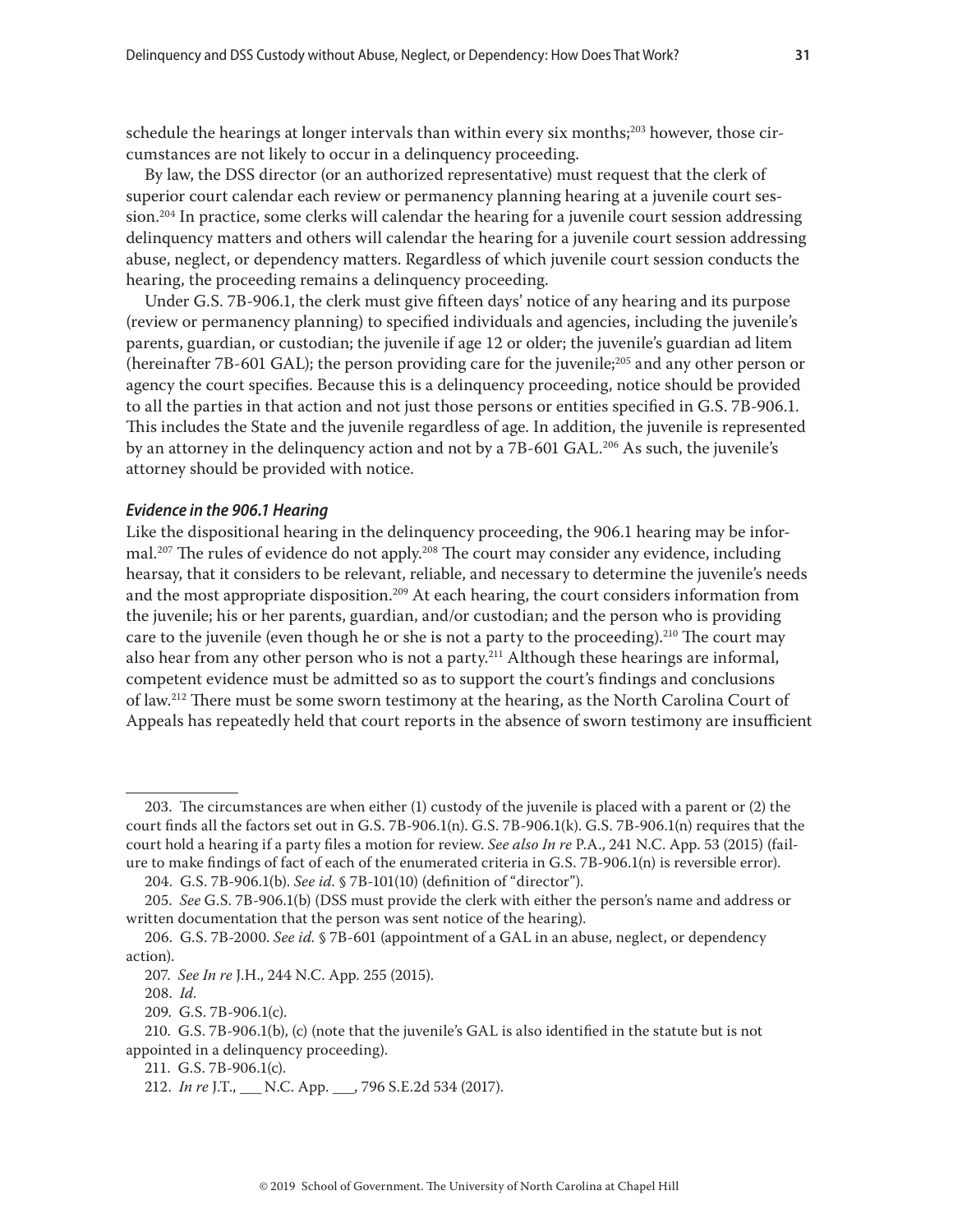to support a trial court's findings at a 906.1 hearing.<sup>213</sup> Additionally, arguments made by attorneys are not evidence.<sup>214</sup> An attorney is not a witness.

## *Considerations in Review Hearings under G.S. 7B-906.1 and Resulting Orders*

In a 906.1 review hearing, the court focuses on both the appropriateness of the juvenile's placement and the juvenile's foster care plan with the recognition that the juvenile needs a safe, permanent home within a reasonable period of time.<sup>215</sup> The North Carolina appellate courts have stated that "one of the essential aims, if not the essential aim, of the dispositional hearing and the review hearing is to reunite parent(s) and the child, after the child has been taken from the custody of the parent(s)."216 The delinquency statutes do not recognize the need for the juvenile to achieve a safe, permanent home within a reasonable period of time, presumably because a delinquency action has a different purpose than an abuse, neglect, or dependency action. Yet the juvenile who has been adjudicated delinquent may have been removed from his or her home and placed in DSS custody when he or she needed placement or more adequate care or supervision.<sup>217</sup> Given the interaction of these statutes, the court in a delinquency disposition placement review of the juvenile's placement in DSS custody should be considering whether it is appropriate to reunite the juvenile with his or her parents.

When conducting a 906.1 review hearing, the court looks at the juvenile's needs and applies a best interests of the child standard.<sup>218</sup> The juvenile's needs and best interests are also factors in the dispositional stage of the delinquency action.<sup>219</sup>

During each review hearing, the court considers a variety of factors that are specified in G.S. 7B-906.1, including

- the juvenile's placement(s), the appropriateness of the current placement, and the goals of the juvenile's foster care plan, including the foster parents' role;
- services that have been offered to reunify the juvenile with (1) either parent or (2) the guardian or custodian from whom the juvenile was removed;<sup>220</sup>
- whether efforts to reunify the juvenile with either parent clearly would be unsuccessful or inconsistent with the juvenile's health and safety and need for a safe, permanent home within a reasonable period of time;
- whether termination of parental rights should be considered;
- visitation;
- if the juvenile is 16 or 17, an independent living assessment and plan; and
- $\bullet$  any other factor deemed necessary by the court.<sup>221</sup>

217. G.S. 7B-2506(1)c.

218. G.S. 7B-906.1(c), (i); *In re* A.P., \_\_\_ N.C. \_\_\_, 812 S.E.2d 840 (2018); *Shue*, 311 N.C. 586 (construing earlier version of the Juvenile Code). *See* G.S. 7B-100(5).

219. G.S. 7B-2501(c); *see also id.* § 7B-2506(1)c. (referring to best interests).

220. *See* G.S. 7B-101(18) (definition of "reasonable efforts" in the context of "reunification services by a department of social services").

221. G.S. 7B-906.1(d).

<sup>213.</sup> *Id.*; *In re* D.Y., 202 N.C. App. 140 (2010); *In re* D.L., 166 N.C. App. 574 (2004).

<sup>214.</sup> *Id.*

<sup>215.</sup> *See* G.S. 7B-906.1(d); -100(5); *see also id.* § 7B-101(19) (definition of "safe home").

<sup>216.</sup> *In re* T.W., \_\_\_ N.C. App. \_\_\_, \_\_\_\_, 796 S.E. 2d 792, 794 (2016) (quoting *In re* Shue, 311 N.C. 586, 596 (1984)).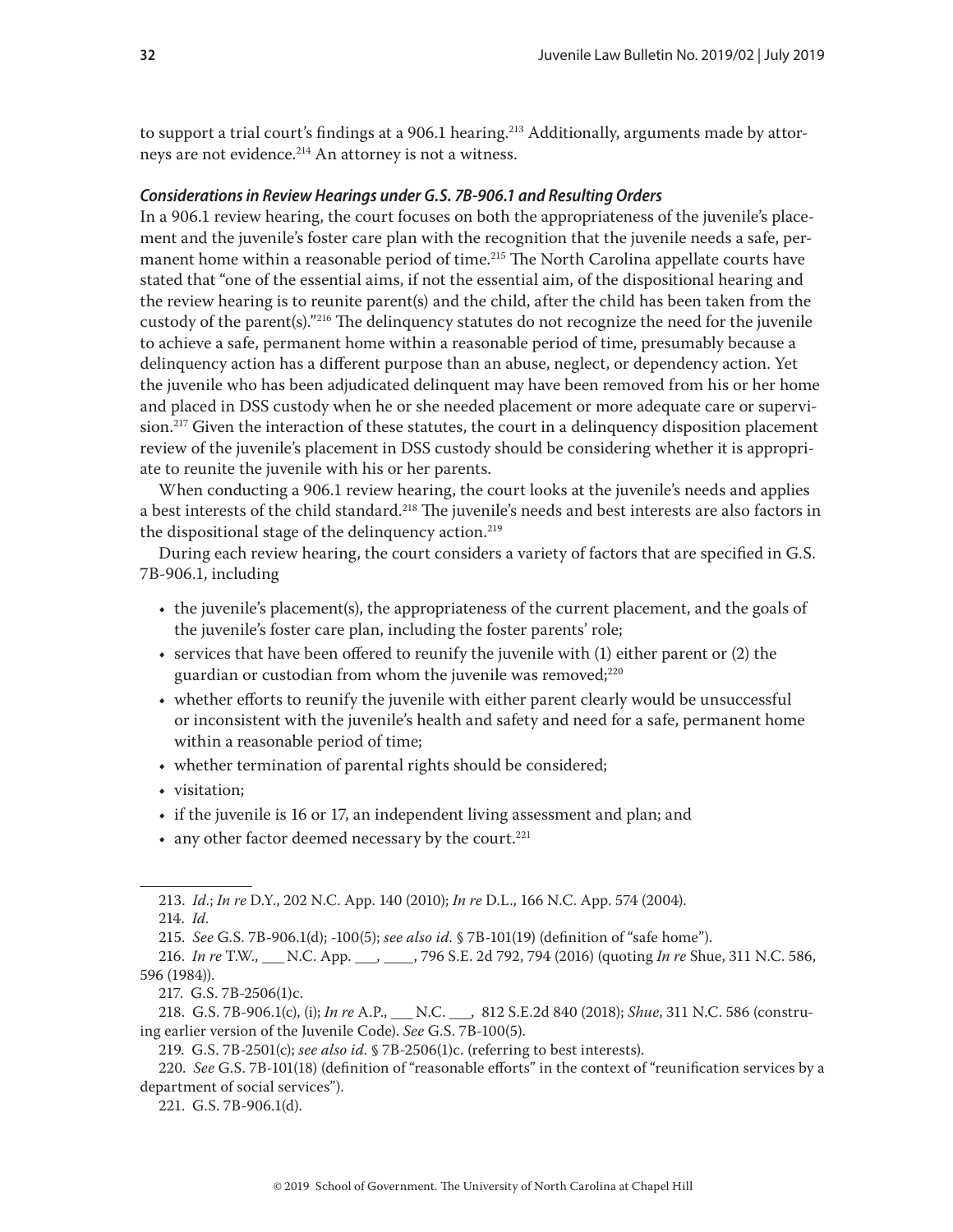The court must make written findings of those statutory factors that are relevant.<sup>222</sup> Because these placement review hearings are being conducted in a delinquency action and not an abuse, neglect, or dependency action, the purposes of the delinquency disposition may impact what the court determines is relevant.

#### *Changing of Juvenile's Placement by DSS*

In an abuse, neglect, or dependency action, when DSS has custody or placement responsibility for a juvenile, G.S. 7B-903.1 (another abuse, neglect, or dependency statute incorporated into G.S. 7B-906.1(*l*)) imposes limitations. When DSS intends to change the juvenile's placement, it must give the juvenile's guardian ad litem (7B-601 GAL) notice of its intent, unless an emergency situation prevents it from doing so.<sup>223</sup> In that case, DSS must notify the 7B-601 GAL or attorney advocate within seventy-two hours of the placement change or at an earlier time if established by local rule.<sup>224</sup> In a delinquency action, the juvenile is not represented by a 7B-601 GAL but by a defense attorney. There is a question as to whether notice of an intent by DSS to change placement should be provided to the juvenile's attorney. Providing such notice would ensure that the juvenile's attorney is aware of the placement change and can consult with his or her client to determine whether a motion for review is needed to address a proposed or completed placement change with which the juvenile disagrees.

#### *Visitation*

One of the factors a court must consider under G.S. 7B-906.1 is visitation.<sup>225</sup> Specifically, the court is to consider whether visitation has taken place and whether a visitation plan under G.S. 7B-905.1 (another abuse, neglect, or dependency statute) is needed.<sup>226</sup> Visitation is relevant in an abuse, neglect, or dependency action, where G.S. 7B-905.1 clearly applies. 7B-905.1 requires that any order that removes a juvenile from the custody of a parent, guardian, or custodian or continues the juvenile's out-of-home placement must provide for an appropriate visitation plan that is based on the best interests of the child and is consistent with his or her health and safety. When custody is with DSS, the court's order must include the minimum frequency and duration of visits and whether the visits must be supervised.<sup>227</sup> There are also circumstances in which the court may deny visitation<sup>228</sup> or in which judicial authorization is required before DSS can allow unsupervised visits.<sup>229</sup>

227. G.S. 7B-905.1(b). See *In re J.D.M.-J*, \_\_\_ N.C. App. \_\_\_, 817 S.E.2d 755 (2018), which refers to *In re J.P*., 230 N.C. App. 523 (2013), a case decided under the former visitation statute, which reversed and remanded the visitation portion of a dispositional order for additional findings and conclusions required by statute.

228. *See In re* T.W., \_\_\_ N.C. App. \_\_\_, \_\_, 796 S.E.2d 792 (2016) (order denying visitation is based on findings that parent forfeited that right or that visitation is not in the child's best interests); *In re* T.R.T., 225 N.C. App. 567 (2013) (addressing argument that court order mandating visitation by electronic communication (Skype) and allowing for no in-person visitation amounted to a denial of visitation).

229. *See* G.S. 7B-903.1(c) (prohibiting DSS from allowing unsupervised visits with a parent, guardian, or custodian from whose home the juvenile was removed without a court hearing where the court

<sup>222.</sup> *Id.* 

<sup>223.</sup> G.S. 7B-903.1(d).

<sup>224.</sup> *Id*.

<sup>225.</sup> G.S. 7B-906.1(d)(2).

<sup>226.</sup> *Id*.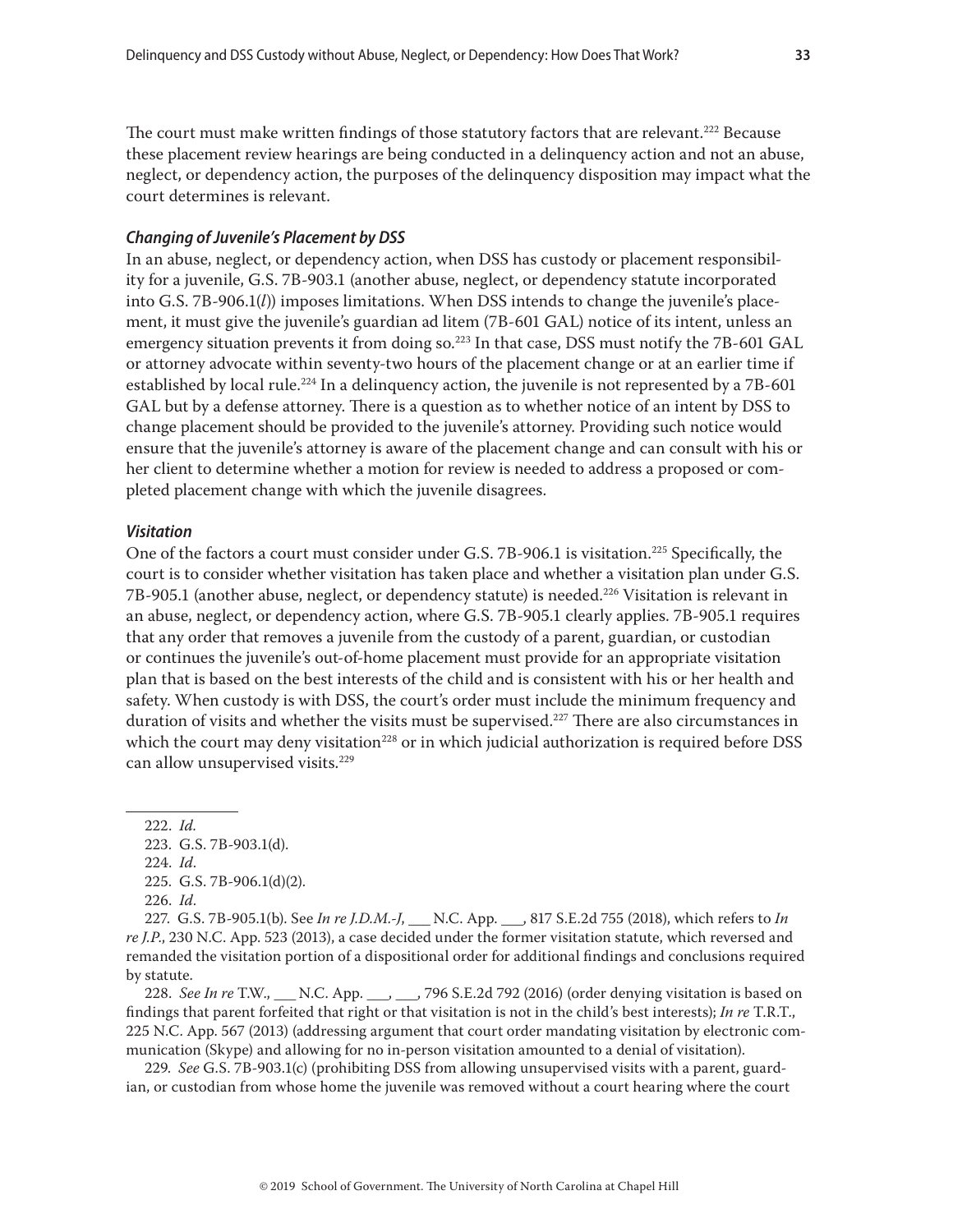In contrast, the delinquency statutes do not discuss visitation. The absence of any visitation requirements in the delinquency statutes raises the question of whether the court must address visitation in the 906.1 review hearing, and in its resulting order, or whether the court may find that visitation is not relevant.

Although this is an open question, it appears that even if it is not *required* to do so, the district court *may* address visitation in a delinquency disposition. In the case of *In re J.S.W.*,<sup>230</sup> one of the appellate issues involved a juvenile's request for home and overnight visits when the juvenile had been committed to the custody of a youth development center. In that case, the trial court, on a motion to review the disposition, denied the juvenile's request for visitation after prioritizing punishment as one of the dispositional objectives designated in G.S. 7B-2501. The court of appeals determined that the trial court did not abuse its discretion when it denied visitation after it considered the criteria set out in G.S. 7B-2501 and balanced the importance of protecting the public safety with the juvenile's rehabilitative needs and gave more weight to punishment and protection.<sup>231</sup>

If the juvenile court addresses visitation, it is unclear what factors it should consider and what terms and/or conditions, if any, are required in a visitation order. The failure to address visitation such that DSS determines whether and under what conditions visitation will occur may be an improper delegation of the court's authority.<sup>232</sup> The North Carolina appellate courts have not addressed the issue of visitation in cases where a juvenile is placed in DSS custody through a delinquency dispositional order. However, the best interests of the juvenile may require that the court enter an order that addresses visitation, in part to clarify the responsibilities and expectations of all the involved parties.

#### *Authority to Modify the Disposition*

Another question that arises in the 7B-906.1 review hearing is whether the court has the authority to modify the juvenile delinquency disposition placing the juvenile in DSS custody. 7B-906.1 explicitly authorizes the court to maintain the juvenile's placement or order a different placement or any disposition authorized by G.S. 7B-903, which is the dispositional alternatives statute that applies to abuse, neglect, or dependency actions.<sup>233</sup> The dispositional alternatives in an abuse, neglect, or dependency case are different from the dispositional alternatives in a delinquency action.234 There are five dispositional alternatives available under G.S. 7B-903(a). Only

233. G.S. 7B-906.1(i).

234. *Compare* G.S. 7B-903 (five alternatives applying to abuse, neglect, or dependency) *with* G.S. 7B-2506 (twenty-four alternatives applying to delinquency).

finds that the juvenile will receive proper care and supervision in a safe home). *See also id.* §§ 7B-906.1(*l)*  (incorporating G.S. 7B-903.1); 7B-101(19) (definition of "safe home").

<sup>230. 211</sup> N.C. App. 620 (2011).

<sup>231.</sup> *Id.*

<sup>232.</sup> *See, e.g., In re* M.A.B., 170 N.C. App. 192 (2005) (no delegation of authority found when statute regarding restitution did not mandate that court set the amount to be paid but instead stated that court *may* determine the amount); *In re* J.D.R., 239 N.C. App. 63 (2015) (determining that court impermissibly delegated its authority under G.S. 7B-905.1); *Woodring v. Woodring*, 227 N.C. App. 638, 647 (2013) (citations omitted) ("court may not award custodial parent exclusive control over visitation . . . 'To give the custodian of the child authority to decide when, where and under what circumstances a parent may visit his or her child could result in a complete denial of the right and in any event would be delegating a judicial function to the custodian.' ").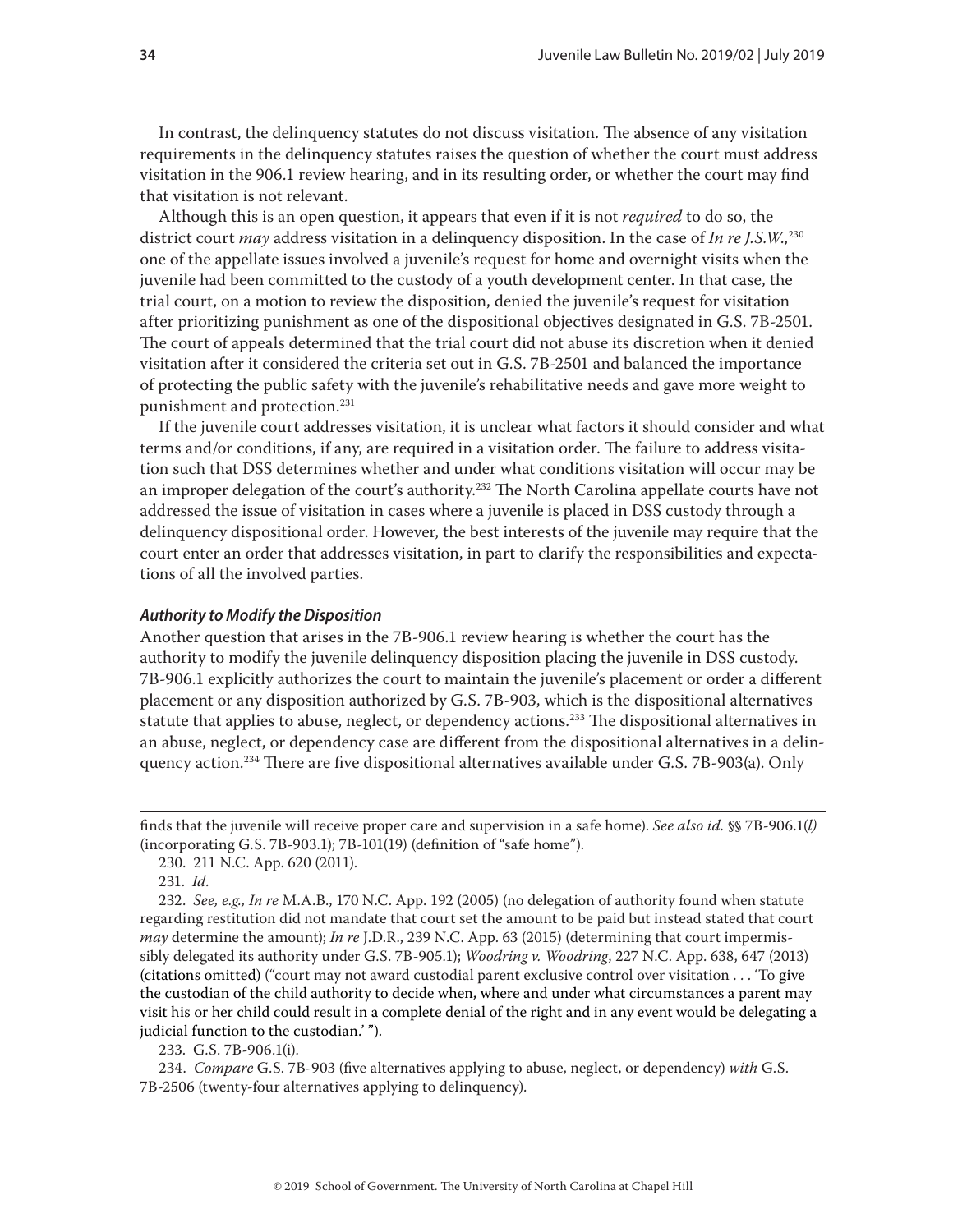three of these dispositional alternatives<sup>235</sup> are also available as a delinquency disposition under G.S. 7B-2506(1). While the two types of actions may share these dispositional alternatives, there are some differences in how they are interpreted and/or applied, as detailed in Table 2.

| Table 2. Dispositional Alternatives Available in Both Abuse, Neglect, Dependency and Delinquency |
|--------------------------------------------------------------------------------------------------|
| Actions, with Differences Identified (in Italics)                                                |

| G.S. 7B-903 (A/N/D)                                                                                                                                                                                                                                                                           | G.S. 7B-2506 (Delinquency)                                                                                                                                                                                                                                             |  |
|-----------------------------------------------------------------------------------------------------------------------------------------------------------------------------------------------------------------------------------------------------------------------------------------------|------------------------------------------------------------------------------------------------------------------------------------------------------------------------------------------------------------------------------------------------------------------------|--|
| Require that the juvenile be supervised in his or<br>her home by DSS or another individual, subject<br>to court-specified conditions placed on the<br>parent, guardian, custodian, or caretaker                                                                                               | Require that a juvenile be supervised in<br>his or her own home by DSS, a juvenile<br>court counselor, or other personnel as may<br>be available to the court, subject to court-<br>specified conditions placed on the parent,<br>guardian, custodian, or the juvenile |  |
| Place the juvenile in the custody of a parent,<br>relative, other suitable person, or private<br>agency; the court must also consider whether<br>jurisdiction should be terminated and whether a<br>G.S. Chapter 50 custody order should be entered<br>pursuant to G.S. 7B-911 <sup>236</sup> | Place the juvenile in the custody of a<br>parent, relative, other suitable person, or<br>private agency                                                                                                                                                                |  |
| Place the juvenile in DSS custody                                                                                                                                                                                                                                                             | Place the juvenile in DSS custody                                                                                                                                                                                                                                      |  |

There is no question that a court may review and maintain the juvenile's placement in DSS custody, which would not be a modification of the delinquency disposition. Modifying the disposition is more complex, as it raises questions regarding proper procedures and the court's authority. For example, is the court's authority limited to those dispositional alternatives available under G.S. 7B-2506(1)c., ruling out the options provided for by G.S. 7B-903, despite the language of G.S. 7B-906.1(i)? Before the court may modify the disposition, is a G.S. 7B-2600 motion and review hearing required?<sup>237</sup> These questions have not been answered. In addition, G.S. 7B-903.1(c) requires that before DSS can recommend that the juvenile be returned to the physical custody of a parent, guardian, custodian, or caretaker from whose home the juvenile was removed, DSS must observe at least two visits that support its recommendation.<sup>238</sup> This provision assumes that the circumstances of the child's status as abused, neglected, or dependent were created by that parent, guardian,

<sup>235.</sup> Separate from G.S. 7B-2506, the dispositional hearing statute, G.S. 7B-2501(d), authorizes the court to dismiss or continue the case for no more than six months to allow the family to meet the juvenile's needs through a plan approved by the court, which is similar to another dispositional alternative available under G.S. 7B-903(a)(1).

<sup>236.</sup> G.S. 7B-911 requires the court to determine whether jurisdiction in the abuse, neglect, or dependency proceeding should be terminated and custody awarded through a G.S. Chapter 50 civil custody order, thereby transferring the case to a civil custody action. There is no similar transfer provision in a delinquency proceeding.

<sup>237.</sup> G.S. 7B-2600(a) authorizes the court, upon motion in the cause or petition and after notice, to modify or vacate dispositional orders in a delinquency action.

<sup>238.</sup> G.S. 7B-906.1(*l*), incorporating G.S. 7B-903.1(c) (note that (1) the observed visits must be at least one-hour long and held at least seven days apart and (2) DSS must provide documentation of the observed visits to the court).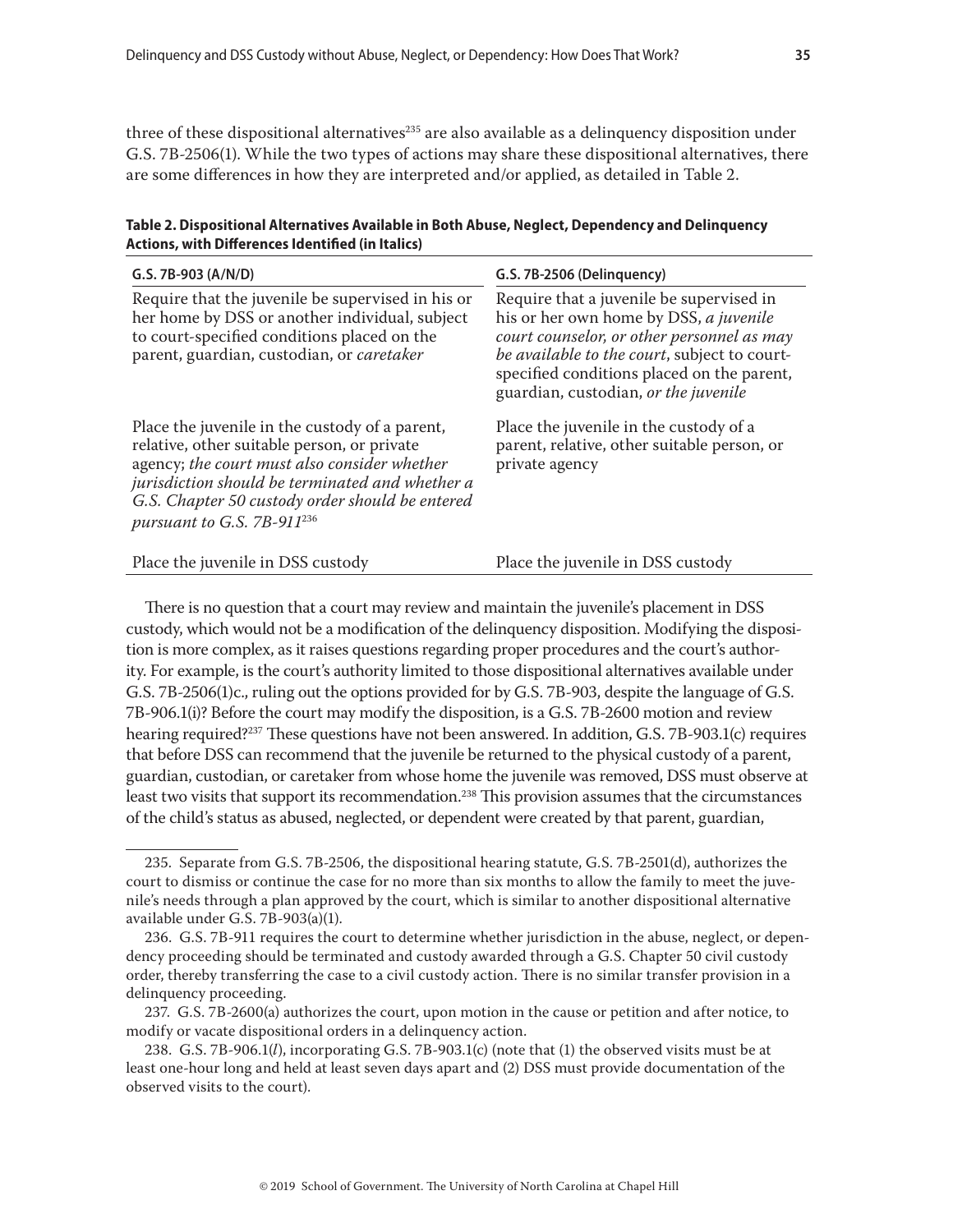custodian, or caretaker.<sup>239</sup> However, it is unclear whether this provision applies when DSS custody resulted from a disposition in a delinquency matter, where the juvenile's act of delinquency formed the basis of the court action and resulting disposition.

Given that the court's authority to act exists within the delinquency action, it is prudent to follow the procedures and remedies provided for in the delinquency statutes when modifying a delinquency disposition. Available procedures include both the regular G.S. 7B-906.1 hearings to review placement and, upon a motion or petition, a G.S. 7B-2600 review hearing that may result in a modification or vacation of the delinquency disposition based on changes in circumstances or the needs of the juvenile. Conducting a review hearing under *both* statutes provides clarity to all of the participants that the court may enter an order that modifies the disposition. A review hearing under G.S. 7B-2600 would implicate all of the appropriate dispositional alternatives under G.S. 7B-2506, which would remove any confusion as to which dispositional alternatives are available to the court. Additionally, a review hearing under G.S. 7B-2600 would enable the court to modify not just the DSS custody order but other terms of the disposition as well. If the court does modify the disposition such that the juvenile is no longer in DSS custody, no further 7B-906.1 placement reviews would occur. Instead, any needed reviews would have to occur within the confines of the delinquency statutes.

#### *Considerations in Permanency Planning Hearings under G.S. 7B-906.1 and Resulting Orders*

Permanency planning hearings held under G.S. 7B-906.1 involve all of the issues that are raised in review hearings, with additional considerations that contemplate when and how the juvenile will achieve a permanent plan.<sup>240</sup> The focus of permanency planning is to obtain a safe, permanent home within a reasonable period of time for a juvenile who has been adjudicated abused, neglected, or dependent.<sup>241</sup> At permanency planning, the court must establish a permanent plan for the juvenile.<sup>242</sup> The spectrum of options for a safe, permanent home range from reunification with a parent to the child's adoption.<sup>243</sup>

A safe, permanent home for a juvenile in a delinquency action is simply not contemplated by the North Carolina delinquency statutes, other than through the reference to a G.S. 7B-906.1 review of the delinquency disposition placing the juvenile in DSS custody. In contrast, other states that allow for a foster care placement as a delinquency disposition expressly require that these placements undergo regular permanency hearings. Some of those delinquency statutes replicate the permanency hearing structure found in the abuse and neglect statutes. For example, New York's delinquency statute includes a provision entitled "Permanency hearing," which sets out a permanency hearing schedule for youth who are adjudicated delinquent, placed with social services, and residing in a foster home or non-secure facility.<sup>244</sup> The statute provides direction as to who is required to file the petition for the permanency hearing and when, notice,

<sup>239.</sup> See the definitions of "abused juvenile[]", "dependent juvenile", and "neglected juvenile" in G.S. 7B-101(1), (9), and (15), respectively.

<sup>240.</sup> *See, e.g.,* G.S. 7B-906.1(d) (applying to both review and permanency planning hearings), (e) & (f) (applying to permanency planning hearing); -906.2 (applying to permanency planning hearing); -912 (applying to permanency planning hearing).

<sup>241.</sup> *See* G.S. 7B-906.1(a), (g); -906.2. *See also id.* § 7B-101(19) (definition of "safe home").

<sup>242.</sup> *In re* D.A., \_\_\_ N.C. App. \_\_\_, 822 S.E.2d 664 (2018).

<sup>243.</sup> *See* G.S. 7B-906.2(a).

<sup>244.</sup> N.Y. FAM. Ст. Аст § 355.5 (McKinney 2019).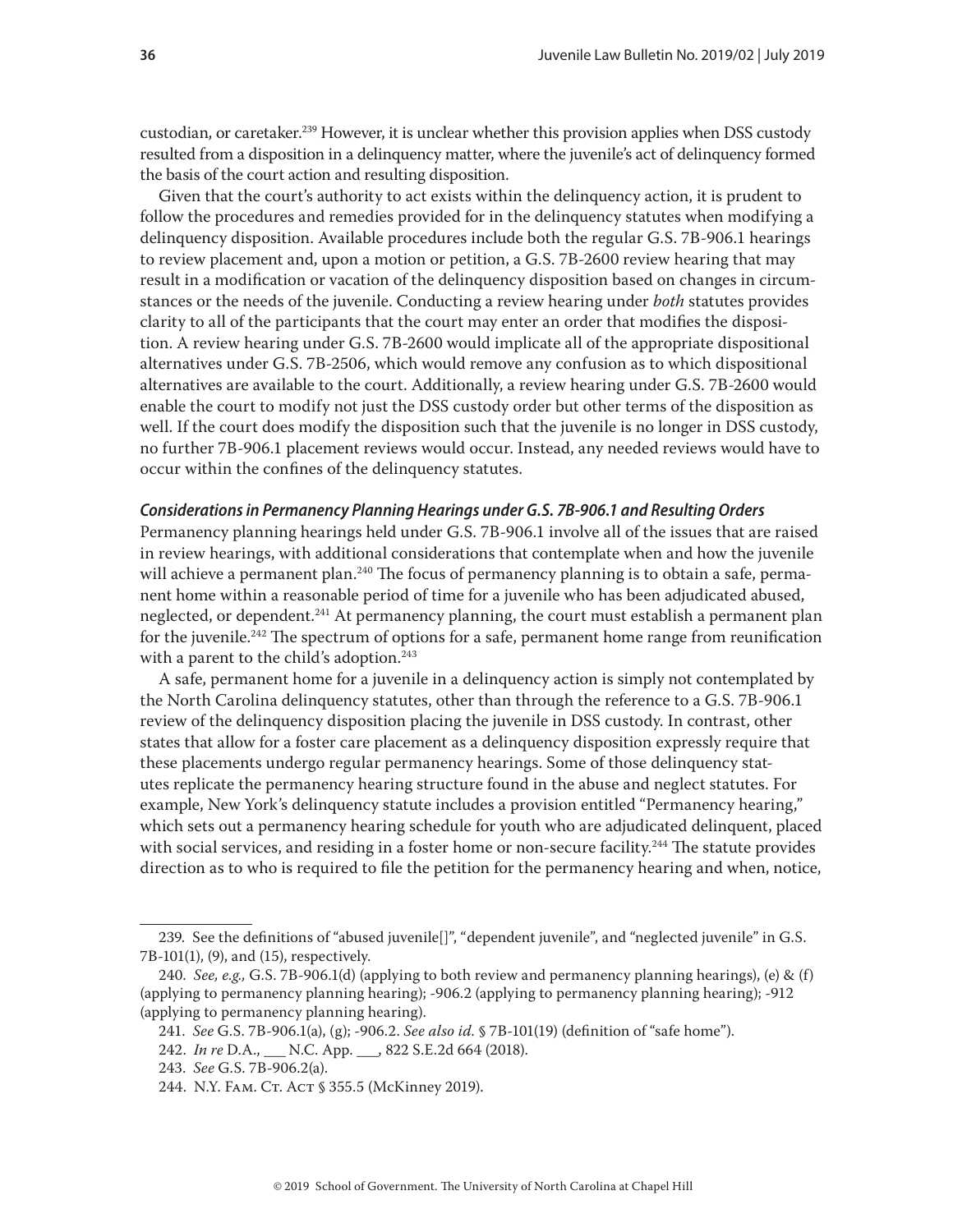and factors and circumstances that must be considered by the court.<sup>245</sup> It also clarifies that the court cannot reduce or terminate the placement of the juvenile prior to the period of placement ordered as the delinquency disposition.<sup>246</sup> In Maine, the delinquency statute specifically refers to conducting review and permanency planning hearings and incorporates four child welfare statutes.<sup>247</sup>

Statutory structures like the ones found in New York and Maine ensure that the permanency planning hearings necessary to claim federal Title IV-E funding (as discussed in Part Six) are held at the time and in the manner necessary to allow for the use of federal funds to support the juvenile's foster care placement. The North Carolina statute merely directs courts to hold G.S. 7B-906.1 placement reviews when DSS custody has been ordered as a delinquency disposition; it does not address the role of permanency planning. The question remains as to whether the 7B-906.1 review of the juvenile's placement in DSS custody limits the 7B-906.1 hearing to a review hearing only.

If permanency planning hearings are conducted in a delinquency action, the court looks to the needs of the juvenile and applies a best interests of the child standard, just like it does in delinquency disposition and 7B-906.1 review hearings.<sup>248</sup> At each permanency planning hearing, the court must consider the criteria set forth in G.S. 7B-906.1, some of which also apply to the review hearing and some of which only apply when the juvenile is not placed with a parent, which is presumably the case when the juvenile has been ordered to DSS custody.<sup>249</sup> The statutory factors the court must consider when the juvenile is not placed with a parent include

- whether the juvenile can be placed with a parent within the next six months and, if not, why such a placement is not in the child's best interests;
- when placement with a parent is unlikely within the next six months,
	- Ǟ whether guardianship or custody to a relative or other suitable person should be ordered and, if so, what rights and responsibilities should remain with the parents,
	- Ǟ whether adoption should be pursued and, if so, whether there are any barriers to the adoption, and
	- Ǟ whether the juvenile should stay in his or her current placement or move to a different permanent living arrangement and why;
- whether DSS has since the initial permanency planning hearing made reasonable efforts to implement the juvenile's permanent plan; and
- any other factor deemed necessary by the court.<sup>250</sup>

247. Me. Rev. Stat. Ann. tit. 15, § 3315(1) (2017) (incorporating Me. Rev. Stat. Ann. tit. 22, §§ 4005 (appointment of guardian ad litem for child, and attorney for indigent parents and custodians), 4038 (judicial review hearings), 4039 (law enforcement assistance for enforcement of a custody order change), and 4041 (rehabilitation and reunification services and when they may be discontinued)).

248. G.S. 7B-906.1(c), (i); -2501. *See also* G.S. 7B-100(5); *In re* A.P., \_\_\_ N.C. \_\_\_, 812 S.E.2d 840 (2018); *In re* Montgomery, 311 N.C. 101 (1984).

249. *See* G.S. 7B-906.1(d) (applying to review and permanency planning hearings), (e) (applying to permanency planning hearings when the juvenile is not placed with a parent). Note that there are situations when DSS places the juvenile with a parent, which is typically referred to in practice as a "trial home placement."

250. G.S. 7B-906.1(e).

<sup>245.</sup> *Id*.

<sup>246.</sup> *Id*.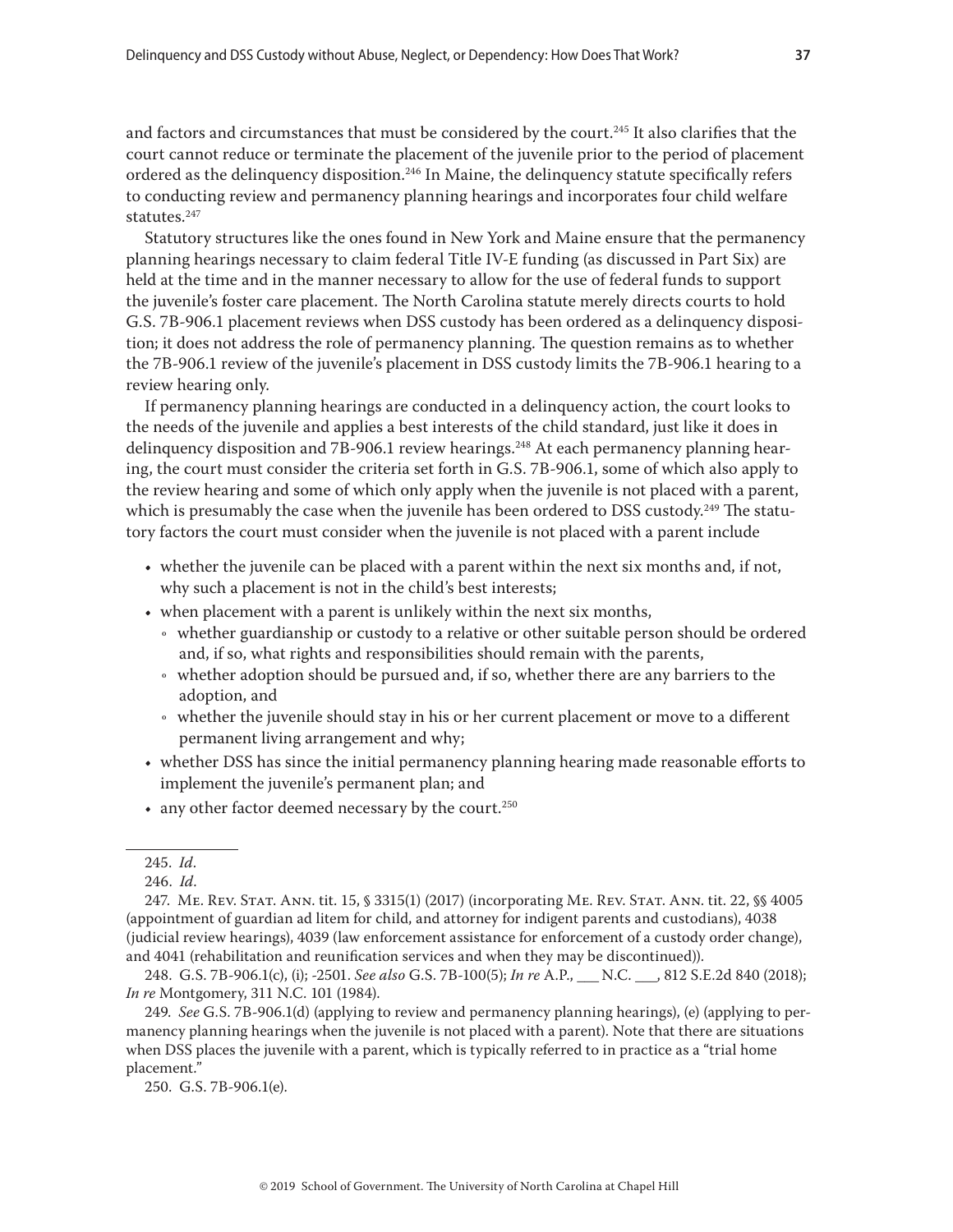As with a review hearing, the court must make written findings of those statutory factors that are relevant.<sup>251</sup> Because these hearings are being conducted in a delinquency action and not in an abuse, neglect, or dependency action, the purposes of the delinquency disposition may impact what the court determines is relevant.

Like in a review hearing, a permanency planning hearing is not governed exclusively by G.S. 7B-906.1 but instead relies upon other abuse, neglect, or dependency statutes, none of which are incorporated into the delinquency disposition statute. Yet permanency planning cannot occur in the absence of those other statutes.

Additional considerations and findings are required in every permanency planning hearing that involves a juvenile who is age 14 or older and in DSS custody.252 In such cases, the court must inquire about and make findings as to

- services provided to assist the juvenile in transitioning to adulthood,
- steps being taken by DSS to ensure that the juvenile's placement provider is following the "reasonable and prudent parent standard,"253 and
- whether the juvenile has regular opportunities to engage in age- or developmentallyappropriate activities.254

For juveniles in DSS custody who are going to age out of foster care at age 18, at the last permanency planning hearing, which must occur at least ninety days before the juvenile turns 18, the court must

- inquire about whether the juvenile has a copy of his or her birth certificate, Social Security card, health insurance information, identification card or driver's license, and any medical or educational records the juvenile requests and
- determine who should assist the juvenile in obtaining these documents prior to the juvenile's 18th birthday.255

Regardless of the juvenile's age, at the end of each permanency planning hearing, the court must make specific findings as to the best permanent plans for the juvenile to achieve a safe, permanent home within a reasonable period of time.256 The court will order concurrent permanent plans, with a primary and secondary plan designated, until a permanent plan has been achieved.<sup>257</sup> There are six possible permanent plans,<sup>258</sup> four of which are available to all juveniles:

- reunification, $259$
- adoption, $260$

- 253. *See* G.S. 131D-10.2A (explaining this standard).
- 254. G.S. 7B-912(a).

- 256. G.S. 7B-906.1(g). *See id.* § 7B-906.2 (permanent plans).
- 257. G.S. 7B-906.2(a), (a1).
- 258. G.S. 7B-906.2(a).
- 259. G.S. 7B-101(18b) (definition of "return home or reunification").

260. G.S. 7B-906.2(a)(2). Note that an adoption is covered by a separate, special proceeding governed by G.S. Chapter 48.

<sup>251.</sup> *Id.*

<sup>252.</sup> G.S. 7B-906.2(e); -912(a).

<sup>255.</sup> G.S. 7B-912(b).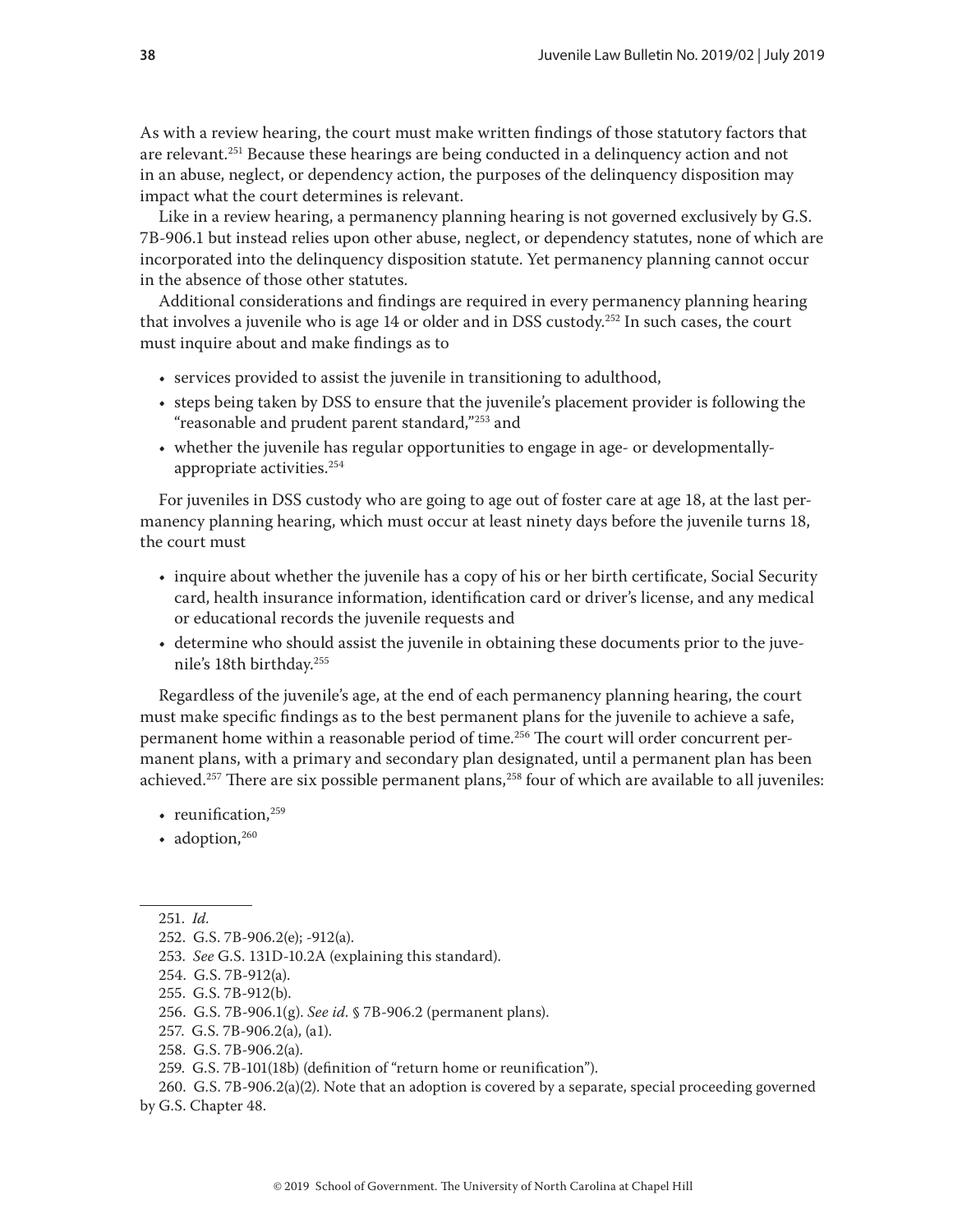- guardianship, $261$  and
- custody to a suitable person who is not the juvenile's parent.<sup>262</sup>

Two permanent plans have limiting criteria:

- Another planned permanent living arrangement (APPLA) may be a primary plan for a 16 or 17-year-old juvenile when placement with a parent, relative, guardian, or adoptive home is not in the juvenile's best interests and the criteria of G.S. 7B-912 are met.<sup>263</sup>
- Reinstatement of parental rights is a possible plan when the juvenile's parents' rights have previously been terminated and the procedures and criteria of G.S. 7B-1114 are satisfied.264

Of all the permanent plans available to the court, reunification is prioritized.265 Reunification must be designated as a primary or secondary plan absent a finding that reunification efforts clearly would be unsuccessful or inconsistent with the juvenile's health and safety.<sup>266</sup>

At each permanency planning hearing where the court orders concurrent permanent plans, the court must order DSS to make efforts toward finalizing the primary and secondary plans and may specify the reasonable efforts that are needed for the juvenile to timely achieve permanence.<sup>267</sup> The court must also make findings about the efforts provided by DSS and whether they were reasonable.<sup>268</sup>

The Juvenile Code defines "reasonable efforts" as

- "[t]he diligent use of preventive or reunification services by [DSS] when a juvenile remaining at home or returning home is consistent with achieving a safe, permanent home for the juvenile within a reasonable period of time"269 or
- when a court determines that the juvenile will not return home, "the diligent and timely use of permanency planning services by [DSS] to develop and implement a permanent plan for the juvenile."270

At every permanency planning hearing, the court must also make each of the following written findings, which focus on whether the parent

- is making adequate progress under the plan within a reasonable period of time;
- is actively participating and cooperating with the plan, DSS, and the juvenile's guardian ad litem (GAL);

269. G.S. 7B-101(18). Note that the term "reunification efforts" is used throughout various abuse, neglect, or dependency statutes, e.g., G.S. 7B-906.2(b), yet that term is not defined in the Juvenile Code. It appears that the term "reunification efforts" is used synonymously with "reasonable efforts" that are designed for reunification purposes.

270. *Id*.

<sup>261.</sup> G.S. 7B-906.2(a)(3); -600.

<sup>262.</sup> G.S. 7B-906.2(a)(4).

<sup>263.</sup> G.S. 7B-906.2(a)(5); -912(c), (d).

<sup>264.</sup> G.S. 7B-906.2(a)(6).

<sup>265.</sup> *See* G.S. 7B-100(4), (5); -906.2(b).

<sup>266.</sup> G.S. 7B-906.2(b). *See In re* T.W., \_\_\_ N.C. App. \_\_\_, 796 S.E.2d 792 (2016) (the findings designated in G.S. 7B-901(c) are not applicable outside of the initial dispositional hearing conducted pursuant to G.S. 7B-901 and are not available at a permanency planning hearing).

<sup>267.</sup> G.S. 7B-906.2(b).

<sup>268.</sup> *See* G.S. 7B-906.2(c).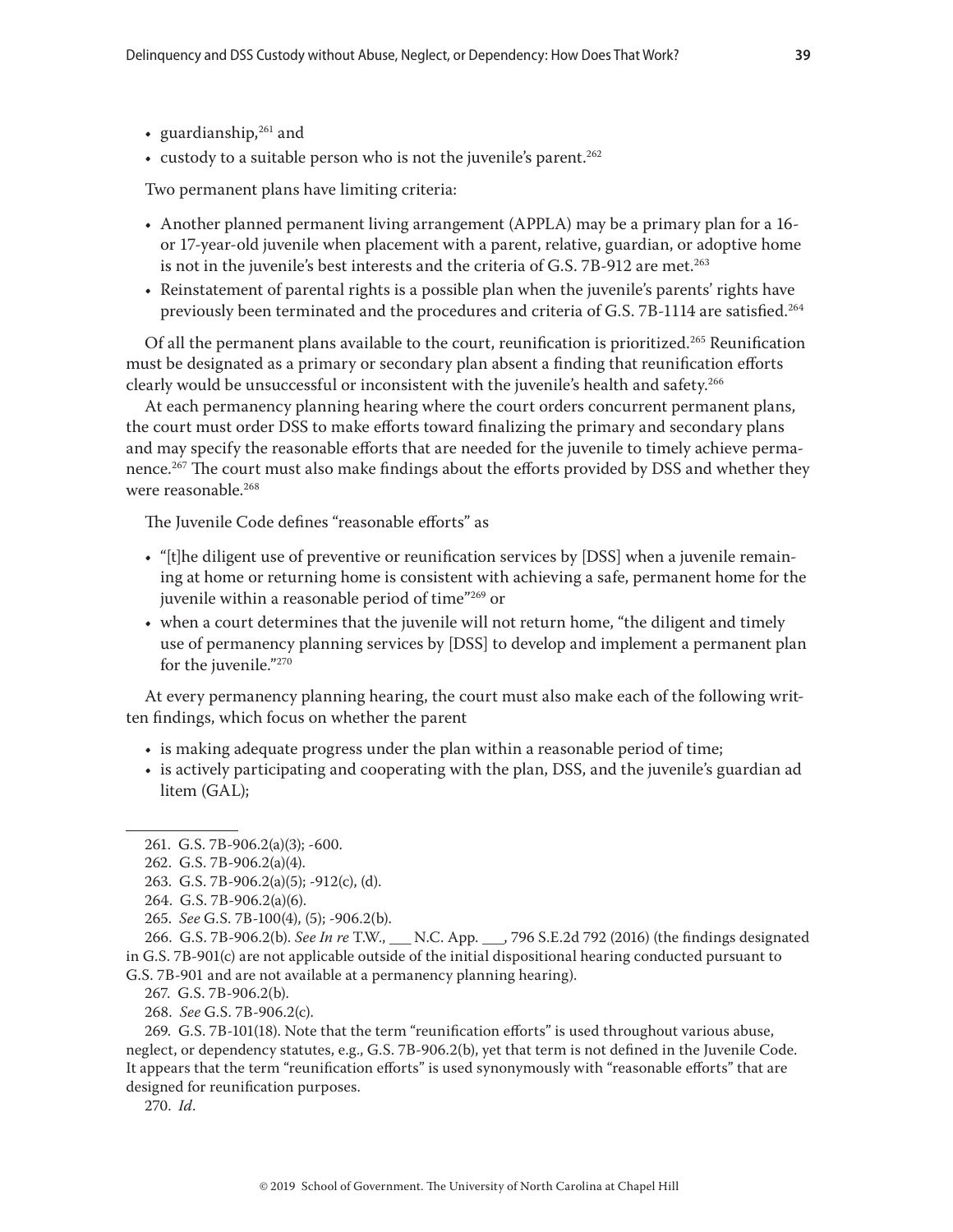- <span id="page-39-0"></span>• remains available to the court, DSS, and the juvenile's GAL; and
- $\bullet$  is acting in a manner that is inconsistent with the juvenile's health or safety.<sup>271</sup>

In a delinquency action, the juvenile is not represented by a GAL but by a juvenile defense attorney. The parent, therefore, will not have any interaction with a GAL. It is unclear whether the court must find that there is no GAL for the juvenile when addressing these mandatory statutory findings.<sup>272</sup> Of note, these required findings focus only on the juvenile's parent, whereas reviews of delinquency dispositions focus on both compliance and progress on the part of the juvenile as well as on any compliance and progress on the part of a parent if the parent was the subject of any portions of the delinquency dispositional order.

#### **The Impact of 906.1 Hearings on Parents' Constitutional Rights**

The delinquency disposition order that placed a juvenile in DSS custody impacted the constitutional rights of the juvenile's parent(s). The review of that placement in accordance with G.S. 7B-906.1 further impacts parental rights. Specifically, 906.1 hearings address the reasonable efforts that must be made by DSS to reunify the juvenile with his or her parents, focusing on issues such as what efforts were made, whether they were reasonable, and if they should cease. Related to the matter of reasonable efforts is the court's determination of the child's concurrent permanent plans, which range from reunification with a parent to the child's adoption. The court must consider whether a termination of parental rights is necessary to achieve the juvenile's primary permanent plan.<sup>273</sup> One question that arises in such cases is whether a permanent plan that deprives a parent of his or her constitutional rights to the care, custody, and control of his or her child because of a delinquency adjudication, which is based on the juvenile's conduct rather than on the parent's conduct, exceeds the scope and purpose of the delinquency statutes.

#### *Reunification Efforts*

Review hearings and permanency planning hearings impact parental rights in considerably different ways. In both types of hearings, the court may make a finding that reunification efforts clearly would be unsuccessful or inconsistent with the juvenile's health or safety.<sup>274</sup> However, if the court makes that finding in a review hearing, it does not have authority to relieve DSS of the duty to make those efforts. The court only has authority to enter an order relieving DSS of its duty to make reasonable efforts to reunify the juvenile with either parent in a permanency planning hearing.275 This difference in the court's authority means that reasonable efforts for reunification must continue during the review hearing stage of the action but may be stopped at permanency planning.

<sup>271.</sup> G.S. 7B-906.2(d).

<sup>272.</sup> *See In re* K.L., \_\_\_ N.C. App. \_\_\_, 802 S.E.2d 588 (2017) (reversing and remanding for additional findings; trial court did not make required findings under G.S. 7B-906.2(d), including findings about mother's cooperation, or lack thereof, with DSS).

<sup>273.</sup> G.S. 7B-906.1(m); *see also id.* §§ 7B-906.1(d)(6), (f).

<sup>274.</sup> G.S. 7B-906.1(d)(3); -906.2(b).

<sup>275.</sup> *In re* T.W., \_\_\_ N.C. App. \_\_\_, \_\_\_, 796 S.E.2d 792, 795 (2016) (stating that "[G.S.] 7B-906.1(d)(3) does not expressly authorize the ceasing of reunification efforts" but triggers the court's duty to start the permanency planning process, which requires a permanency planning hearing where reunification efforts may be ceased).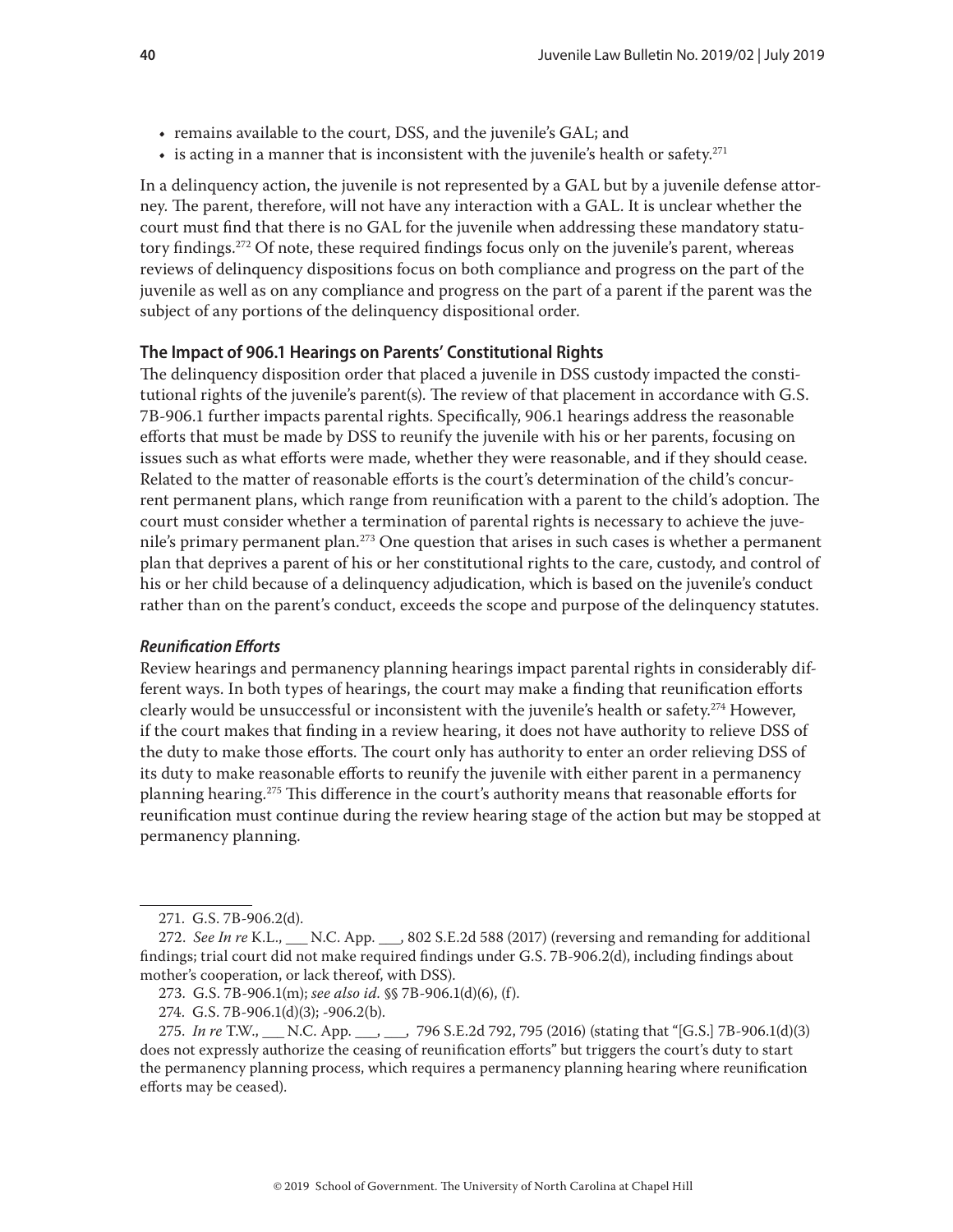#### <span id="page-40-0"></span>*Consideration of the Termination of Parental Rights*

A parent is not only at risk of losing reunification efforts during permanency planning—he or she is also at risk of losing his or her parental rights. G.S. 7B-906.1 requires the court to consider whether a termination of parental rights (TPR) is necessary.<sup>276</sup> If the primary permanent plan is adoption and a TPR is needed to achieve that plan, the DSS director is required to initiate a TPR within sixty days from the entry of the permanency planning order unless the court makes findings as to why that cannot happen and specifies a different time frame.<sup>277</sup> In the event that a TPR is necessary, it is not part of the delinquency action but must be pursued as a separate action.<sup>278</sup>

Of note, G.S. 7B-906.1(f) requires the DSS director to commence a TPR proceeding when a juvenile has been in DSS custody and has been placed outside of his or her home for twelve of the most recent twenty-two months. There is an exception to this mandate if the court finds that (1) the TPR is not in the child's best interests and why, (2) guardianship or custody with a suitable person who is not the juvenile's parent is the permanent plan, or (3) DSS has not provided the juvenile's family with necessary services when reasonable efforts are still required for reunification.<sup>279</sup> Given the objectives of a delinquency disposition, a court at a review or permanency planning hearing could find that a TPR is not in the juvenile's best interests, relieving DSS of the obligation to initiate a TPR when statutory time limits are reached.

The Juvenile Code does not explicitly contemplate the need to terminate a parent's rights as part of a delinquency disposition. The laws of other states do. For example, Maine has a delinquency statute titled "termination of parental rights" that explicitly applies the TPR statutes to the delinquency proceeding. $^{280}$  A TPR appears to be contrary to North Carolina's objectives in a delinquency action, which include "providing appropriate rehabilitative services to juveniles and their families"281 and "[e]mphasiz[ing the] accountability and responsibility of both the parent, guardian, or custodian and the juvenile for the juvenile's conduct."282

#### **Elements Related to the Delinquency 906.1 Order**

The findings and elements of a review versus a permanency planning order differ and are discussed in their respective sections above. However, unlike in the delinquency dispositional statutes, G.S. 7B-906.1 imposes a time limit (in addition to other requirements) for when a 906.1 review or permanency planning order must be entered. The order must be in writing, signed, and entered within thirty days of the completion of the hearing.<sup>283</sup> If the order is not timely entered, the court must schedule a subsequent hearing at the first session of court that hears juvenile matters.284 The purpose of this subsequent hearing is to determine and explain the reasons for the delay and obtain any needed clarification as to the order's contents.<sup>285</sup> Within ten days of that subsequent hearing, the order should be entered.<sup>286</sup>

- 280. ME. REV. STAT. ANN. tit. 15, § 3315-A (applying ME. REV. STAT. ANN. tit. 15, \$\$ 4051-4059).
- 281. G.S. 7B-1500(2)b.

286. *Id*.

<sup>276.</sup> G.S. 7B-906.1(d)(6), (f); *see also id.* § 7B-906.1(e)(3).

<sup>277.</sup> G.S. 7B-906.1(m).

<sup>278.</sup> TPR proceedings are codified at G.S. Chapter 7B, Subchapter I, Article 11.

<sup>279.</sup> G.S. 7B-906.1(f)*.*

<sup>282.</sup> G.S. 7B-2500(2).

<sup>283.</sup> G.S. 7B-906.1(h).

<sup>284.</sup> *Id*.

<sup>285.</sup> *Id.*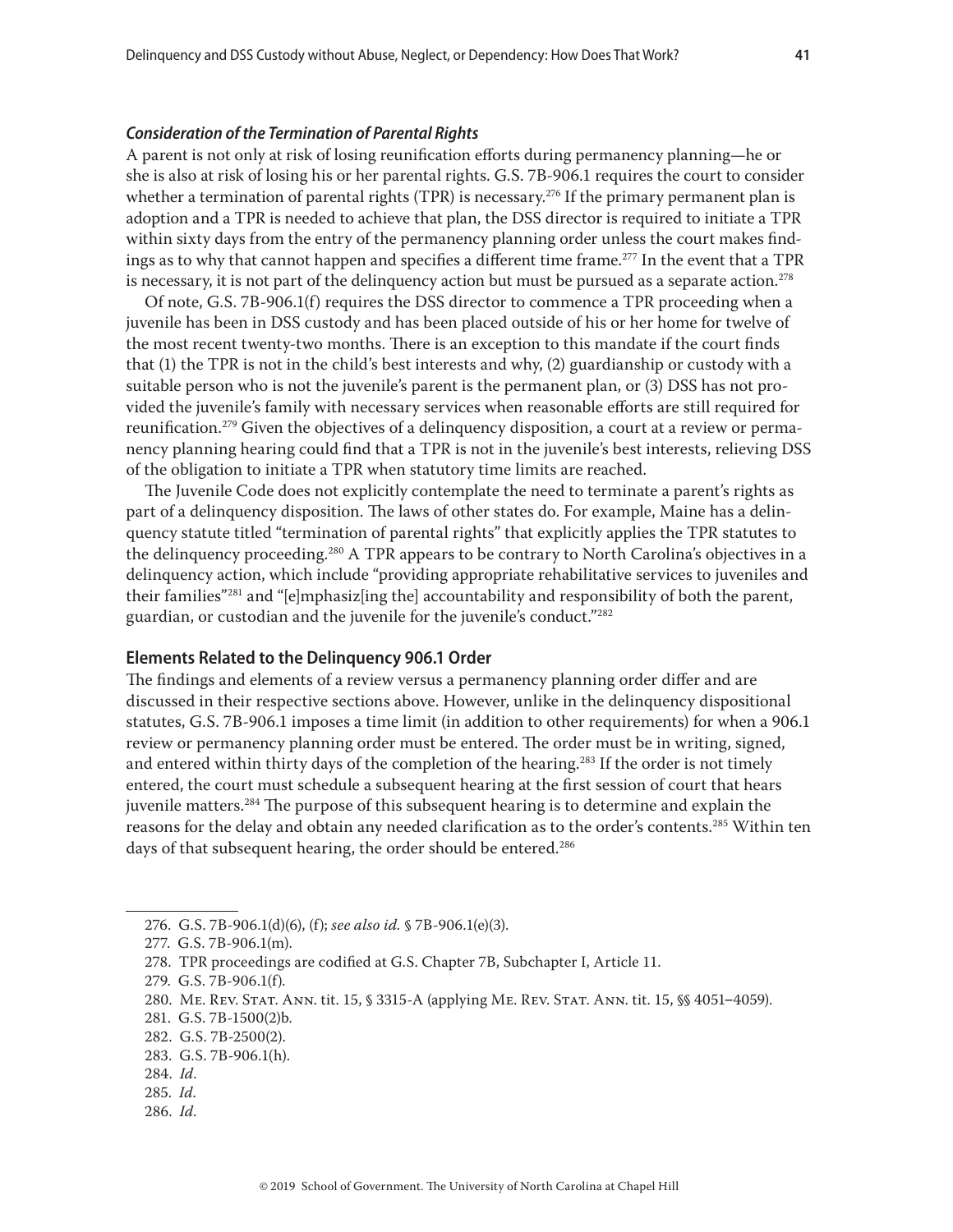#### <span id="page-41-0"></span>*Can Delinquency 906.1 Orders Be Appealed?*

The Juvenile Code limits which orders may be appealed and who may appeal those orders.287 Although the order results from a 906.1 hearing, it is entered in a delinquency action and, as such, may be appealed under the statute governing orders entered in a delinquency proceeding.<sup>288</sup> Only *final* orders are appealable in delinquency proceedings.<sup>289</sup> "Final" in this context includes (1) any order finding an absence of jurisdiction, (2) any order which in effect determines the action and prevents a judgment from which an appeal could be taken, (3) an order of disposition, and (4) an order modifying custodial rights.<sup>290</sup> Any modification of the delinquency disposition entered as part of the 906.1 hearing would constitute an order of disposition and, therefore, could be appealed.

# **How and When Delinquency Dispositional Orders Placing Juveniles in DSS Custody Terminate**

While some dispositional alternatives in delinquency matters are bound by statutory time limits, there is no express time limit on dispositions that place juveniles into DSS custody. The juvenile remains in DSS custody through the delinquency dispositional order until the court (1) modifies the disposition such that the juvenile is not in DSS custody, (2) enters an order terminating jurisdiction, or (3) loses jurisdiction once the juvenile reaches the age limit for delinquency jurisdiction.

#### *Impact of Termination of Probation on DSS Custody Disposition*

In some cases, a juvenile may be placed in DSS custody and simultaneously placed on probation. An initial period of probation may last for only 12 months; it may then be extended for an additional 12 months at a time.<sup>291</sup> There is no similar time requirement for DSS custody dispositions. Thus, if a juvenile's disposition orders both DSS custody and probation, the probation term will have a specific end date, while the DSS custody placement will likely not.

Confusion may occur when a juvenile's probation terminates but the dispositional order also includes placement in the custody of DSS. Because these are two separate terms of the disposition that are subject to different time periods, a termination of probation does not automatically terminate the DSS custody order. The termination of probation also does not automatically terminate the court's jurisdiction in the delinquency matter. This means that the dispositional order placing the juvenile in DSS custody continues, even after probation ends, until and unless (1) the court modifies the disposition to remove the juvenile from DSS custody, (2) the court enters an order terminating its jurisdiction in the delinquency action, or (3) the juvenile ages out of juvenile court jurisdiction.

Figures 2a and 2b illustrate how a disposition that includes a term of probation and placement in DSS custody can conclude.

<sup>287.</sup> For delinquency matters, see G.S. 7B-2602 (orders); -2603 (transfer order); -2604 (proper parties); for abuse, neglect, or dependency matters, see G.S. 7B-1001 (orders); -1002 (proper parties).

<sup>288.</sup> G.S. 7B-2602. Note that the right to appeal in G.S. 7B-1001 applies only to "a juvenile matter under this Subchapter," which is Subchapter I, applicable in abuse, neglect, or dependency actions. Delinquency actions are governed by Subchapter II.

<sup>289.</sup> G.S. 7B-2602.

<sup>290.</sup> *Id*.

<sup>291.</sup> G.S. 7B-2510(c).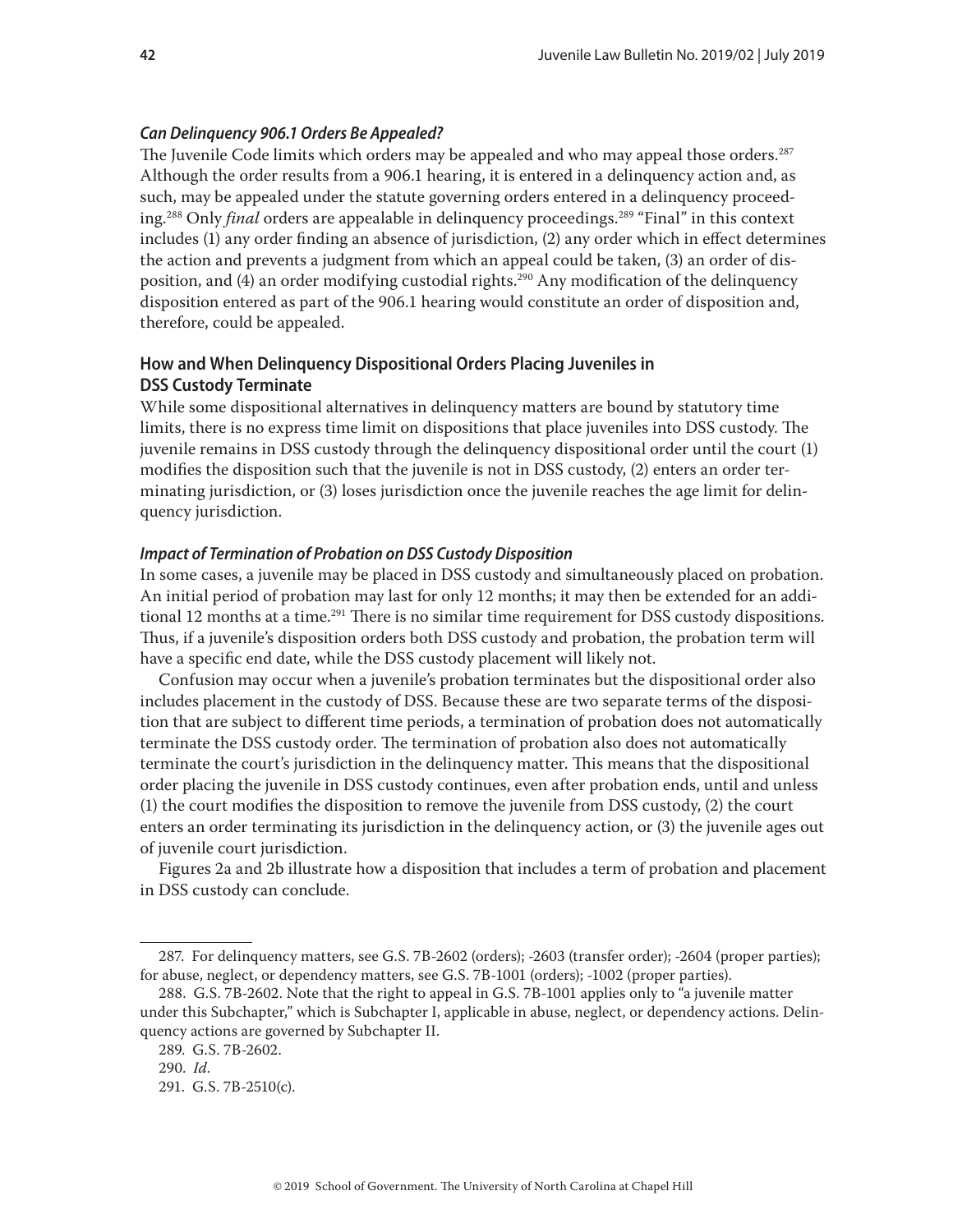#### **Figure 2a. Robby**

On his 15th birthday, Robby was placed on probation and ordered into DSS custody. He received an original term of probation for 12 months. His probation was extended for a second 12-month term. At the end of that second term, the court terminated probation pursuant to G.S. 7B-2511 but did not address DSS custody or the termination of juvenile court jurisdiction. As a result, Robby's placement in DSS custody continued and the court retained jurisdiction over the case until Robby turned 18. The automatic termination of juvenile jurisdiction with Robby's 18th birthday ended both the dispositional order into DSS custody and the entire delinquency matter.

|     | Juvenile Court Jurisdiction |                            |                                              |                                              |
|-----|-----------------------------|----------------------------|----------------------------------------------|----------------------------------------------|
|     | <b>DSS Custody</b>          |                            |                                              |                                              |
|     | <b>Initial Probation</b>    | <b>Probation Extension</b> |                                              |                                              |
|     |                             |                            |                                              |                                              |
| Age | 15                          | 16                         | 17 Probation<br>terminated by<br>court order | 18 Age limit<br>for juvenile<br>jurisdiction |

#### **Figure 2b. Melissa**

Melissa, who is the same age as Robby, received the same disposition as Robby. She was placed on an initial 12-month term of probation and ordered into DSS custody. Like Robby, Melissa's probation was extended for one additional 12-month term. Melissa returned to court at the end of the second term of probation. The court terminated her probation and also entered an order terminating juvenile court jurisdiction in the case. The dispositional order placing Melissa into DSS custody also ended with the termination of jurisdiction in the case. Melissa therefore completed her probation and her time in DSS custody as a result of the delinquency matter at the same time. The court had the option of retaining jurisdiction but modifying the dispositional order to not only terminate probation but also to modify the custody order portion of the order and remove Melissa from DSS custody. For example, the court could have shifted custody of Melissa to a relative instead of DSS. In that circumstance, probation and DSS custody would have ended at the same time, while the court retained jurisdiction in the delinquency case until her 18th birthday.

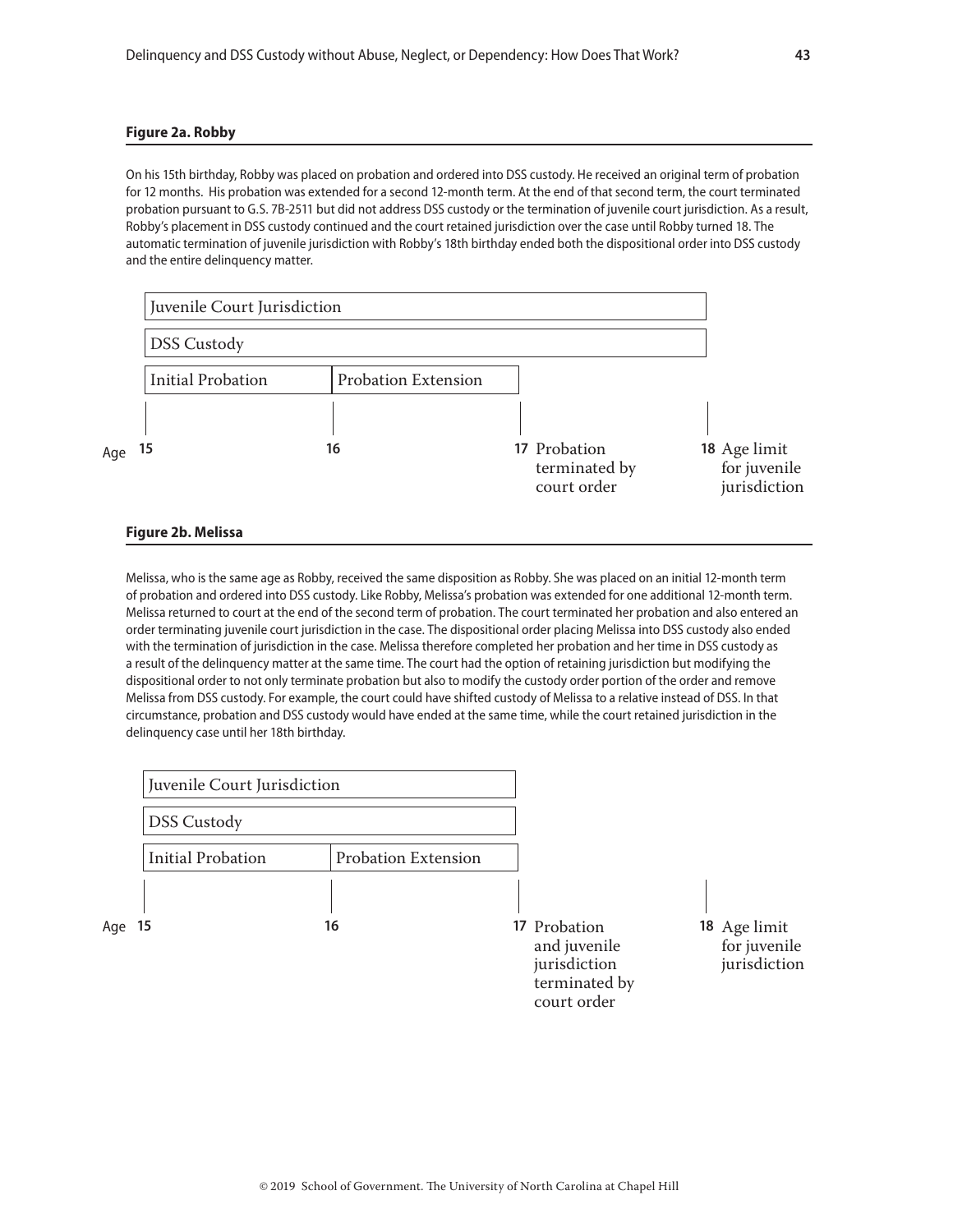#### *Foster Care at Age 18 and Older*

When the Juvenile Justice Reinvestment Act (JJRA) becomes effective on December 1, 2019, the jurisdictional age limits for juveniles who commit an offense prior to age 16 will remain the same (age 18) as they are now. However, for juveniles who commit an offense at age 16, under the JJRA, jurisdiction will last until terminated by order of the court or until the juvenile turns 19.292 Juvenile court jurisdiction for juveniles who commit an offense at age 17 will last until terminated by court order or until the juvenile turns  $20.^{293}$  The JJRA's extended delinquency jurisdiction for older adolescents raises a new question. Can a person who was ordered into DSS custody before turning 18 remain in DSS custody for the duration of juvenile court jurisdiction?

Currently, children must be under the age of 18 to fall within the jurisdiction of the abuse, neglect, or dependency statutes.<sup>294</sup> If a juvenile who is placed in foster care, including through a delinquency disposition,<sup>295</sup> remains in care when he or she turns 18, the juvenile, now a young adult, can continue to receive foster care services until age 21 by *voluntarily* participating in North Carolina's Foster Care 18-21 program.<sup>296</sup> This extended foster care benefit is available for those juveniles who (1) have been adjudicated delinquent, (2) were placed in foster care as a delinquency disposition, (3) age out of foster care upon turning 18, and (4) meet statutory eligibility criteria.<sup>297</sup> That young adult's participation in North Carolina's extended foster care program requires the execution of a voluntary placement agreement (VPA) between the eligible young adult and a county DSS and at least one judicial review of that VPA.<sup>298</sup> That judicial review is not part of the delinquency proceeding but instead involves a new case file and new juvenile file number.<sup>299</sup>

The new jurisdictional framework for any youth who is responsible for an act of delinquency at age 16 or 17 (under the JJRA) could result in the court ordering DSS custody as a disposition.

293. *Id.*

294. G.S. 7B-201(a). *See id.* §§ 7B-101(1) (defining "abused juvenile[]" as a juvenile less than 18 years old), -101(14) (defining "juvenile" as a person who has not reached his or her 18th birthday and is not married, emancipated, or a member of the Armed Forces).

295. G.S. 131D-10.2(9) (definition of "foster care" includes delinquent children who receive "the continuing provision of the essentials of daily living on a 24-hour basis" and "who, due to similar problems of behavior or family conditions, are living apart from their parents, relatives, or guardians in a family foster home or residential child-care facility"). *See also id.* §§ 131D-10.2(8) (definition of "family foster home"), (13) (definition of "residential child-care facility").

296. G.S. 131D-10.2B (provides the statutory basis for foster care until age 21). *See also* N.C. Dep't of Health & Human Servs., Div. of Soc. Services, Child Welfare Services Manual (hereinafter Child Welfare Services Manual) 1201—Child Placement Services, § XII (Dec. 2016) (includes more detailed information on extended foster care), [https://www2.ncdhhs.gov/info/olm/manuals/dss/](https://www2.ncdhhs.gov/info/olm/manuals/dss/csm-10/man/) [csm-10/man/;](https://www2.ncdhhs.gov/info/olm/manuals/dss/csm-10/man/) Sara DePasquale, *[Foster Care Extended to Age 21](https://civil.sog.unc.edu/foster-care-extended-to-age-21/)*, On THE CIVIL SIDE: A UNC SCH. OF Gov't Blog (Jan. 11, 2017); Sara DePasquale & Jan Simmons, Abuse, Neglect, Dependency, and Termination of Parental Rights Proceedings in North Carolina ch. 8, § 8.3 (UNC School of Government, 2017 ed.), available free of charge at [https://www.sog.unc.edu/resources/microsites/](https://www.sog.unc.edu/resources/microsites/abuse-neglect-dependency-and-termination-parental-rights) [abuse-neglect-dependency-and-termination-parental-rights](https://www.sog.unc.edu/resources/microsites/abuse-neglect-dependency-and-termination-parental-rights).

297. *See* G.S. 108A-48(c) (listing the eligibility criteria related to participation in educational or vocational programs, employment, and existing medical condition or disability).

298. G.S. 7B-910.1; Child Welfare Services Manual, 1201—Child Placement Services § XII.C.; *see also* G.S. 7B-401.1(i) (designating parties to the judicial review).

299. N.C. Admin. Office of the Courts, Records of the Clerk of Superior Court, Rules of Recordkeeping Ch. XII, Rules 12.1.2, 12.3 (Oct. 6, 2017); *see* G.S. 7B-200(5a) (district court jurisdiction).

<sup>292.</sup> S.L. 2017-57, § 16D.4.(b).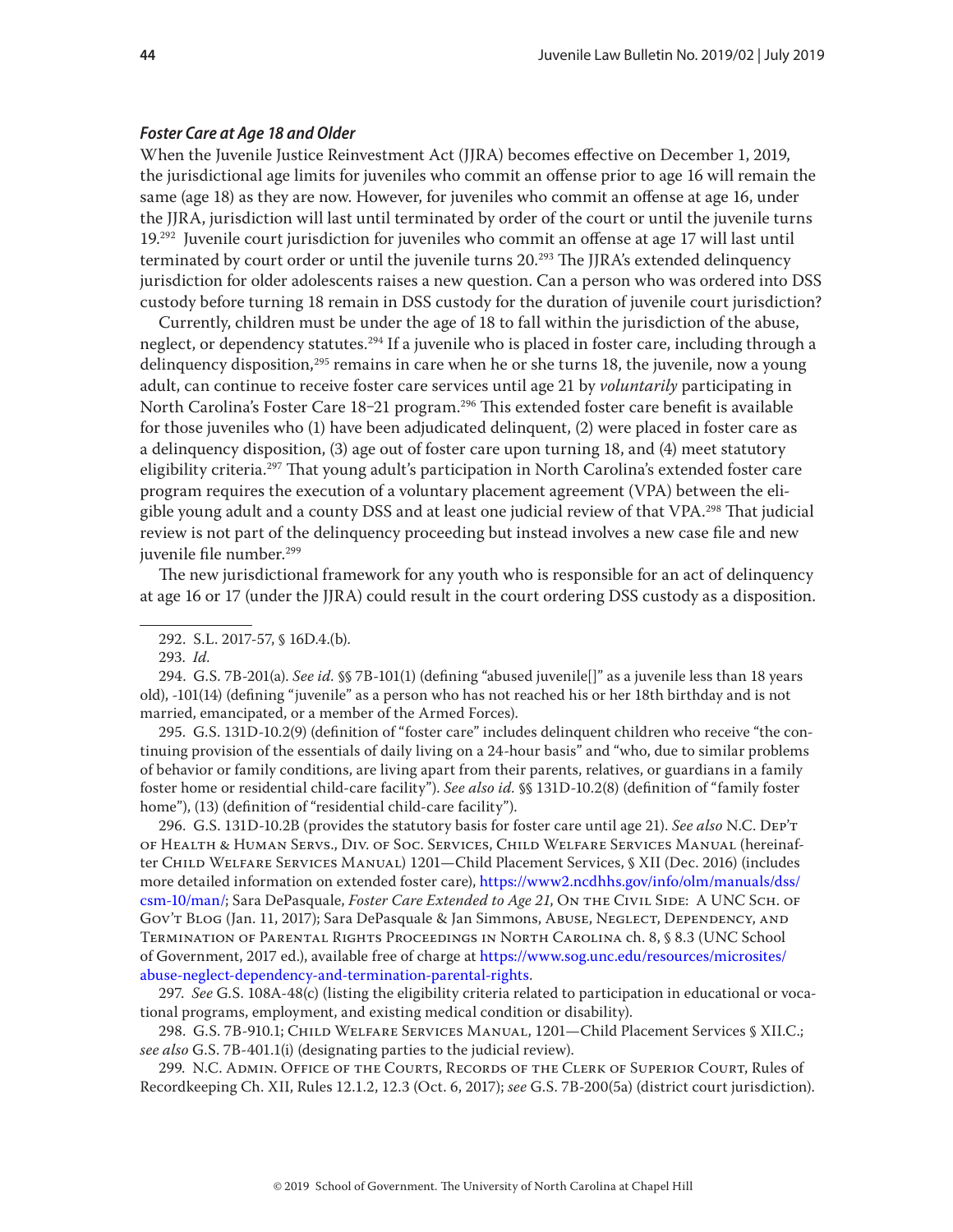The dispositional order continues for the duration of the court's jurisdiction, which is until the juvenile's 19th (delinquent act at age 16) or 20th (delinquent act at 17) birthday, unless otherwise modified or terminated by court order. The JJRA modified the delinquency dispositional statute, limiting the capacity of the court to order DSS custody as a term of a disposition to juveniles under the age of  $18^{,300}$  However, it is not clear how this amendment applies to youth who were ordered into DSS custody prior to turning 18 and who remain under the jurisdiction of the court past age 18 in the delinquency proceeding.

The age limit on the dispositional option of DSS custody contained in the JJRA applies to two other dispositional options as well. It includes placing the juvenile in the custody of a parent, guardian, custodian, relative, private agency offering placement services, or some other suitable person and ordering supervision of the juvenile in his or her own home by DSS, a juvenile court counselor, or other personnel as may be available to the court.<sup>301</sup> The intent of the new age limit is unclear because not all of these dispositional options involve a change in custody. If the action of being placed in the custody of another was intended to last only until age 18 under this amendment, then inclusion of court-ordered in-home supervision by an outside entity would seem to be misplaced. Absent clear statutory intent, the question remains as to whether a juvenile who is placed in DSS custody prior to age 18 and who remains under juvenile jurisdiction at age 18 and/or 19 can continue in DSS custody.

It is unclear whether the court can order a juvenile into DSS custody past his or her 18th birthday and up to age 19 and 20. The definition of "foster care" expressly allows for "the continuing provision of the essentials of daily living on a 24-hour basis for . . . delinquent *children* (emphasis added) . . ."<sup>302</sup> "Child" in the context of the law governing the provision of foster care is defined as any *unemancipated* individual under the age of 21.<sup>303</sup> However, the North Carolina Supreme Court has held that "[t]he age of emancipation is precisely fixed  $-$  eighteen."<sup>304</sup> It is therefore unclear how a juvenile between the ages of 18 and 20 could ever be unemancipated, triggering eligibility under the definition of child for foster care purposes.

If an 18- or 19-year-old can continue in foster care, it will create a new population of young adults in foster care who are separate and distinct from those young adults who enter into a VPA with a county DSS for participation in the Foster  $18-21$  program.<sup>305</sup> This may require DSS to develop additional—and new—capacity to care for 18- and 19-year-olds who are courtordered into foster care as a result of an adjudication of delinquency. If it is problematic at the local level for DSS to place a "juvenile" over 18 who is ordered in its custody, (1) the court could place a time limit on the portion of the disposition placing the juvenile in DSS custody so that custody will terminate at age 18 or (2) DSS could file a motion to modify the delinquency disposition prior to the juvenile's 18th birthday to seek a disposition stating that DSS will no longer have custody of the juvenile after the juvenile reaches the age of majority. However, the juvenile

304. *Shoaf v. Shoaf*, 282 N.C. 287, 291 (1972). *See* G.S. 48A-2 ("Age of minors"); 7B-3400 ("Juvenile under 18 subject to parents' control"). *See also id.* §§ 7B-3505 (allowing emancipation at age 16 via a court-ordered decree), -3509 (providing for emancipation of a juvenile through marriage). *See generally*  G.S. Chapter 7B, Article 35.

305. *See* G.S. 131D-10.2B; 108A-48(c), (d); Child Welfare Services Manual, 1201—Child Placement Services, § XII.

<sup>300.</sup> G.S. 7B-2506(1).

<sup>301.</sup> *Id*.

<sup>302.</sup> G.S. 131D-10.2(9).

<sup>303.</sup> G.S. 131D-10.2(3).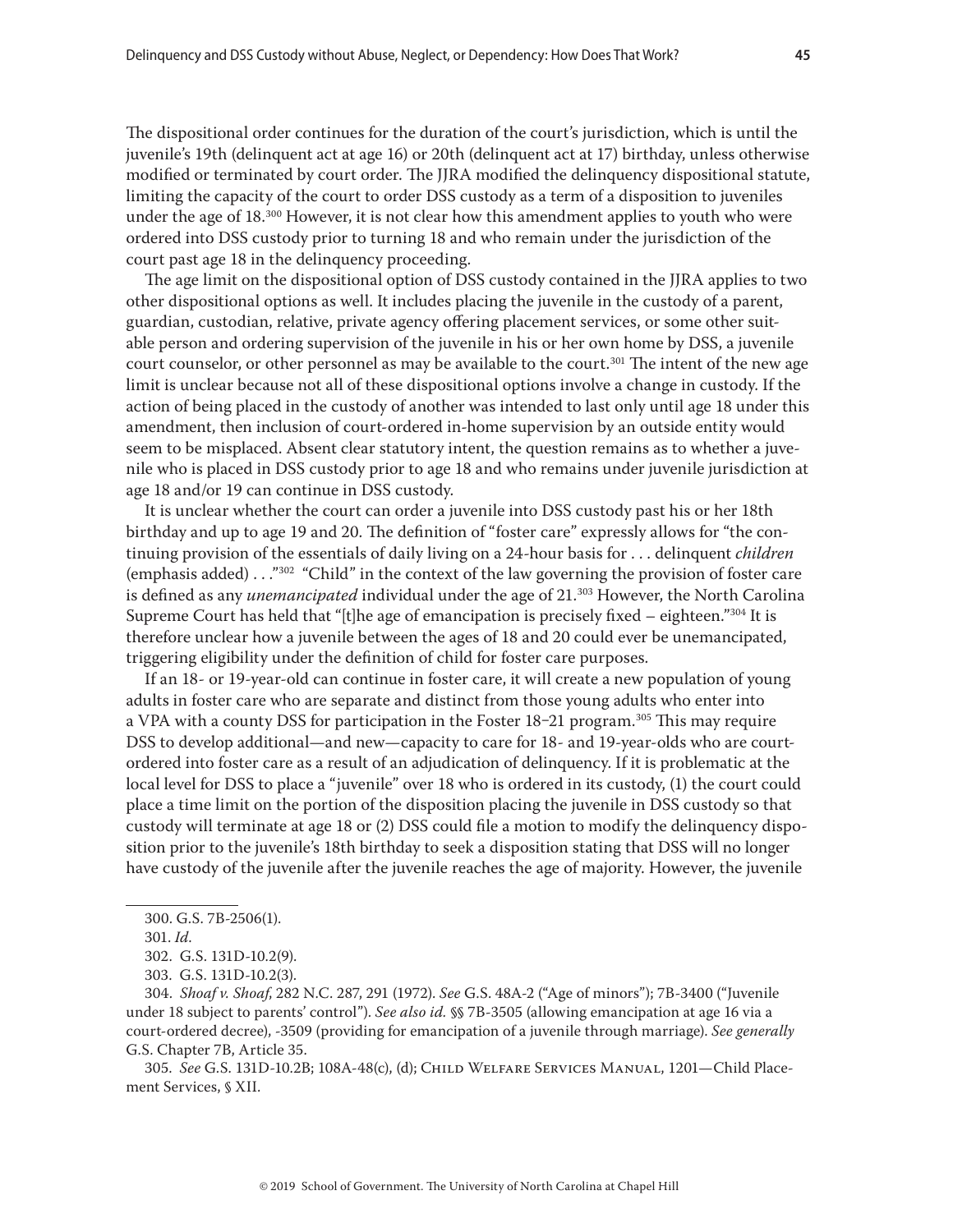<span id="page-45-0"></span>may still voluntarily choose to participate in the Foster Care 18–21 program if the DSS custody order terminates upon the juvenile's 18th birthday (and not before). It is critical that any court order placing the juvenile into DSS custody remain in effect on the juvenile's 18th birthday in order for the juvenile to be eligible to opt into the Foster Care 18-21 program.

It is also possible that a juvenile who is approaching his or her 18th birthday and automatic emancipation will seek a modification of a dispositional order that places him or her in DSS custody to state that DSS custody will end upon his or her turning 18. While the issue of the court's authority to order an adult to remain in DSS custody is unresolved, it seems likely that, at a minimum, the court would need to address decision-making authority for certain services if DSS custody continues for a young adult in this situation, as certain rights automatically transfer to the juvenile upon turning 18.306

If there are concerns about how long a juvenile will remain in foster care and under what conditions, those issues should be raised at the 906.1 review hearing. Any order that modifies the disposition should be conducted pursuant to G.S. 7B-2600.

# **Part Five: DSS Guardianship**

In a delinquency action, the court may appoint a guardian of the person (guardian) for the juvenile pursuant to G.S. 7B-2001. In practice, some juvenile courts have appointed DSS as that guardian.307 A delinquency order appointing DSS as a juvenile's guardian differs in both character and procedure from a delinquency nonsecure custody and a dispositional order that places the juvenile in DSS custody. However, these three different types of delinquency orders share one common characteristic—custody of the juvenile is awarded to DSS in the delinquency action and not in a separate and simultaneous abuse, neglect, or dependency action.

#### **The Nature of the Delinquency Guardianship Order**

The Juvenile Code does not define "guardian of the person," but the North Carolina Supreme Court has concluded that the plain and unambiguous meaning of the term requires a relationship that is established by a legal process that gives the guardian the legal authority and duty to care for another's person.<sup>308</sup> The delinquency statute authorizing the appointment of a guardian for a juvenile, G.S. 7B-2001, specifies the guardian's rights and responsibilities. This law provides

307. *See, e.g.*, State v. Benitez, \_\_\_ N.C. App. \_\_\_, 813 S.E.2d 268 (2018) (DSS was appointed as juvenile's guardian pursuant to G.S. 7B-2001 after court found that no parent, guardian, or custodian had appeared with the juvenile, who lived with an uncle who did not have legal custody of him and whose mother and father were believed to be in El Salvador).

308. State v. Oglesby, 361 N.C. 550 (2007) (interpreting the term "guardian" as it is used in the context of a custodial interrogation of a juvenile under G.S. 7B-2101). *See Benitez*, \_\_\_ N.C. App. \_\_\_, 813 S.E.2d

<sup>306.</sup> *See, e.g*., G.S. 115C-109.2(a)(2) (when a child with a disability turns 18, the "rights accorded to parents under this Article and IDEA [Individuals with Disabilities Education Act] transfer to the child"). *See also* G.S. Chapter 90, Article 1A ("Treatment of Minors" places limits on when a minor may consent to medical care; no such limitation applies to adults). The JJRA did not contain any age restriction on the age at which a juvenile in a delinquency matter can be ordered into DSS custody pursuant to a nonsecure custody order. The issue of decision-making authority for juveniles in DSS custody at age 18 or older will also arise if the court orders a juvenile age 18 or older into nonsecure DSS custody in a delinquency proceeding. Therefore, should an order for nonsecure custody to DSS be issued for a juvenile who is over age 18, that order should include only physical custody.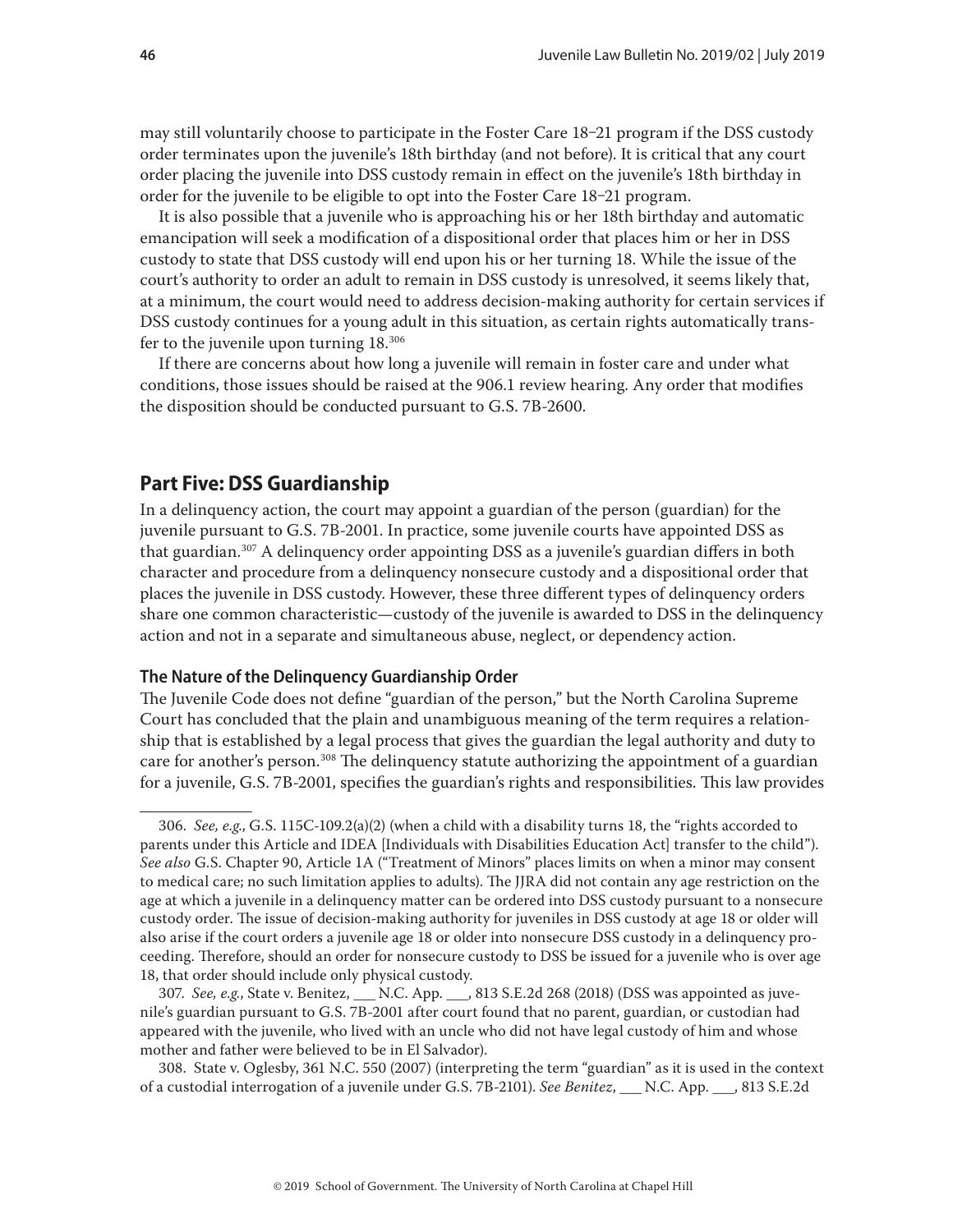<span id="page-46-0"></span>that the guardian operates under the court's supervision and, unless the court orders otherwise, has the care, custody, and control of the juvenile. Specific authority provided to the guardian (absent a court order stating otherwise) includes arranging for a suitable placement for the juvenile; representing the juvenile in legal actions before a court; and consenting to the juvenile's (1) remedial, psychological, medical, or surgical treatment; (2) school enrollment; (3) military enlistment; and/or  $(4)$  marriage.<sup>309</sup>

The rights of a guardian specified in G.S. 7B-2001 are consequential. For example, if the juvenile marries after obtaining consent from the guardian, the juvenile is emancipated under North Carolina common law.310 The phrase "care, custody, and control of the juvenile" applies to parents' paramount constitutional rights to raise their children,<sup>311</sup> and it also applies to the authority and responsibilities of the court-appointed guardian.

#### **Delinquency Guardianship Process and Issues That Arise from That Process**

In a delinquency action, the juvenile court may appoint a guardian for a juvenile "[i]n any case when no parent, guardian, or custodian appears in a hearing with the juvenile or when the court finds it would be in the best interests of the juvenile."312 The applicable delinquency statute does not address the purpose of the guardianship, persons the court should consider when naming a guardian, specific factors for the court to consider in making the guardianship decision, or what processes the court should use in entering and terminating a guardianship order. Apart from the requirements that (1) a guardianship be in the juvenile's best interests or (2) no parent, guardian, or custodian appeared in a delinquency hearing with the juvenile, there do not appear to be any other required statutory findings of fact or conclusions of law that must be made by the court before it can enter an order appointing a guardian for the juvenile.

Once a guardian is appointed in the delinquency action, there is no statutory requirement for ongoing reviews of the guardianship order. This differs from the procedures requiring (1) hearings on the need for continued nonsecure custody and (2) ongoing reviews under G.S. 7B-906.1 when a dispositional order places a juvenile in DSS custody. Instead, depending on when in the delinquency action the guardian is appointed, the court would simply schedule and hold hearings as required, such as continued nonsecure custody, adjudication, disposition, or postdispositional hearings. There is no requirement that in those hearings the court must review the guardianship appointment and consider whether it should continue and/or be modified in any way. Without review hearings pursuant to G.S. 7B-906.1, any foster care placement resulting from the appointment of DSS as the guardian of a juvenile in a delinquency proceeding will not be eligible for federal funding to support the foster care placement, as discussed in Part Six.

312. G.S. 7B-2001.

<sup>268 (</sup>concluding that the legal process referred to by the state supreme court in *Oglesby* means a court proceeding).

<sup>309.</sup> G.S. 7B-2001(1)‒(4).

<sup>310.</sup> *See* G.S. 51-2(a1) (an unemancipated 16- or 17-year-old may marry with the written consent of his or her guardian); 7B-3509 (a minor is emancipated upon marriage).

<sup>311.</sup> See, e.g., the U.S. Supreme Court's decision in *Troxel v. Granville*, 530 U.S. 57, 65 (2000), and the discussion in Part Two of this bulletin.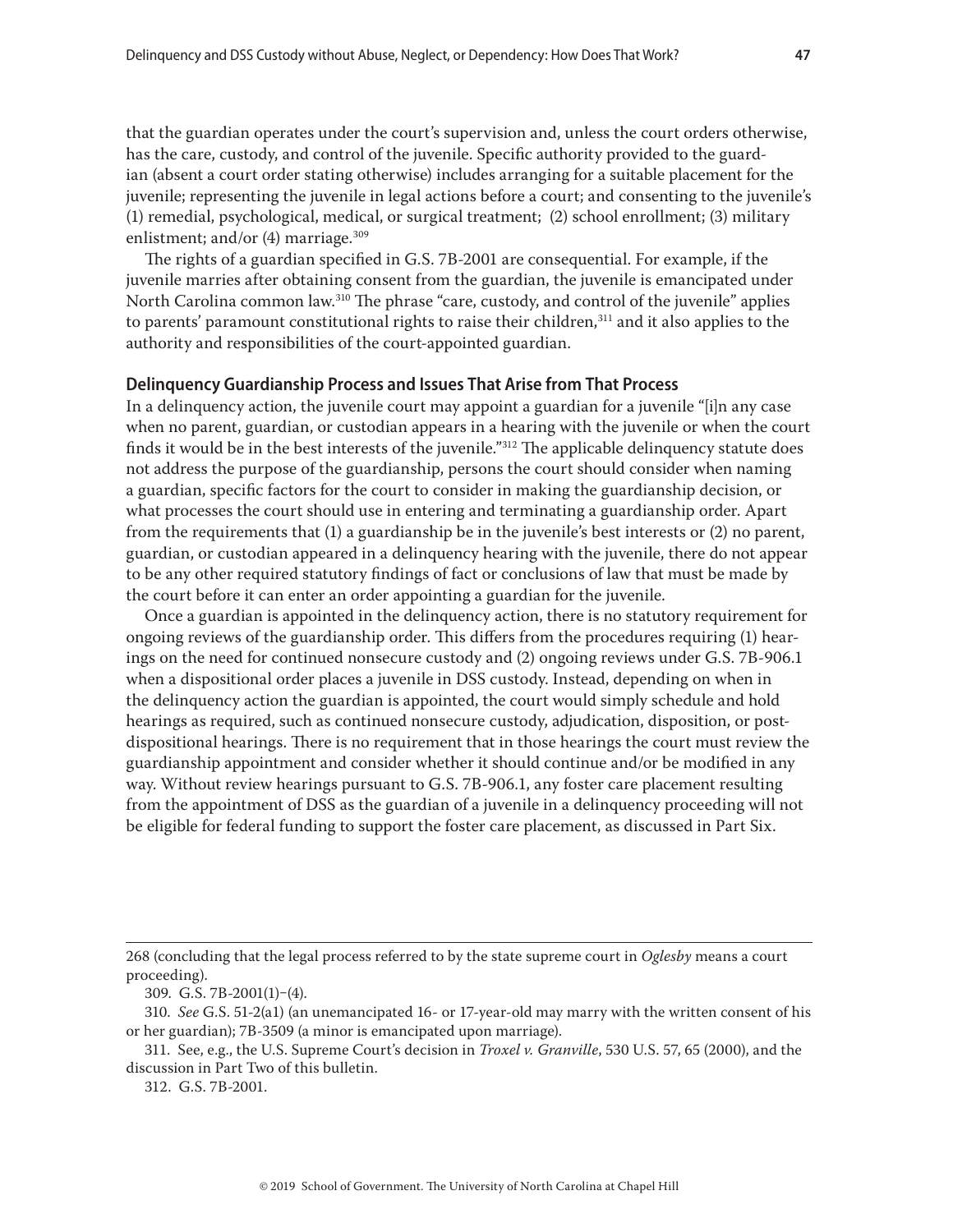#### <span id="page-47-0"></span>*Role of DSS in Delinquency Guardianship Proceedings*

There is no statutory requirement that DSS must receive notice or have the opportunity to be heard before the court appoints it as the juvenile's guardian. The fact that DSS has no involvement prior to and at the hearing in which the court is considering appointing DSS as the juvenile's guardian can create several important gaps.

In naming DSS guardian of a juvenile, the court is awarding guardianship to an agency over which it has no personal jurisdiction. The court does not have the opportunity to hear the DSS perspective regarding placement or service availability, either through DSS or via other options of which DSS may be aware. DSS may seek a limited role as the juvenile's guardian; propose an alternative type of order that is available to the court at the given stage of the delinquency proceeding (e.g., nonsecure custody or a disposition placing the juvenile in DSS custody); or suggest a different option for who should serve as the guardian. If the court decides to order guardianship to DSS, DSS may request that the appointment order include language necessary for the placement to be eligible for Title IV-E funding (discussed in more detail in Part Six). Without any notice prior to the entry of an order naming it as a juvenile's guardian, DSS may have no familiarity with the juvenile and/or family. This lack of familiarity may make immediate arrangements for placement and/or services difficult.

Once DSS is appointed guardian, it becomes a party and will be entitled to notice of all scheduled hearings in the delinquency proceeding.<sup>313</sup>

#### **Elements of the Delinquency Guardianship Order**

North Carolina law is silent about what must be included in a guardianship order entered pursuant to G.S. 7B-2001. There are no required findings that must be included by the court in the guardianship order. Presumably, the findings supporting the basis for the appointment—no parent, guardian, or custodian appeared at the hearing or it is in the juvenile's best interests should be included. Additionally, if DSS is appointed as guardian and intends to place the juvenile in foster care, the order should include the findings that are necessary to obtain federal IV-E funding (discussed in more detail in Part Six) to financially support the foster care placement.

Regarding the decretal portion of the order, the statute authorizes the court to determine what rights the guardian has, whether the appointment will be with or without bond, and whether reports from the guardian must be filed with the court.<sup>314</sup>

#### *Can the Delinquency Guardianship Order Be Appealed?*

The Juvenile Code specifies what types of final orders are subject to appeal in delinquency actions.<sup>315</sup> Related to guardianship, "a final order shall include  $\dots$  any order modifying custodial rights."316 A guardianship order modifies custodial rights and, therefore, may be appealed. However, the appeal may only be brought by the juvenile, his or her parent, a guardian, or a custodian.317 If DSS is appointed as guardian, it, along with the juvenile, his or her parent, or a custodian, would have standing to appeal the order making that appointment.

- 314. G.S. 7B-2001.
- 315. *See* G.S. 7B-2602.
- 316. G.S. 7B-2602(4).
- 317. G.S. 7B-2604.

<sup>313.</sup> G.S. 7B-1807.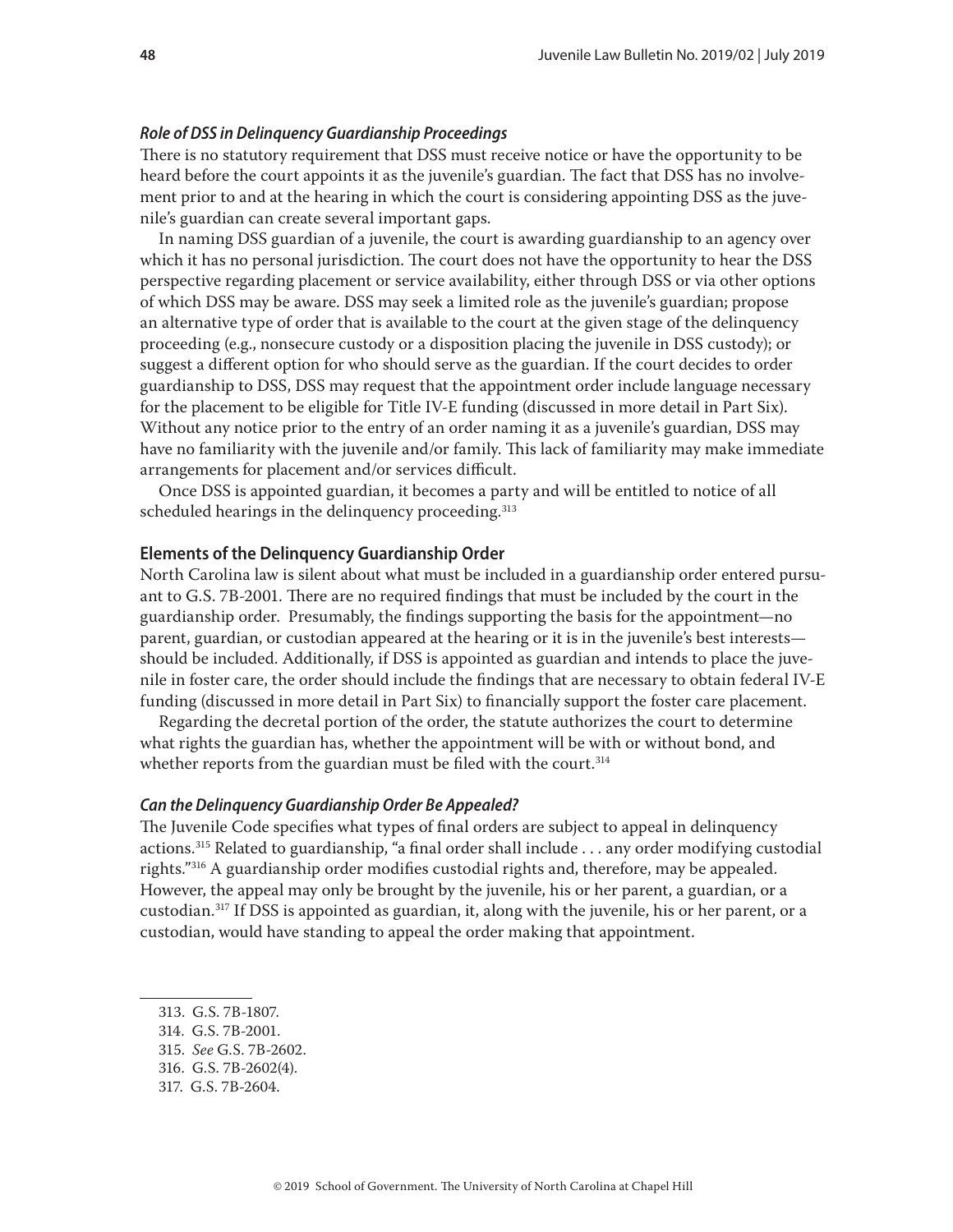#### <span id="page-48-0"></span>**Impact on Parents' Constitutional Rights**

A guardianship order granting the guardian the care, custody, and control of the child removes those rights from the parent.<sup>318</sup> The parent no longer retains his or her constitutional rights to make decisions that have both short- and long-term impacts on his or her child. These decisions include issues related to the child's living arrangements, people with whom the child associates, the child's educational and medical needs, religion, and more. The appointment of a guardian has an extreme impact on parents' rights.

The award of guardianship to a non-parent based on the statutory factors of the child's best interests or a parent's failure to appear in a delinquency hearing conflicts with federal and state case law establishing a parent's paramount constitutional right to care, custody, and control of his or her child.319 Appointing DSS as guardian of a juvenile pursuant to G.S. 7B-2001 may violate a parent's constitutional due process rights absent a finding by clear and convincing evidence that the parent is unfit or has acted inconsistently with his or her parental rights.

Parents are entitled to notice of any scheduled hearings in delinquency proceedings and, therefore, should be provided with notice prior to the court's appointment of a guardian for the juvenile.320 However, the Juvenile Code does not require that the notice sent to parents (1) specifically inform them that the appointment of a guardian is the subject of the upcoming hearing or (2) set out the basis of the appointment. Without sufficient notice of what is at issue, a parent will not have the opportunity to prepare a defense. Additionally, parents do not have a right to court-appointed counsel in the delinquency proceeding.321

Given the issues raised here, a court may want to prioritize the placement of a juvenile in DSS custody through a nonsecure custody order or dispositional alternative if the appropriate criteria are met over the appointment of DSS as the juvenile's guardian pursuant to G.S. 7B-2001. If, however, the court determines that DSS should be appointed guardian of the juvenile, it may limit DSS's authority as guardian by specifying what DSS may and may not do. For example, the court may appoint a limited guardianship authorizing DSS to appear with the juvenile at hearings and to ensure that the juvenile has transportation to those hearings. A limited order like this would not impact parents' constitutional rights. Without such limitations, DSS would have the full range of authority listed in G.S. 7B-2001.

#### **How and When the Delinquency Guardianship Order Terminates**

A guardianship order entered in a delinquency action remains in effect until (1) terminated by court order, (2) the juvenile is emancipated, or (3) the juvenile reaches the age of majority.<sup>322</sup> The Supreme Court of North Carolina has ruled that 18 is the age of majority.<sup>323</sup>

Depending upon when a guardianship is ordered, it may remain in place for a long period of time. For example, if guardianship is ordered for a 14-year-old and the court retains jurisdiction over the matter, without an order terminating the guardianship, the guardianship remains in place until the juvenile turns 18. This is when the juvenile reaches the age of majority and when

<sup>318.</sup> For a discussion of parents' constitutional rights, see Part Two of this bulletin.

<sup>319.</sup> *See, e.g.,* Troxel v. Granville, 530 U.S. 57 (2000); Owenby v. Young, 357 N.C. 142 (2003); see also the discussion of parents' constitutional rights in Part Two of this bulletin.

<sup>320.</sup> G.S. 7B-1807.

<sup>321.</sup> See text at note 36, *supra*, discussing proposed House Bill 301.

<sup>322.</sup> G.S. 7B-2001.

<sup>323.</sup> Shoaf v. Shoaf, 282 N.C. 287, 291 (1972); see text in note 304, *supra*.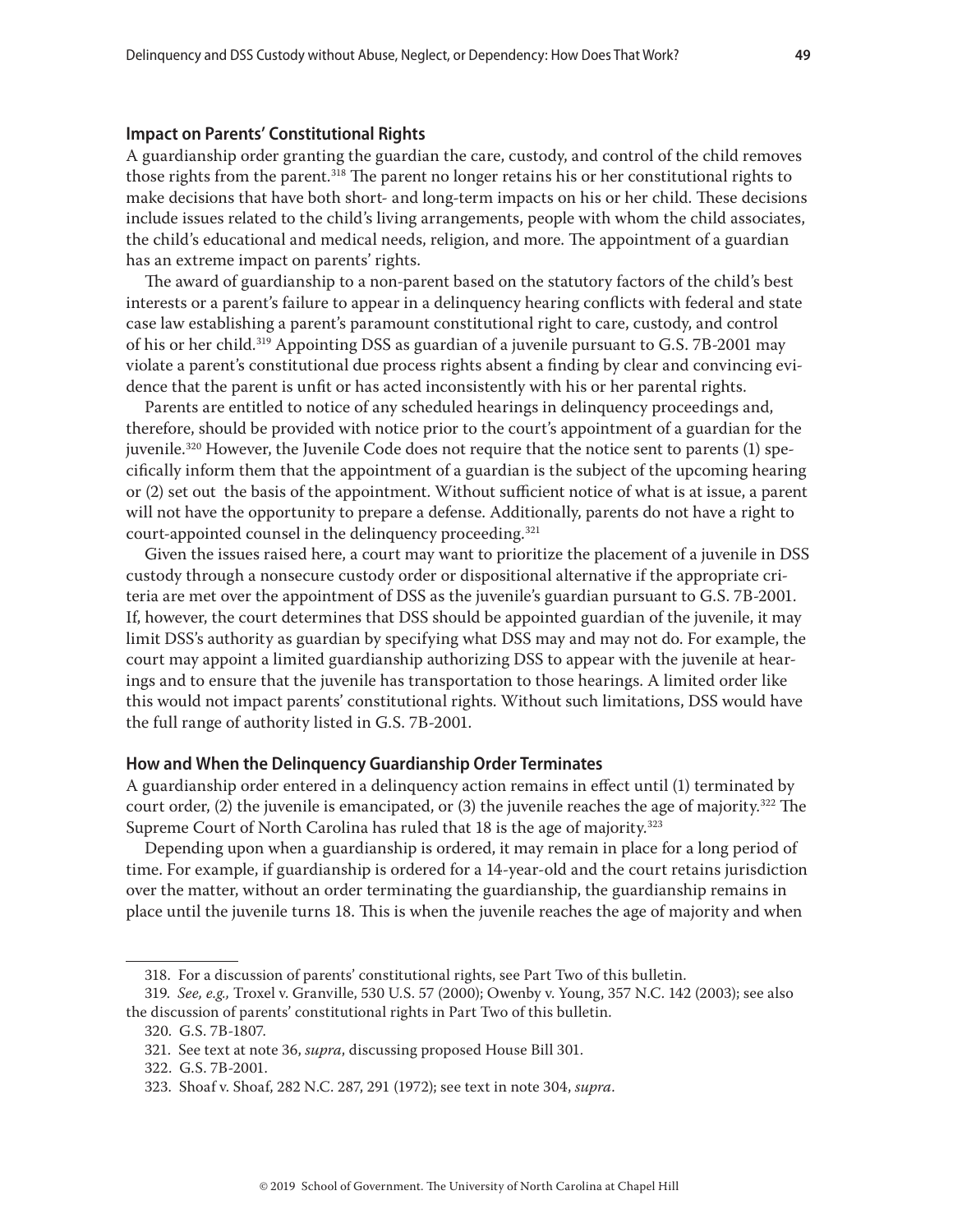<span id="page-49-0"></span>the court's jurisdiction terminates. Once the JJRA goes into effect, in cases involving youth who are adjudicated for offenses committed at age 16 or 17, the juvenile court can retain jurisdiction until the juveniles reach age 19 (offense committed at age 16) or 20 (offense committed at 17).<sup>324</sup> However, any guardianship order would automatically terminate when the juvenile turns 18, even though the court's jurisdiction continues.

# **Part Six: Federal Foster Care Financing**

According to the North Carolina Department of Health and Human Services, foster care assistance funding is available to all youth in care "regardless of how the child comes into the agency's placement responsibility. It does not matter, therefore, whether the child came into care as a result of a Voluntary Placement Agreement, nonsecure custody order, adjudication of abuse, neglect, dependency, undisciplined, or delinquency, or through relinquishment of parental rights."325 A foster care eligibility determination is therefore required for all youth coming into DSS custody through a nonsecure custody, disposition, or guardianship order that includes placement responsibility in a delinquency case. The largest source of federal financing to states<sup>326</sup> to support the costs of foster care placements is known as Title IV-E funding. To become eligible to receive Title IV-E funding, a state agency must satisfy a fairly long list of requirements. However, a failure to satisfy these funding requirements does not prevent the court from placing a juvenile in DSS custody. The consequence of not satisfying the criteria is purely financial, placing a larger burden on state and county resources to support the cost of foster care.

Some of the many eligibility criteria necessary for obtaining this federal financial participation in the cost of foster care are tied to the court order that places a juvenile into DSS custody and the court processes and findings that continue to be required while the juvenile remains in foster care.327 The very first court order that removes a child from his or her home must contain language to the effect that continuation in the home is either contrary to the welfare of the child or not in the child's best interest.<sup>328</sup> The order must also clearly indicate the specific home from which the child is being removed.<sup>329</sup> The specifics of the child's situation must be detailed in the order, and the order must state that DSS has both legal custody and responsibility for placement of the juvenile.330 This legal custody requirement may conflict with the need to address the constitutional rights of parents, as discussed in Parts Two through Five of this bulletin. If a juvenile is placed in nonsecure or secure custody and subsequently placed with DSS as a disposition or

<sup>324.</sup> S.L. 2017-57, § 16D.4.(b).

<sup>325.</sup> Child Welfare Funding Manual § 150.II.B.

<sup>326.</sup> U.S. territories and tribes may also apply for IV-E funding.

<sup>327.</sup> There are many other requirements for IV-E funding, such as financial eligibility, that are not connected to the court process. These requirements are beyond the scope of this bulletin.

<sup>328.</sup> Child Welfare Funding Manual § 1500.II.B.2. (*Authors' Note*: It appears that this manual contains two sections that use this citation. To access the information intended to be sourced here, locate the bullet point "Delinquent/undisciplined" under the unnumbered heading "Other IV-E Requirements" in the subdivision labeled "2. Related Issues," found on the 26th page of the following PDF file: [https://](https://www2.ncdhhs.gov/info/olm/manuals/dss/csm-78/man/Section%201500.pdf) [www2.ncdhhs.gov/info/olm/manuals/dss/csm-78/man/Section%201500.pdf.](https://www2.ncdhhs.gov/info/olm/manuals/dss/csm-78/man/Section%201500.pdf))

<sup>329.</sup> *Id*. § 1500.II.B.2.D.1.A.

<sup>330.</sup> *Id*.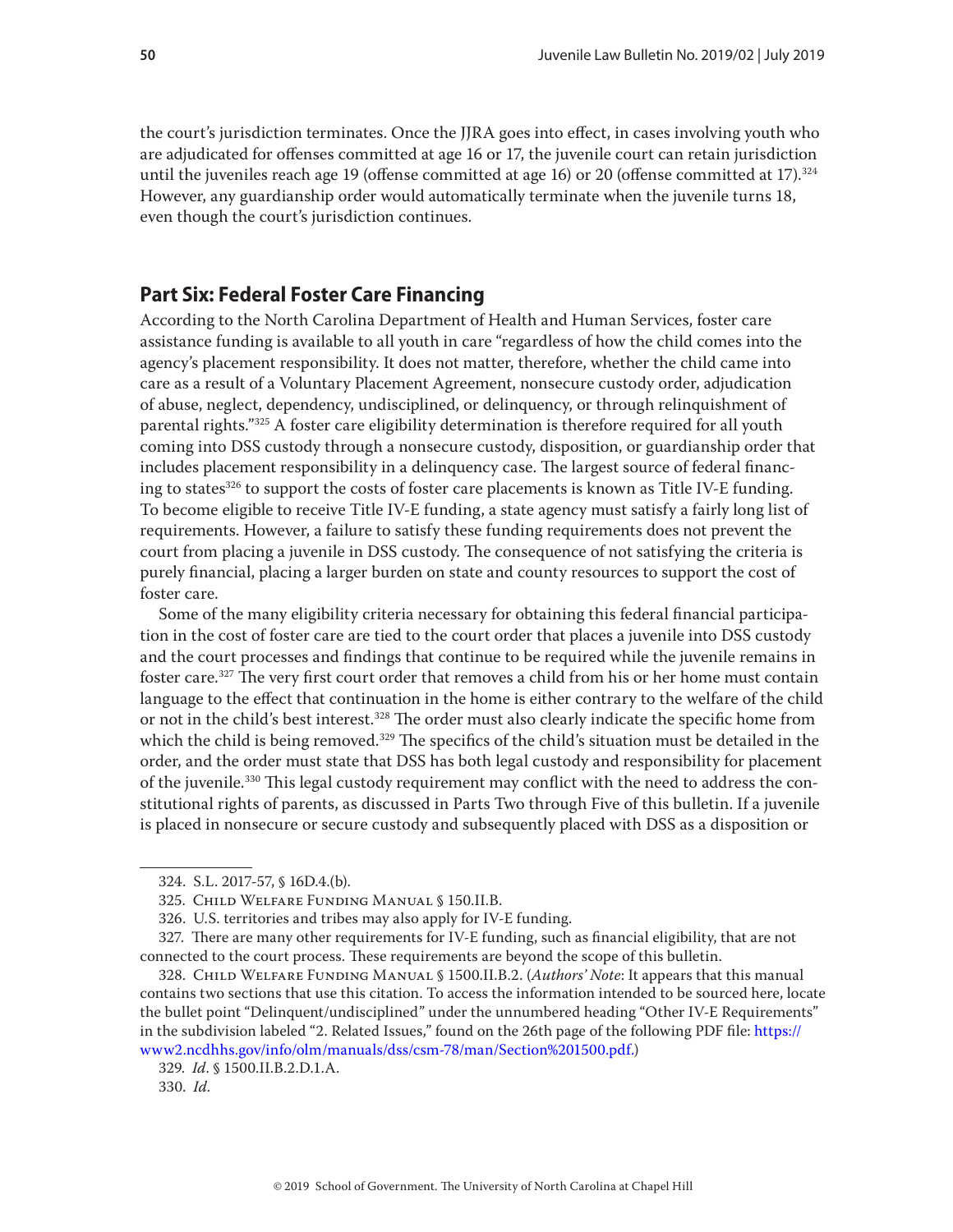through a guardianship order, the initial nonsecure or secure custody order must contain the "contrary to the welfare" or "best interest" language.<sup>331</sup>

For a state agency to be eligible to receive IV-E funding to help cover the cost of providing foster care for a juvenile, there must also be a judicial determination that reasonable efforts were made to prevent removal of the juvenile from his or her home.<sup>332</sup> The reasonable efforts finding must be stated in a valid court order issued within sixty days of the child's entry into foster care in order to qualify for IV-E funding.<sup>333</sup> Both a description of the efforts made to prevent removal and the judge's determination that those efforts were reasonable or sufficient to prevent removal must be included in the court's order.334 Reasonable efforts are not required upon a finding, included in the order, stating that (1) efforts to prevent the juvenile's removal were precluded by an immediate threat of harm to the juvenile and (2) placement in the absence of such efforts was reasonable.<sup>335</sup>

Finally, DSS must have responsibility for the placement and care of the juvenile to access IV-E funding.<sup>336</sup> While the failure to satisfy this requirement does not preclude the court from ordering a specific placement for the juvenile, DSS will not be able to access IV-E funding to support that placement unless DSS was permitted to offer evidence regarding the juvenile's placement prior to the court order.337 Any order placing the juvenile in DSS custody that is entered without notice to and input from DSS will, therefore, result in a foster care placement that is not IV-E eligible.

IV-E eligibility must be re-determined annually if a juvenile remains in foster care that long.<sup>338</sup> As part of that process, the court must make a finding that reasonable efforts to make and finalize a permanent plan for the juvenile were made within twelve months of the date the juvenile entered care and every twelve months thereafter if the juvenile remained in care.<sup>339</sup> A specific schedule of court review hearings for the juvenile, with specific findings that must be made at these reviews, is also required for a state agency to remain eligible to receive IV-E funding for the juvenile's foster care.<sup>340</sup> In North Carolina, these requirements are codified in G.S. 7B-906.1, the review and permanency planning hearings statute that applies to abuse, neglect, or dependency actions.

Although these findings are necessary for a county to obtain federal financial assistance for foster care, failure to include such findings is not a barrier to the entry of an order that places a juvenile in DSS custody. However, federal funds will not be available to support any part of the cost of that placement.

<sup>331.</sup> *Id.* § 1500.II.B.2. (information on accessing this source is found in the Authors' Note contained within note 328, *supra*).

<sup>332.</sup> *Id.* § 1500.II.B.2.D.1.C.

<sup>333.</sup> *Id*.

<sup>334.</sup> *Id*.

<sup>335.</sup> *See* N.C. Administrative Office of the Courts, Order for Nonsecure Custody (Undisciplined/ Delinquent), AOC-J-441,[https://www.nccourts.gov/assets/documents/forms/j441-en](https://www.nccourts.gov/assets/documents/forms/j441-en.pdf?ZMMIs0qF9x3G7oOMbdcm9V_aSsKb6cDN) [.pdf?ZMMIs0qF9x3G7oOMbdcm9V\\_aSsKb6cDN.](https://www.nccourts.gov/assets/documents/forms/j441-en.pdf?ZMMIs0qF9x3G7oOMbdcm9V_aSsKb6cDN)

<sup>336.</sup> Child Welfare Funding Manual, § 1500.II.B.2.D.1.D.

<sup>337.</sup> *Id*.

<sup>338.</sup> *Id.* § 1500.II.B.2.D.1.C.

<sup>339.</sup> *Id*.

<sup>340. 45</sup> C.F.R. § 1356.21(b)(2).